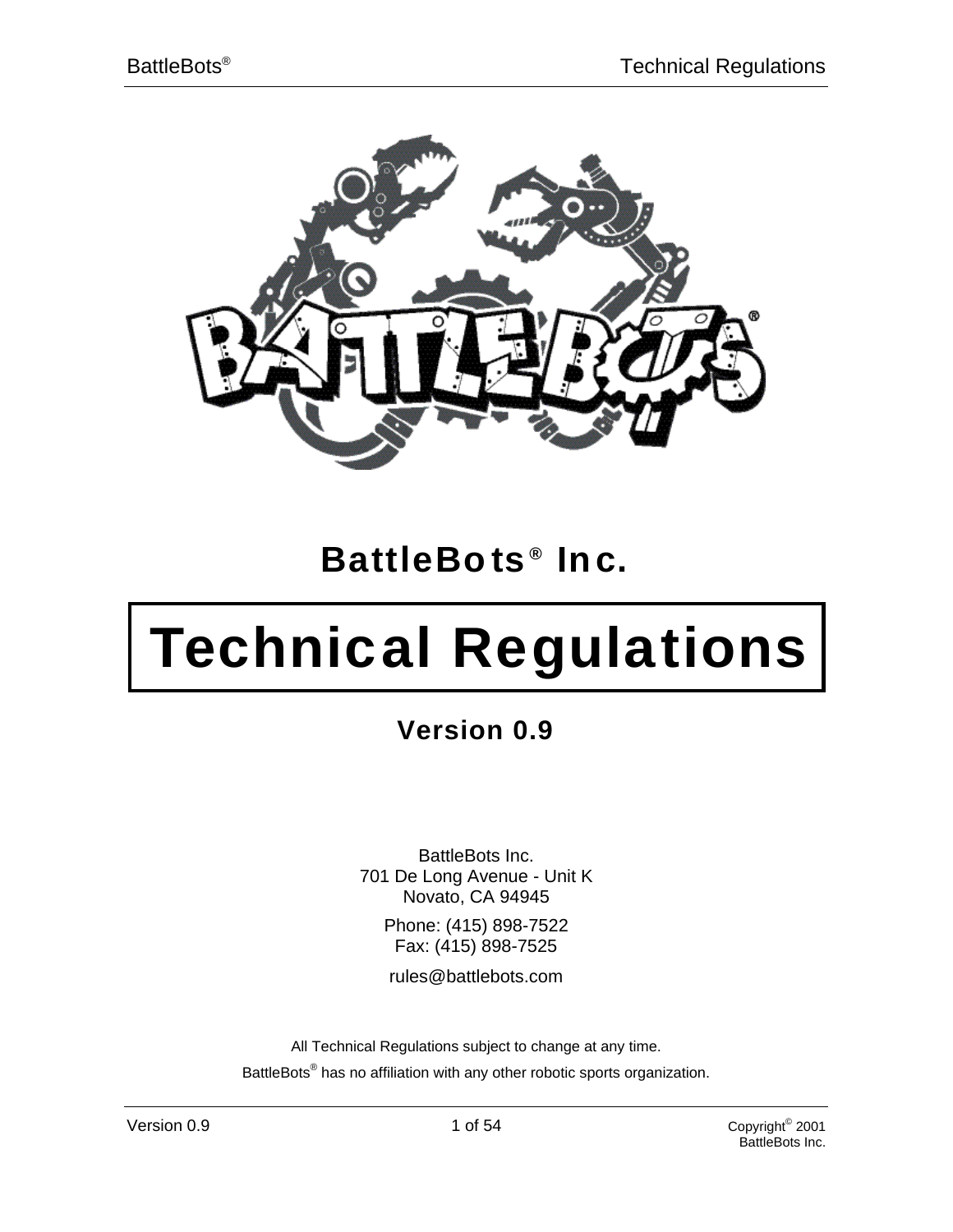# **Table of Contents**

| 1.0 |     |                |  |
|-----|-----|----------------|--|
|     | 1.1 | 1.1.1<br>1.1.2 |  |
|     |     | 1.1.3<br>1.1.4 |  |
|     |     | 1.1.5<br>1.1.6 |  |
|     |     | 1.1.7          |  |
|     | 1.2 |                |  |
|     | 1.3 |                |  |
|     |     | 1.3.1<br>1.3.2 |  |
|     | 1.4 |                |  |
|     |     | 1.4.1          |  |
|     |     | 1.4.2<br>1.4.3 |  |
|     |     | 1.4.4          |  |
|     |     | 1.4.5          |  |
|     |     | 1.4.6<br>1.4.7 |  |
|     | 1.5 |                |  |
| 2.0 |     |                |  |
|     | 2.1 |                |  |
|     | 2.2 |                |  |
|     |     | 2.2.1          |  |
|     | 2.3 | 2.2.2          |  |
|     |     | 2.3.1          |  |
|     |     | 2.3.2          |  |
|     | 2.4 | 2.3.3          |  |
|     |     | 2.4.1          |  |
|     |     | 2.4.2          |  |
|     | 2.5 |                |  |
|     |     | 2.5.1<br>2.5.2 |  |
|     |     | 2.5.3          |  |
|     |     | 2.5.4          |  |
|     | 2.6 | 2.6.1          |  |
|     |     | 2.6.2          |  |
|     |     | 2.6.3<br>2.6.4 |  |
|     |     | 2.6.5          |  |
|     |     | 2.6.6          |  |
|     |     | 2.6.7          |  |
|     | 2.7 | 2.7.1          |  |
|     |     | 2.7.2          |  |
|     |     | 2.7.3          |  |
|     | 2.8 | 2.8.1          |  |
|     |     | 2.8.2          |  |
|     |     | 2.8.3          |  |
|     |     | 2.8.4<br>2.8.5 |  |
|     |     |                |  |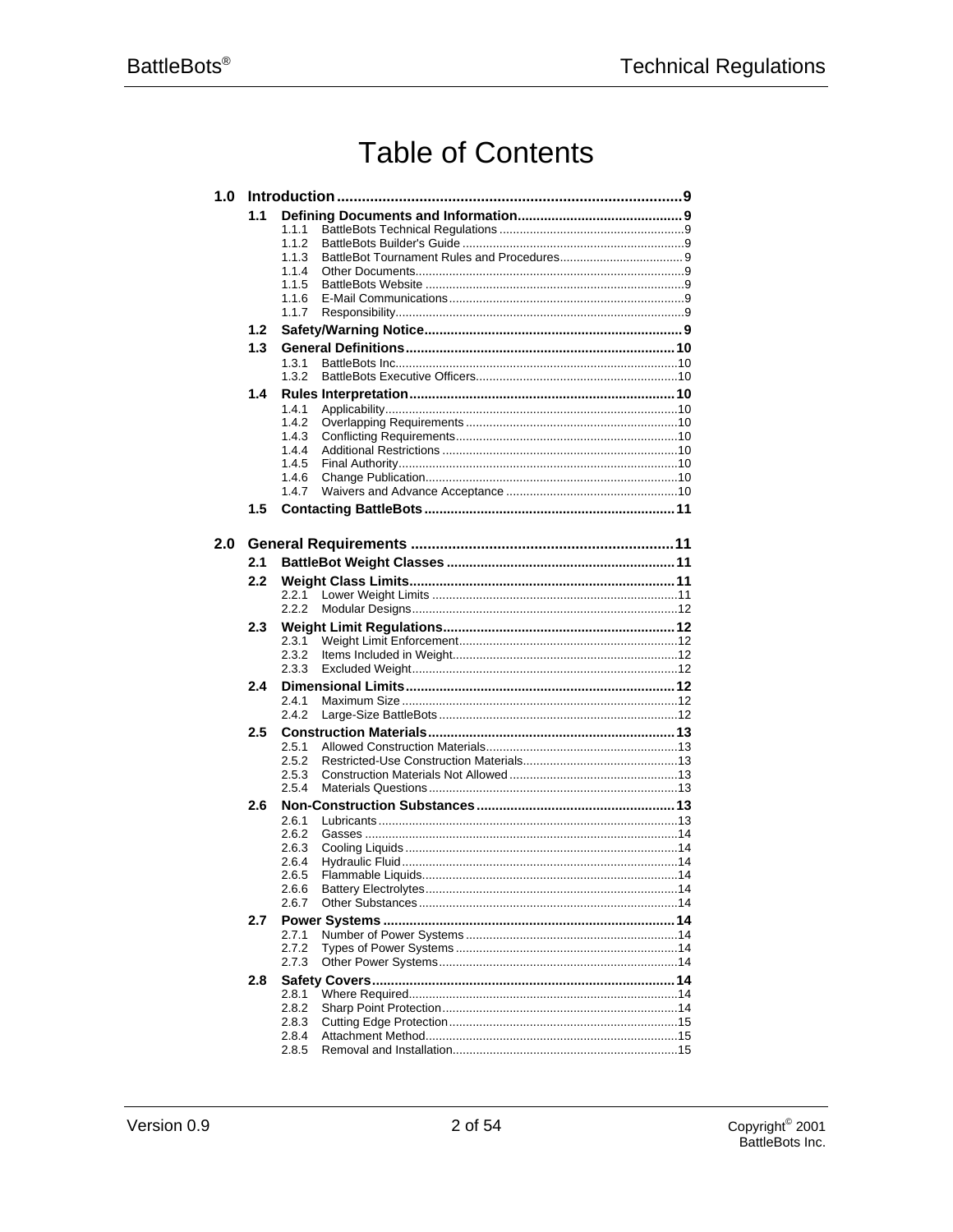|                  | 2.9              |                                               |  |
|------------------|------------------|-----------------------------------------------|--|
|                  |                  | 2.9.1                                         |  |
|                  |                  | 2.9.2                                         |  |
|                  |                  | 2.9.3                                         |  |
|                  |                  | 2.9.4                                         |  |
|                  |                  | 2.9.5                                         |  |
|                  |                  |                                               |  |
|                  |                  |                                               |  |
|                  |                  |                                               |  |
|                  |                  |                                               |  |
|                  |                  | 2.11 Autonomous BattleBots and Components  16 |  |
|                  |                  |                                               |  |
|                  |                  |                                               |  |
|                  |                  |                                               |  |
|                  |                  |                                               |  |
|                  |                  |                                               |  |
|                  |                  |                                               |  |
|                  |                  |                                               |  |
|                  |                  |                                               |  |
|                  |                  |                                               |  |
| 3.0 <sub>1</sub> |                  |                                               |  |
|                  |                  |                                               |  |
|                  | 3.1              |                                               |  |
|                  |                  | 3.1.1                                         |  |
|                  |                  | 3.1.2                                         |  |
|                  |                  | 3.1.3                                         |  |
|                  |                  | 3.1.4<br>3.1.5                                |  |
|                  |                  | 3.1.6                                         |  |
|                  |                  | 3.1.7                                         |  |
|                  | 3.2              |                                               |  |
|                  |                  | 3.2.1                                         |  |
|                  |                  | 3.2.2                                         |  |
|                  |                  | 3.2.3                                         |  |
|                  |                  | 3.2.4                                         |  |
|                  | 3.3              |                                               |  |
|                  |                  | 3.3.1                                         |  |
|                  |                  | 3.3.2                                         |  |
|                  |                  | 3.3.3                                         |  |
|                  | 3.4              |                                               |  |
|                  |                  | 3.4.1                                         |  |
|                  | $3.5\phantom{0}$ |                                               |  |
|                  | 3.6              |                                               |  |
|                  |                  |                                               |  |
|                  |                  |                                               |  |
| 4.0              |                  |                                               |  |
|                  | 4.1              |                                               |  |
|                  |                  |                                               |  |
|                  |                  | 4.1.2                                         |  |
|                  |                  | 4.1.3                                         |  |
|                  | 4.2              |                                               |  |
|                  |                  | 4.2.1                                         |  |
|                  |                  | 4.2.2                                         |  |
|                  |                  | 4.2.3                                         |  |
|                  |                  | 4.2.4                                         |  |
|                  |                  | 4.2.5                                         |  |
|                  |                  | 4.2.6<br>4.2.7                                |  |
|                  |                  | 4.2.8                                         |  |
|                  |                  |                                               |  |
|                  | 4.3              |                                               |  |
|                  | 4.4              |                                               |  |
|                  |                  | 4.4.1                                         |  |
|                  |                  | 4.4.2                                         |  |
|                  |                  | 4.4.3<br>4.4.4                                |  |
|                  |                  |                                               |  |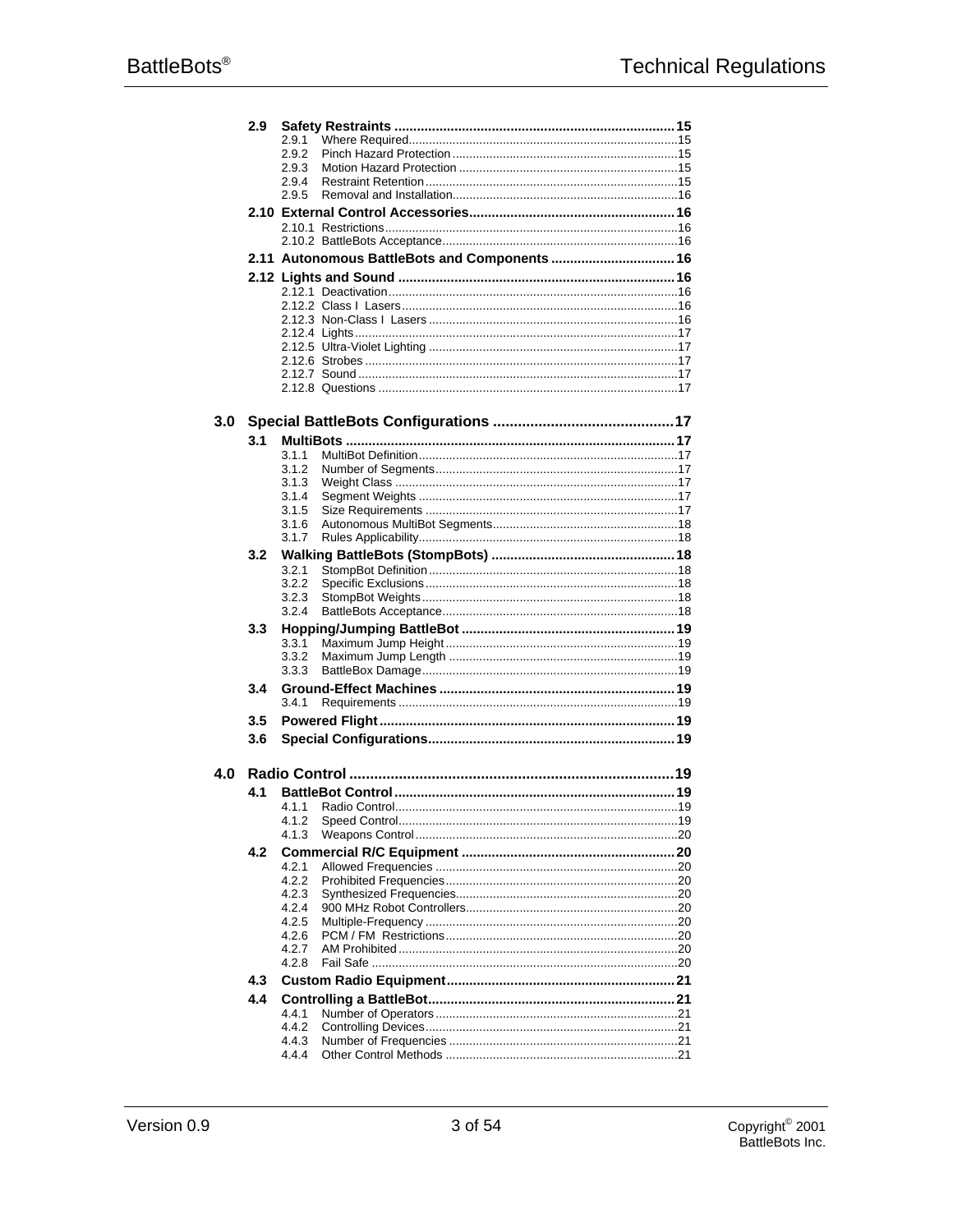| 5.0 |     |                |  |
|-----|-----|----------------|--|
|     | 5.1 |                |  |
|     | 5.2 |                |  |
|     |     | 5.2.1          |  |
|     |     | 5.2.2          |  |
|     | 5.3 |                |  |
|     |     | 5.3.1<br>5.3.2 |  |
|     |     | 5.3.3          |  |
|     |     | 5.3.4          |  |
|     |     | 5.3.5          |  |
|     |     | 5.3.6          |  |
|     | 5.4 |                |  |
|     |     | 5.4.1          |  |
|     |     | 5.4.2          |  |
| 6.0 |     |                |  |
|     | 6.1 |                |  |
|     |     | 6.1.1          |  |
|     |     | 6.1.2          |  |
|     | 6.2 |                |  |
|     |     | 6.2.1          |  |
|     |     | 6.2.2          |  |
|     |     | 6.2.3          |  |
|     |     | 6.2.4          |  |
|     |     | 6.2.5          |  |
|     | 6.3 |                |  |
|     |     | 6.3.1<br>6.3.2 |  |
|     |     | 6.3.3          |  |
|     |     | 6.3.4          |  |
|     |     | 6.3.5          |  |
|     |     | 6.3.6          |  |
|     |     | 6.3.7<br>6.3.8 |  |
|     |     | 6.3.9          |  |
|     | 6.4 |                |  |
|     |     | 6.4.1          |  |
|     |     | 6.4.2          |  |
|     |     | 6.4.3          |  |
|     |     | 6.4.4          |  |
|     |     | 6.4.5          |  |
|     | 6.5 | 6.5.1          |  |
|     |     | 6.5.2          |  |
|     |     | 6.5.3          |  |
|     |     | 6.5.4          |  |
|     | 6.6 |                |  |
|     | 6.7 |                |  |
|     |     | 6.7.1          |  |
|     |     | 6.7.2          |  |
|     |     | 6.7.3          |  |
|     | 6.8 |                |  |
|     |     | 6.8.1<br>6.8.2 |  |
|     |     | 6.8.3          |  |
|     |     | 6.8.4          |  |
|     |     | 6.8.5          |  |
|     |     | 6.8.6          |  |
|     |     | 6.8.7          |  |
|     | 6.9 |                |  |
|     |     | 6.9.1          |  |
|     |     | 6.9.2<br>6.9.3 |  |
|     |     | 6.9.4          |  |
|     |     |                |  |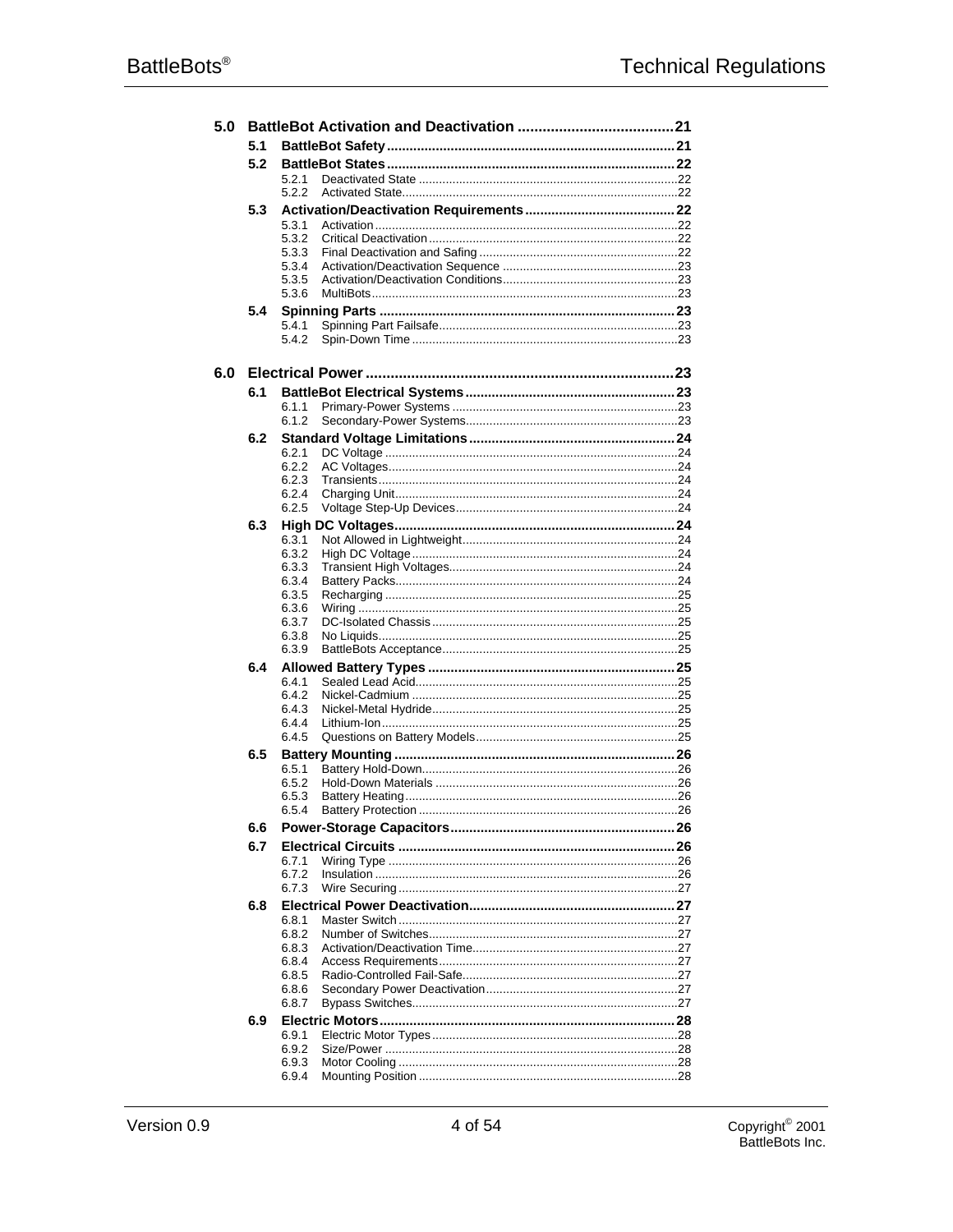| 7.0 |     |                |  |
|-----|-----|----------------|--|
|     | 7.1 | 7.1.1          |  |
|     |     | 7.1.2          |  |
|     | 7.2 |                |  |
|     |     | 7.2.1<br>7.2.2 |  |
|     |     | 7.2.3          |  |
|     |     | 7.2.4<br>7.2.5 |  |
|     |     | 7.2.6          |  |
|     |     | 7.2.7          |  |
|     | 7.3 | 7.2.8          |  |
|     |     | 7.3.1          |  |
|     |     | 7.3.2          |  |
|     | 7.4 | 7.3.3          |  |
|     |     | 7.4.1          |  |
|     |     | 7.4.2          |  |
|     |     | 7.4.3<br>7.4.4 |  |
|     |     | 7.4.5          |  |
|     |     | 7.4.6<br>7.4.7 |  |
|     |     | 7.4.8          |  |
|     | 7.5 |                |  |
|     |     | 7.5.1<br>7.5.2 |  |
|     |     | 7.5.3          |  |
|     | 7.6 |                |  |
|     |     | 7.6.1<br>7.6.2 |  |
|     | 7.7 |                |  |
|     |     | 7.7.1          |  |
|     |     | 7.7.2<br>7.7.3 |  |
|     |     | 7.7.4          |  |
| 8.0 |     |                |  |
|     | 8.1 |                |  |
|     |     | 8.1.1          |  |
|     |     | 8.1.2          |  |
|     | 8.2 | 8.2.1          |  |
|     |     | 8.2.2          |  |
|     |     | 8.2.3<br>8.2.4 |  |
|     |     | 8.2.5          |  |
|     |     | 8.2.6          |  |
|     | 8.3 | 8.3.1          |  |
|     |     | 8.3.2          |  |
|     |     | 8.3.3<br>8.3.4 |  |
|     |     | 8.3.5          |  |
|     | 8.4 |                |  |
|     |     | 8.4.1<br>8.4.2 |  |
|     |     | 8.4.3          |  |
|     |     | 8.4.4          |  |
|     |     | 8.4.5          |  |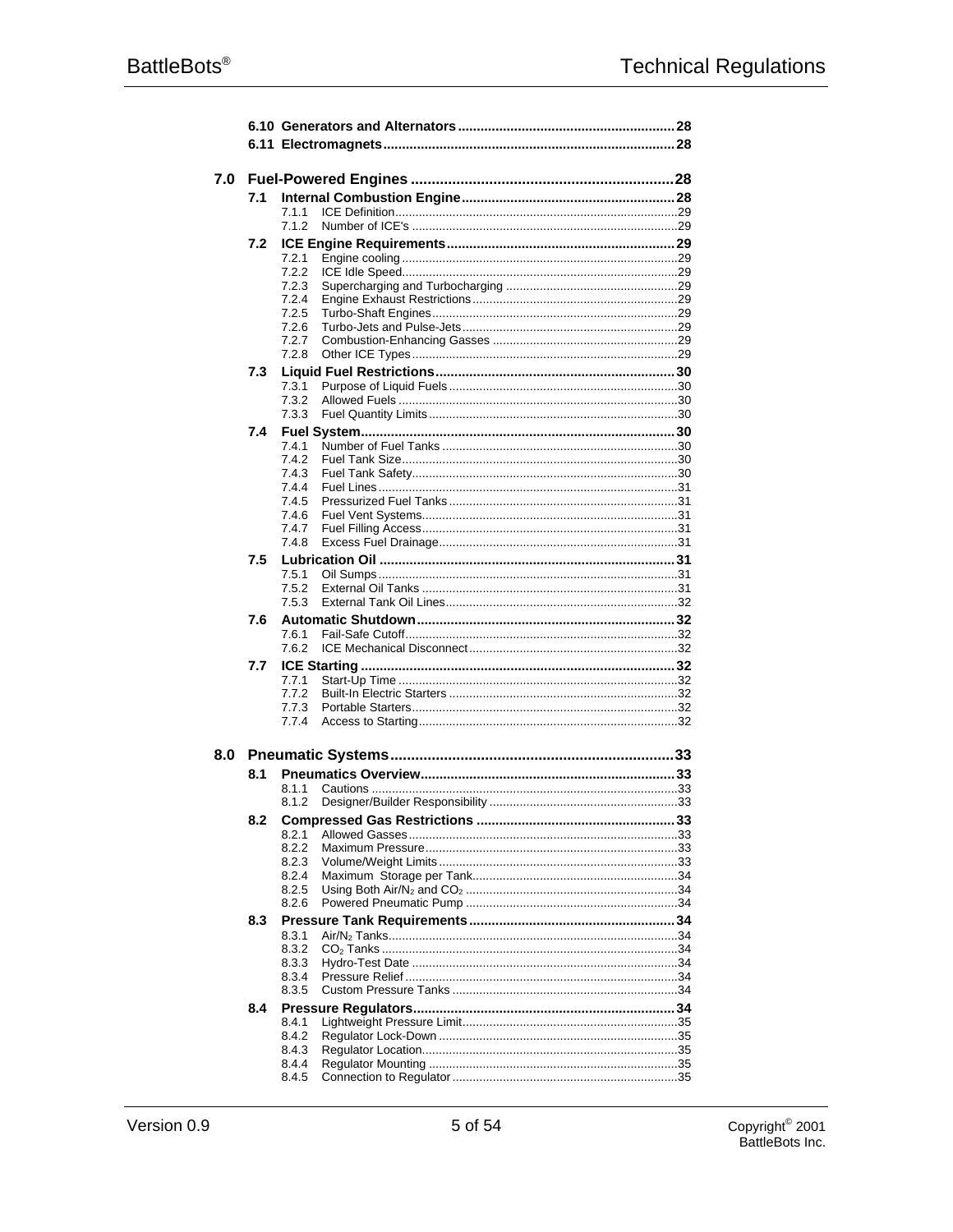|     | 8.5 |                |  |
|-----|-----|----------------|--|
|     |     | 8.5.1          |  |
|     |     | 8.5.2          |  |
|     |     | 8.5.3<br>8.5.4 |  |
|     |     | 8.5.5          |  |
|     | 8.6 |                |  |
|     |     | 8.6.1          |  |
|     |     | 8.6.2          |  |
|     |     | 8.6.3          |  |
|     | 8.7 |                |  |
|     |     | 8.7.1          |  |
|     |     | 8.7.2          |  |
|     |     | 8.7.3          |  |
|     |     | 8.7.4          |  |
|     | 8.8 |                |  |
|     |     | 8.8.1          |  |
|     | 8.9 |                |  |
|     |     | 8.9.1          |  |
|     |     | 8.9.2          |  |
|     |     | 8.9.3<br>8.9.4 |  |
|     |     |                |  |
|     |     |                |  |
|     |     |                |  |
|     |     |                |  |
|     |     |                |  |
|     |     |                |  |
|     |     |                |  |
|     |     |                |  |
|     |     |                |  |
|     |     |                |  |
|     |     |                |  |
|     |     |                |  |
|     |     |                |  |
|     |     |                |  |
|     |     |                |  |
|     |     |                |  |
|     |     |                |  |
|     |     |                |  |
|     |     |                |  |
|     |     |                |  |
| 9.0 |     |                |  |
|     | 9.1 |                |  |
|     |     | 9.1.1          |  |
|     |     | 9.1.2          |  |
|     | 9.2 |                |  |
|     |     | 9.2.1          |  |
|     |     | 9.2.2          |  |
|     |     | 9.2.3<br>9.2.4 |  |
|     |     | 9.2.5          |  |
|     |     | 9.2.6          |  |
|     | 9.3 |                |  |
|     |     | 9.3.1          |  |
|     |     | 9.3.2          |  |
|     |     | 9.3.3          |  |
|     |     | 9.3.4          |  |
|     |     | 9.3.5          |  |
|     | 9.4 |                |  |
|     |     | 9.4.1          |  |
|     |     | 9.4.2          |  |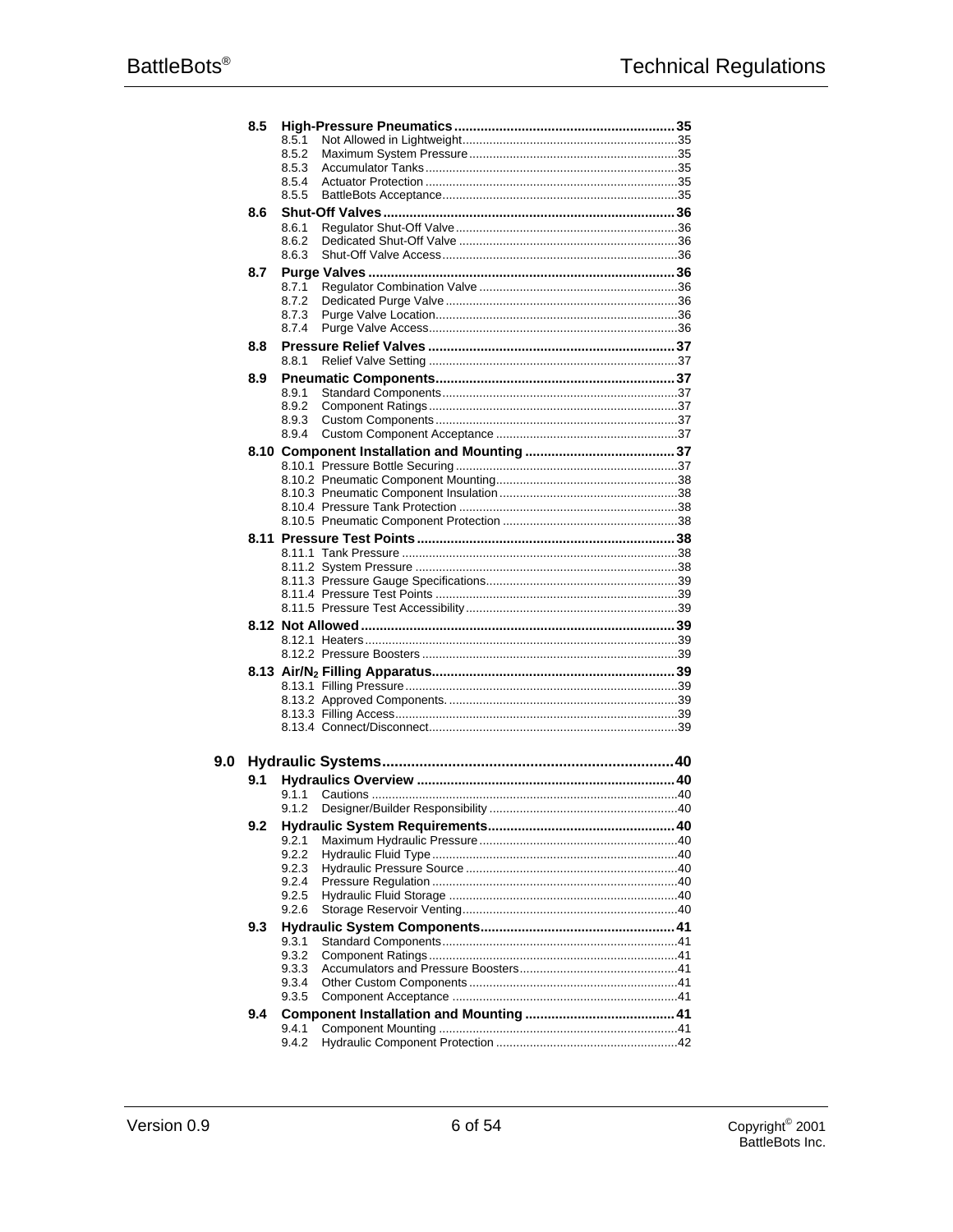| 9.5 |                |  |
|-----|----------------|--|
|     | 9.5.1          |  |
|     | 9.5.2          |  |
|     | 9.5.3          |  |
|     | 9.5.4<br>9.5.5 |  |
|     | 9.5.6          |  |
| 9.6 |                |  |
|     | 9.6.1          |  |
|     | 9.6.2          |  |
|     | 9.6.3          |  |
|     | 9.6.4          |  |
| 9.7 |                |  |
|     | 9.7.1          |  |
|     | 9.7.2          |  |
|     | 9.7.3<br>9.7.4 |  |
|     | 9.7.5          |  |
| 9.8 |                |  |
|     | 9.8.1          |  |
|     | 9.8.2          |  |
|     | 9.8.3          |  |
|     | 9.8.4          |  |
|     | 9.8.5          |  |
|     | 9.8.6          |  |
|     |                |  |
|     |                |  |
|     |                |  |
|     |                |  |
|     |                |  |
|     |                |  |
|     |                |  |
|     |                |  |
|     |                |  |
|     |                |  |
|     |                |  |
|     |                |  |
|     |                |  |
|     |                |  |
|     |                |  |
|     |                |  |
|     |                |  |
|     |                |  |
|     |                |  |
|     |                |  |
|     |                |  |
|     |                |  |
|     |                |  |
|     |                |  |
|     |                |  |
|     |                |  |
|     |                |  |
|     |                |  |
|     |                |  |
|     |                |  |
|     |                |  |
|     |                |  |
|     |                |  |
|     |                |  |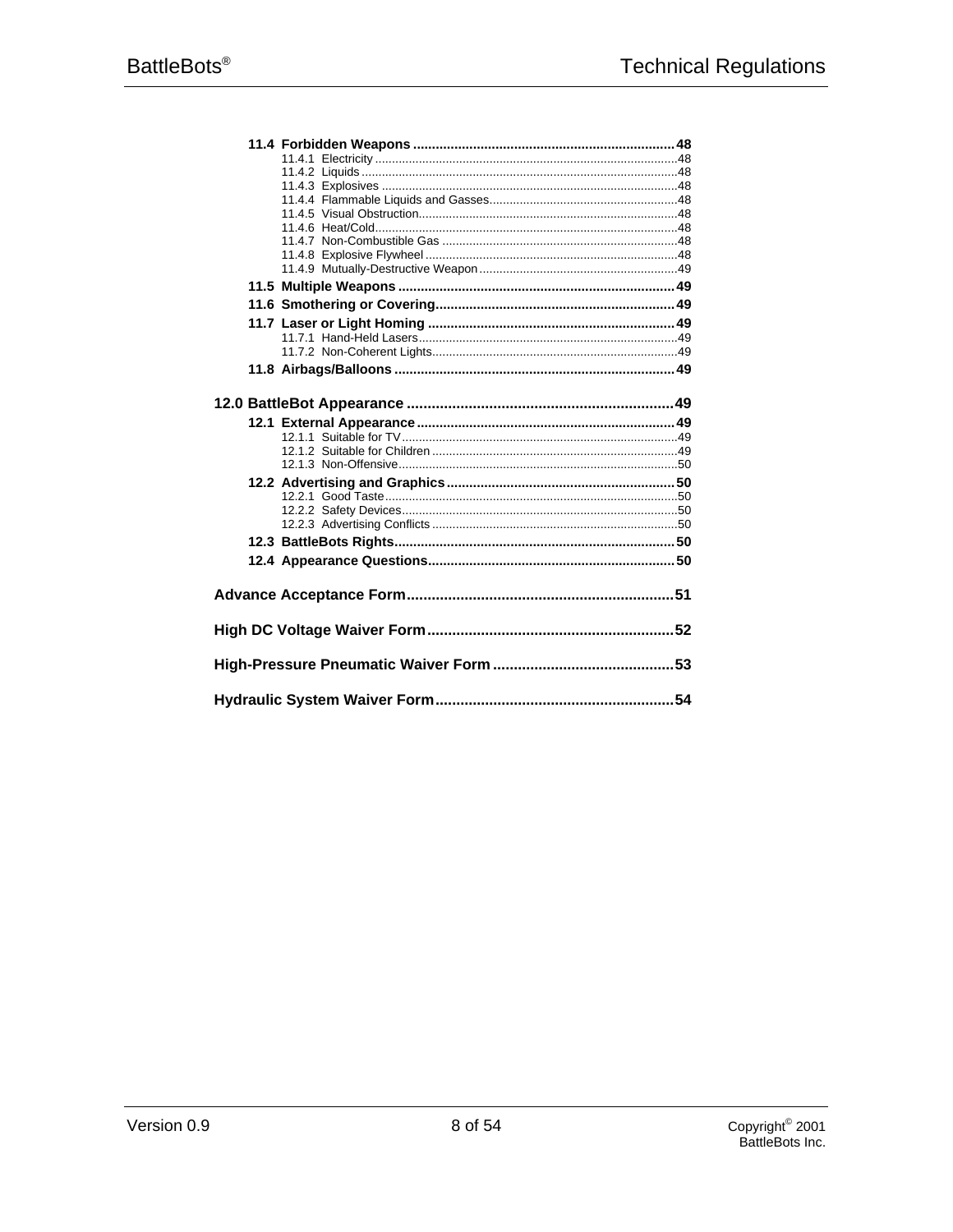# **1.0 Introduction**

# **1.1 Defining Documents and Information**

Multiple documents and sources of information define the requirements for participating in the sport of BattleBots. All BattleBots participants must be familiar with the contents of these documents and sources.

# **1.1.1 BattleBots Technical Regulations**

The BattleBots Technical Regulations ("Tech Regs") define the requirements specific to BattleBot design and construction.

# **1.1.2 BattleBots Builder's Guide**

A supplement to the Technical Regulations is the BattleBots Builder's Guide, which contains suggestions and recommendations for building and testing BattleBots.

# **1.1.3 BattleBot Tournament Rules and Procedures**

The Tournament Rules and Procedures (TR&P) document defines the rules and procedures for a safe, fair and efficient BattleBots tournament.

# **1.1.4 Other Documents**

There may be other BattleBots documents that provide additional information. These additional documents will be posted on the BattleBots website and/or e-mailed to competition entrants.

# **1.1.5 BattleBots Website**

The BattleBots website contains general information on BattleBots and also makes available copies of this and other documents.

# **1.1.6 E-Mail Communications**

BattleBots Inc. may issue e-mail messages to current and former entrants to provide event and/or competition-specific information on a timely basis. Be sure to check your e-mail regularly if you have entered a BattleBots competition.

# **1.1.7 Responsibility**

It is the sole responsibility of every BattleBot designer, builder and/or entrant to verify that they are referencing the last-updated version of any BattleBots document available on the BattleBots website.

# **1.2 Safety/Warning Notice**

Building and operating BattleBots can be dangerous. Do not build or operate a BattleBot unless you are qualified to do so, or are supervised by a qualified adult. BattleBots owners are solely responsible for their BattleBot whether or not it complies with the rules of BattleBots, Inc. or has been inspected for safety or otherwise by BattleBots, Inc. The BattleBots owners' responsibility includes all matters of safety, condition, design, conformity to law, operation, merchantability and fitness for use and for any particular purpose.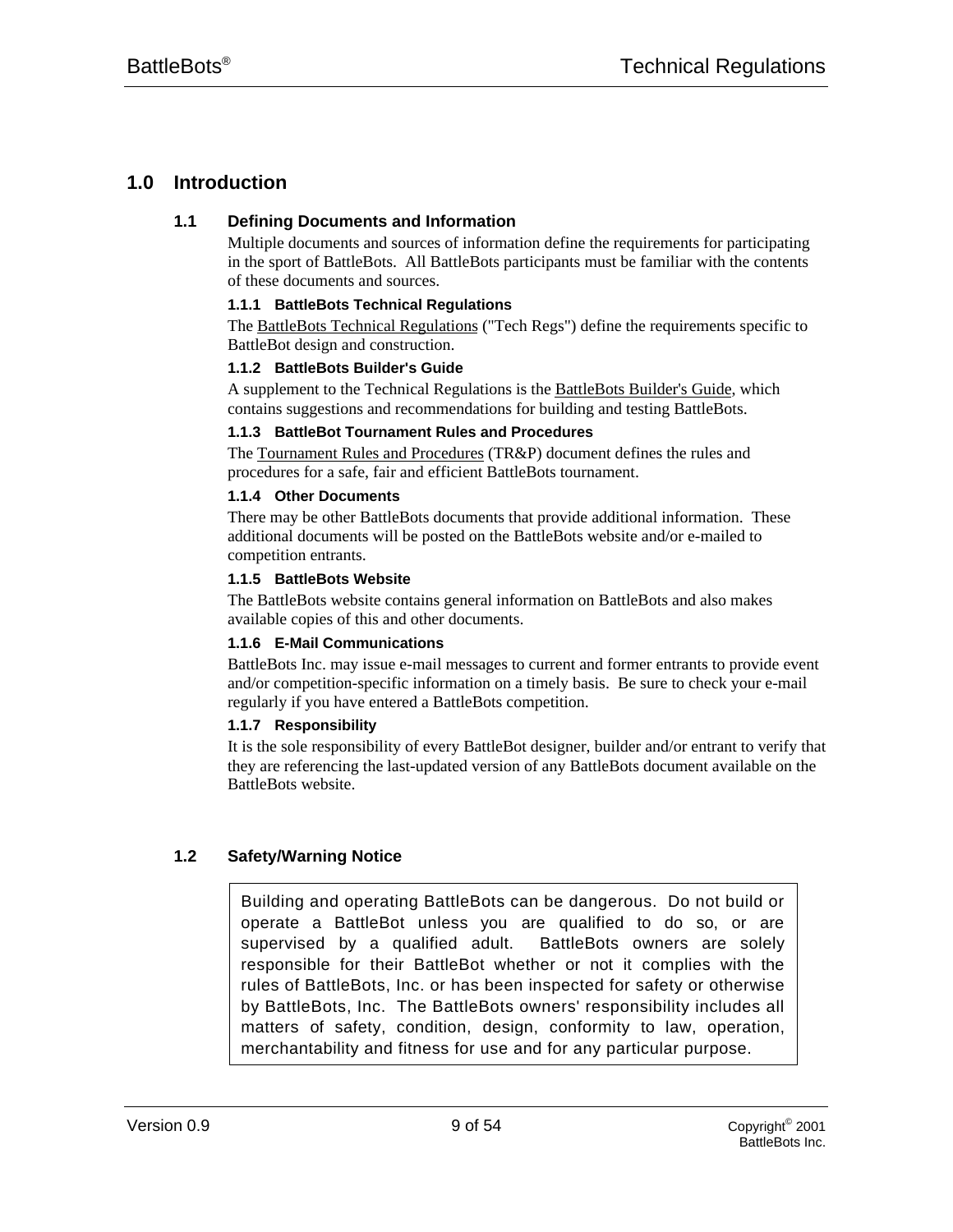# **1.3 General Definitions**

# **1.3.1 BattleBots Inc.**

"BattleBots Inc." refers, collectively, to the incorporated entity, all its officers, employees and authorized agents.

# **1.3.2 BattleBots Executive Officers**

"BattleBots Executive Officers" have overriding jurisdiction on all BattleBots matters, as follows:

- **a. BattleBots CEO** Has overriding authority on all BattleBots matters.
- **b. BattleBots President** Has overriding authority on all BattleBots matters, unless specifically overridden by the BattleBots CEO.
- **c. Authorized Proxy** The BattleBots CEO or President may authorize certain persons to have specific Executive Officer rights for a specific time period. Any such authorization must be specified in writing from the BattleBots CEO or President.

# **1.4 Rules Interpretation**

Interpretation of all BattleBots rules, procedures and regulations are governed as follows:

# **1.4.1 Applicability**

These Technical Regulations supercede all previous rules and regulations regarding BattleBots design and construction.

# **1.4.2 Overlapping Requirements**

If two or more requirements in this or any other BattleBots document appear to overlap, then the effective requirement will be the combination of all of the overlapping requirements.

# **1.4.3 Conflicting Requirements**

If two or more requirements in this or any other BattleBots document appear to conflict, then the effective requirement will be the most restrictive of the conflicting requirements.

#### **1.4.4 Additional Restrictions**

At the discretion of BattleBots Executive Officers, additional regulations and restrictions may be applied to all BattleBots, or to all BattleBots in a specific weight class.

#### **1.4.5 Final Authority**

BattleBots Executive Officers, have the final authority over the interpretation of the rules, procedures and regulations in this and all other BattleBots documents.

#### **1.4.6 Change Publication**

Any changes or special interpretations of these Technical Regulations will be published on the official BattleBots website.

#### **1.4.7 Waivers and Advance Acceptance**

If a BattleBot will employ certain specific design features, a Waiver Form or an Advance Acceptance Form must be submitted. These regulations specify those cases where a waiver or advance acceptance is required. Forms are included at the end of this document.

Any Waiver Form or Advance Acceptance Form must be received by BattleBots Inc. at least thirty (30) days in advance of the beginning of any competition at which the BattleBot is entered. Completed forms must be submitted to BattleBots Inc. at the address specified in "1.5 Contacting BattleBots".

Waivers are decided on a case-by-case basis and acceptance is not automatically granted. Moreover, acceptance of any Waiver does not in any way imply or guarantee approval of the BattleBot at any BattleBots Safety/Technical Inspection.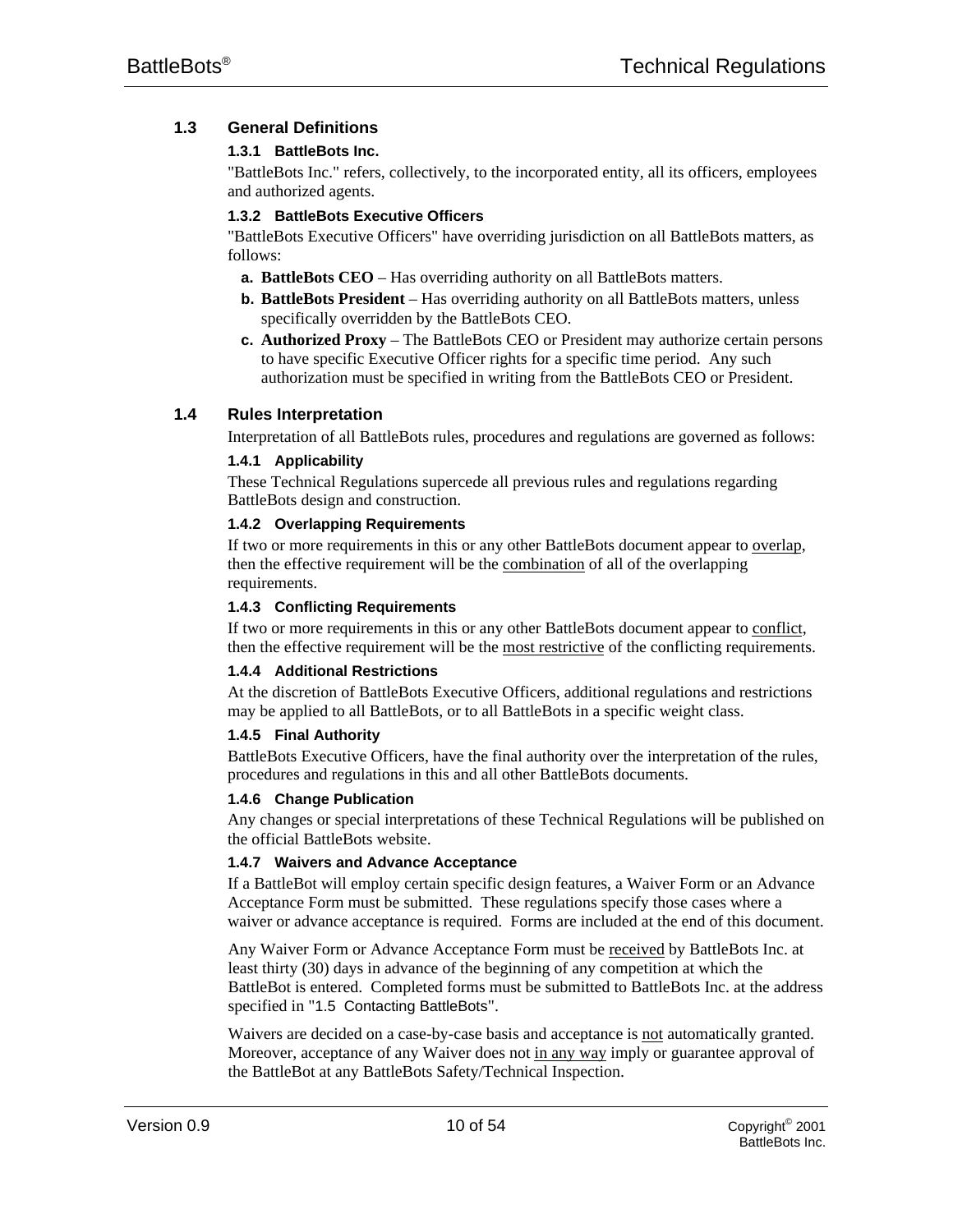# **1.5 Contacting BattleBots**

For all questions, comments, requests and clarifications regarding the rules, regulations and procedures in this or any other BattleBots documents, contact BattleBots Inc. at the following address:

BattleBots Inc. 701 De Long Avenue - Unit K Novato, CA 94945

Phone: (415) 898-7522 Fax: (415) 898-7525

E-mail: rules@battlebots.com

# **2.0 General Requirements**

# **2.1 BattleBot Weight Classes**

BattleBots are classified into four Weight Classes as follows:

- Lightweight
- Middleweight
- Heavyweight
- Super Heavyweight

BattleBots outside the defined weight classes may make special exhibition arrangements with BattleBots Inc.

# **2.2 Weight Class Limits**

Wheeled BattleBots weight classes are defined by minimum and maximum weights, as follows:

| <b>Weight Class</b> | <b>Measured Weight</b> |                  |  |
|---------------------|------------------------|------------------|--|
| <b>Designation</b>  | At Least               | <b>Less Than</b> |  |
| Lightweight         | 25.0 lbs.              | 60.0 lbs.        |  |
| Middleweight        | 60.0 lbs.              | 120.0 lbs.       |  |
| Heavyweight         | 120.0 lbs.             | 220.0 lbs.       |  |
| Super Heavyweight   | 220.0 lbs.             | 340.0 lbs.       |  |

If a BattleBot's weight is exactly on a specified limit, it will be classified into the higher weight class. As an example, a BattleBot that weighs exactly 60.0 pounds will be classified as a Middleweight, since it weighs "at least" 60.0 pounds and does not weigh "less than" 60.0 pounds.

If a BattleBot qualifies as non-wheeled (a "StompBot"), it is allowed an additional weight advantage. Refer to "3.2 Walking BattleBots (StompBots)".

# **2.2.1 Lower Weight Limits**

If a BattleBot is under the lower weight limit for the weight class in which is it entered, ballast must be added to the BattleBot to bring its weight up to the minimum specified.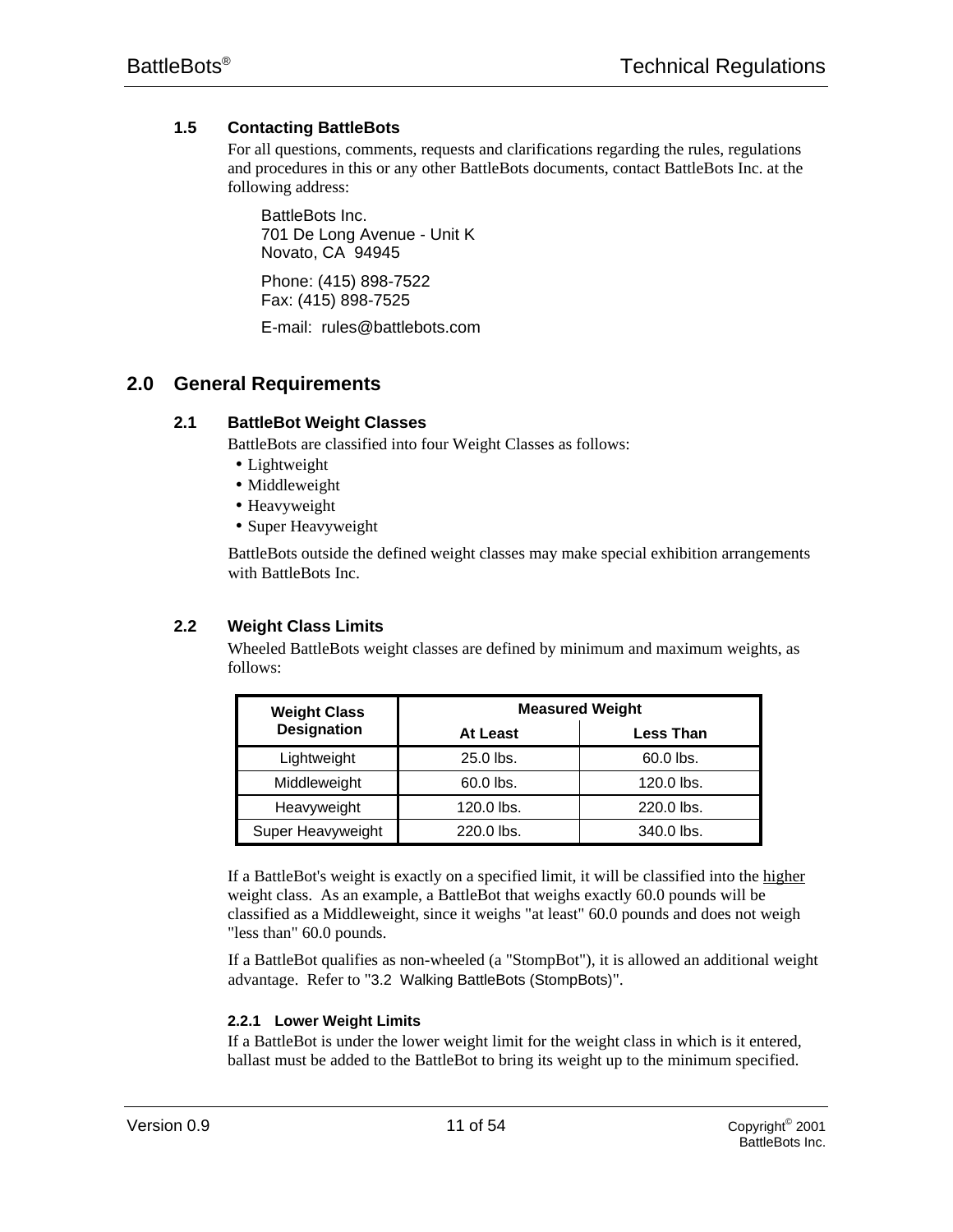# **2.2.2 Modular Designs**

- If a BattleBot is of a modular design, allowing components to be exchanged, then:
	- **a.** The weight of the heaviest configuration will determine the weight class designation of the BattleBot.
	- **b.** The weight of the lightest configuration must not be less than that allowed for the weight class as determined by **2.2.2.a** above.

# **2.3 Weight Limit Regulations**

# **2.3.1 Weight Limit Enforcement**

BattleBot weight limits, as defined in "2.2 Weight Class Limits", will be strictly enforced.

Refer to the latest version of the BattleBots Tournament Rules and Procedures document for information on weighing procedures.

# **2.3.2 Items Included in Weight**

A BattleBot is weighed in its battle-ready configuration. Safety covers and safety restraints will be removed.

However, the following items must be on-board:

- **a.** Any fluids, as allowed in this document.
- **b.** Any gasses, as allowed in this document.
- **c.** Any cosmetic features such as dolls, artificial plants, etc.
- **d.** Any accessory systems such as Internet feeds, telemetry systems, etc.
- **e.** Any cameras and audio equipment, except as specifically excluded in **2.3.3**.

#### **2.3.3 Excluded Weight**

Some items are excluded when determining the weight of the BattleBot. They are:

- **a.** BattleBots-approved, media-supplied remote camera and/or audio systems.
- **b.** Official BattleBots win pogs for previous battles fought and won by the BattleBot.

The items described must be removable in case of any weight check dispute.

#### **2.4 Dimensional Limits**

The size of a BattleBot primarily affects its access to the BattleBox arena and the allocation of pit space. The following conditions apply:

#### **2.4.1 Maximum Size**

In order to allow efficient entry to and exit from the BattleBox, a BattleBot must meet the following size-limit requirements:

- **a.** In its pre-battle configuration, the BattleBot must be able to be moved up the entrance ramp of the BattleBox and through the 8-foot by 8-foot entry door.
- **b.** With all of its moveable parts fully open, extended, inflated and/or unfolded, the BattleBot must be able to be moved through the 8-foot by 8-foot BattleBox exit door and down the exit ramp.
- **c.** Moving the BattleBot into or out of the BattleBox must not require any assembly and/or disassembly of the BattleBot.

#### **2.4.2 Large-Size BattleBots**

If a BattleBot has a length greater than 5 feet or a width greater than 4 feet, the BattleBot may require special consideration when assigning the pit area. If the BattleBot will be larger than 5' x 4', notify BattleBots Inc. as specified in "1.5 Contacting BattleBots".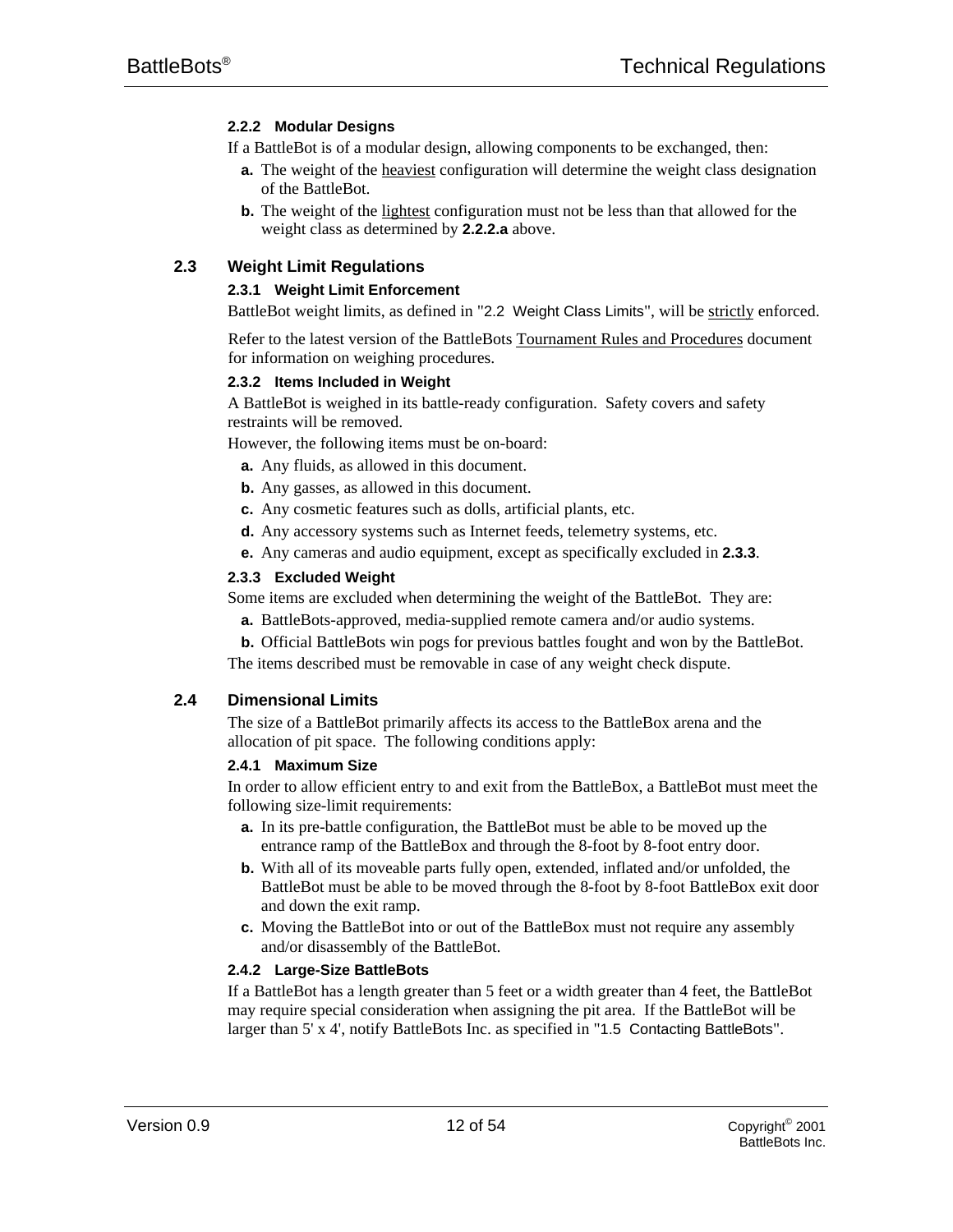# **2.5 Construction Materials**

There are restrictions on the types of materials that can and cannot be used to construct a BattleBot.

#### **2.5.1 Allowed Construction Materials**

The types of materials that can be used to construct BattleBots are far too varied and numerous to be enumerated in these Technical Regulations.

Generally, most type of metals, plastics, elastomers, and composites may be used unless they are specifically restricted or prohibited, as specified in **2.5.2** or **2.5.3** or the material used poses a safety risk due to toxicity or other safety-related reason.

#### **2.5.2 Restricted-Use Construction Materials**

The following materials are allowed, but only with certain restrictions:

- **a.** Any Lead (Pb) metal must not be exposed on the exterior of the BattleBot in any position where it can be readily damaged by another BattleBot or by the arena hazards.
- **b.** Polystyrene, Polyurethane and PVC foams can be used for insulation or shock absorption only on the interior of the BattleBot.

# **2.5.3 Construction Materials Not Allowed**

For toxicity or other reasons, the following materials are specifically not allowed and cannot be used on a BattleBot.

- **a.** Beryllium metal.
- **b.** Boron fibers.
- **c.** Depleted Uranium.
- **d.** Radioactive materials.
- **e.** Asbestos.
- **f.** Loose (unbonded or unwoven) fibers of Carbon or Fiberglass.
- **g.** Unsintered metal powder of any type.
- **h.** Metal shavings or "wool".
- **i.** Decomposable organic substances.
- **j.** Reactive metals (e.g. Lithium, Sodium).
- **k.** Non-fibrous silicon-based glass.
- **Note**: Beryllium-Copper alloys may be used.

#### **2.5.4 Materials Questions**

If there are questions on the types of allowed BattleBot construction materials, check with BattleBots Inc. as specified in "1.5 Contacting BattleBots", before beginning construction.

# **2.6 Non-Construction Substances**

There are specific restrictions on non-construction-material substances that can be carried aboard a BattleBot.

# **2.6.1 Lubricants**

Certain lubricants can be carried aboard a BattleBot if they are used for internal lubrication purposes only. They are:

- **a.** Non-toxic greases for bushings, bearings and gearboxes.
- **b.** Oil for Fuel-Powered Engines.
- **c.** Oil for chains and gearboxes.
- **d.** Graphite powder for bearing lubrication.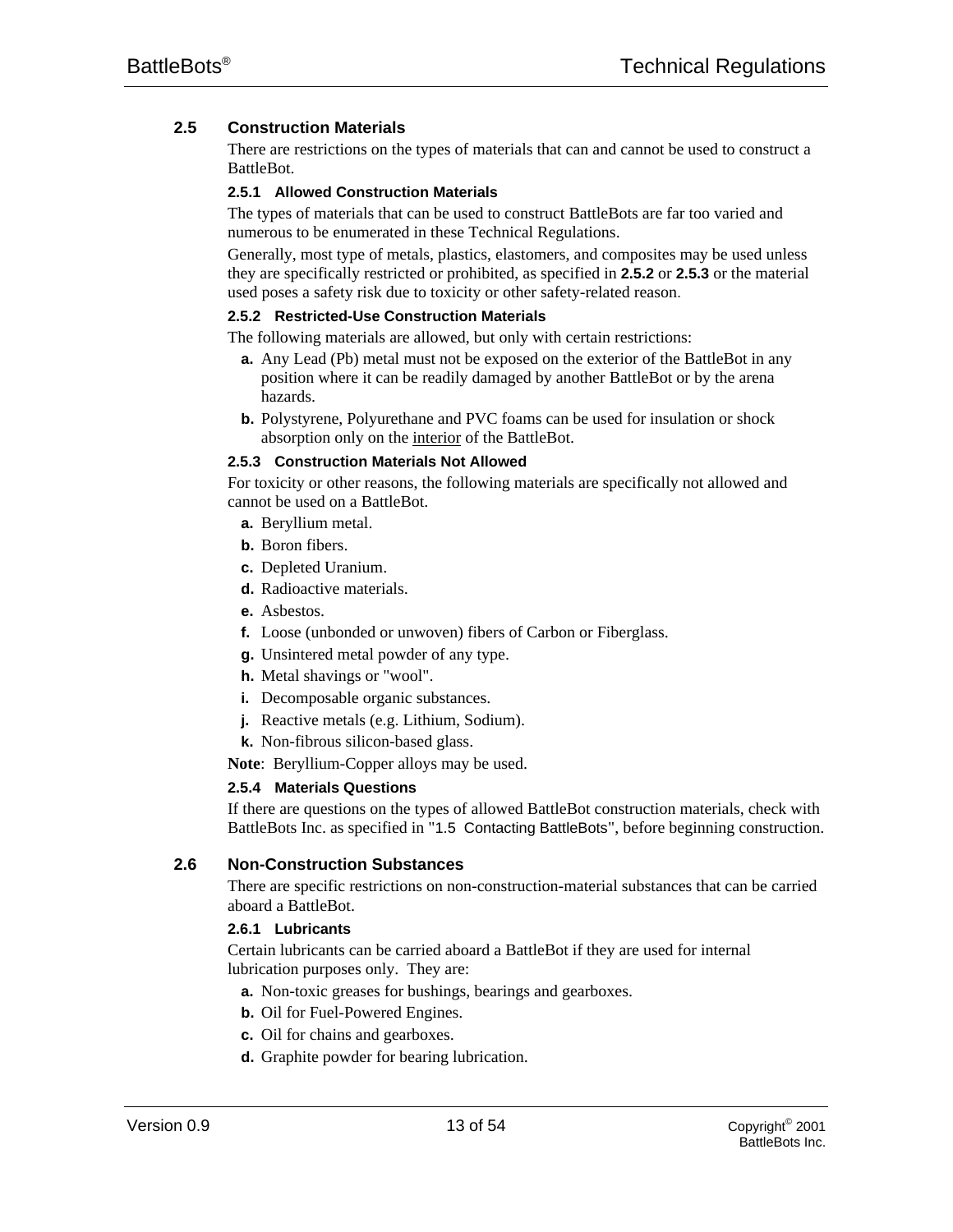# **2.6.2 Gasses**

Only those gasses as are specified in "8.2.1 Allowed Gasses" may be carried on-board a BattleBot.

# **2.6.3 Cooling Liquids**

A maximum total of two (2) quarts of water, or a mixture of antifreeze and water, may be used for the cooling of Fuel-Powered Engines or Electric Motors.

#### **2.6.4 Hydraulic Fluid**

Only hydraulic fluid as specified in "9.2.2 Hydraulic Fluid Type" may be carried on-board a BattleBot.

# **2.6.5 Flammable Liquids**

Only fuels as specified in "7.3.2 Allowed Fuels" may be carried on-board a BattleBot.

# **2.6.6 Battery Electrolytes**

Dilute acids and alkalis can be used only in electrical batteries, subject to the restrictions on the types of batteries as defined in "6.4 Allowed Battery Types".

#### **2.6.7 Other Substances**

Substances other than those specified in this section **2.6** may be allowed to be carried onboard a BattleBot. This will require the submission of an Advance Acceptance Form to BattleBots Inc. as defined in "1.4.7 Waivers and Advance Acceptance".

# **2.7 Power Systems**

# **2.7.1 Number of Power Systems**

There is no limit on number of power systems that can be used on a BattleBot, providing that each system complies with all other BattleBots rules and regulations.

#### **2.7.2 Types of Power Systems**

The types of power systems that can be used in a BattleBot are:

- **a.** Electric motors, as defined in "6.9 Electric Motors".
- **b.** Fuel-Powered engines, as specified in "7.0 Fuel-Powered Engines".
- **c.** Pneumatics, as defined in "8.0 Pneumatic Systems".
- **d.** Hydraulics, as defined in "9.0 Hydraulic Systems".
- **e.** Mechanical, as defined in "10.0 Mechanical Energy Storage Systems".

#### **2.7.3 Other Power Systems**

Power Systems other than those specified in this section 2.7 may be allowed to be used on a BattleBot. This will require the submission of an Advance Acceptance Form to BattleBots Inc. as defined in "1.4.7 Waivers and Advance Acceptance".

# **2.8 Safety Covers**

Safety Covers are intended to protect people around a BattleBot from injuring themselves on a part of the BattleBot. Safety Covers are considered to be part of the overall BattleBot design.

#### **2.8.1 Where Required**

Safety Covers must be used on all external sharp points and all external cutting edges on the exterior of a BattleBot.

#### **2.8.2 Sharp Point Protection**

Covers over sharp points must be designed such that a person can press the palm of their hand against the covered point with a force of at least five (5) pounds, and not receive any injury.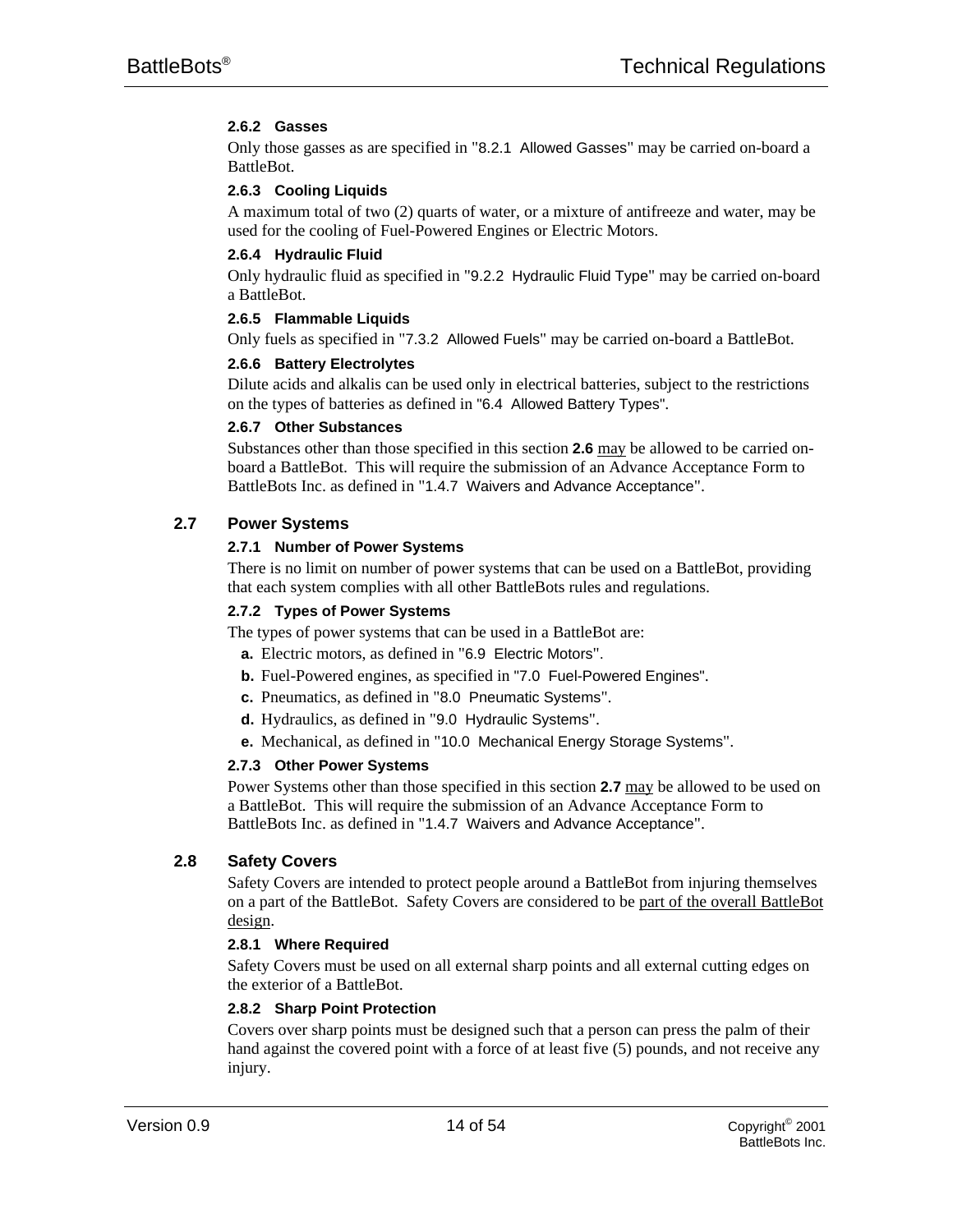# **2.8.3 Cutting Edge Protection**

Covers over cutting edges must be designed such that a person can rub the palm of their hand over the covered edge while pressing down with a force of at least two (2) pounds, and not receive any injury.

# **2.8.4 Attachment Method**

All Safety Covers must be attached with the following considerations:

- **a.** Covers must be designed and installed such that they will not be pulled or pushed off by a force of up to one (1) pound applied in any direction at any point on the cover.
- **b.** Covers can be retained using friction, a bungee, a securing lock or any other method that does not deteriorate with repeated use.
- **c.** Covers cannot be retained using an adhesive or any type of adhesive tape.

#### **2.8.5 Removal and Installation**

Covers must be designed such that their removal and installation can be accomplished within the time limits, and also comply with the safety requirements specified in "5.0 BattleBot Activation and Deactivation".

# **2.9 Safety Restraints**

Safety Restraints are removable attachments to the BattleBot intended to protect people from injuring themselves as the result of movement of an exterior part or section of a BattleBot. Safety Restraints are considered to be part of the overall BattleBot design.

#### **2.9.1 Where Required**

Safety restraints are required to protect against the following types of hazards:

- **a.** Pinch Hazards, where a body part (such as a finger) can be squeezed between two BattleBot external parts which can freely move relative to each other.
- **b.** Motion Hazards, whereby the driven movement of a weapon or other BattleBot part can strike a person with injurious force. This specifically includes any spinning part of a BattleBot.

#### **2.9.2 Pinch Hazard Protection**

A pinch hazard restraint must consist of either:

- **a.** A cover or guard that prevents placing any body part into the region of the pinch hazard.
- **b.** A pin, block, chain or similar restraint, which prevents relative movement of the pinching parts.

#### **2.9.3 Motion Hazard Protection**

A motion hazard protection device must consist of either:

- **a.** A pin, block, chain or other similar restraint that will prevent significant movement of a hazardous part, even if that part is being driven by its actuation system.
- **b.** A method of physically disconnecting the actuator from the hazardous part.

# **2.9.4 Restraint Retention**

All restraints must be designed and installed such that they satisfy the following requirements.

- **a.** A force of up to one (1) pound applied in any direction to any point on the restraint will not cause the restraint to move significantly or to come off.
- **b.** Moving the BattleBot in any position, including upside down, will not cause a restraint to lose its effectiveness.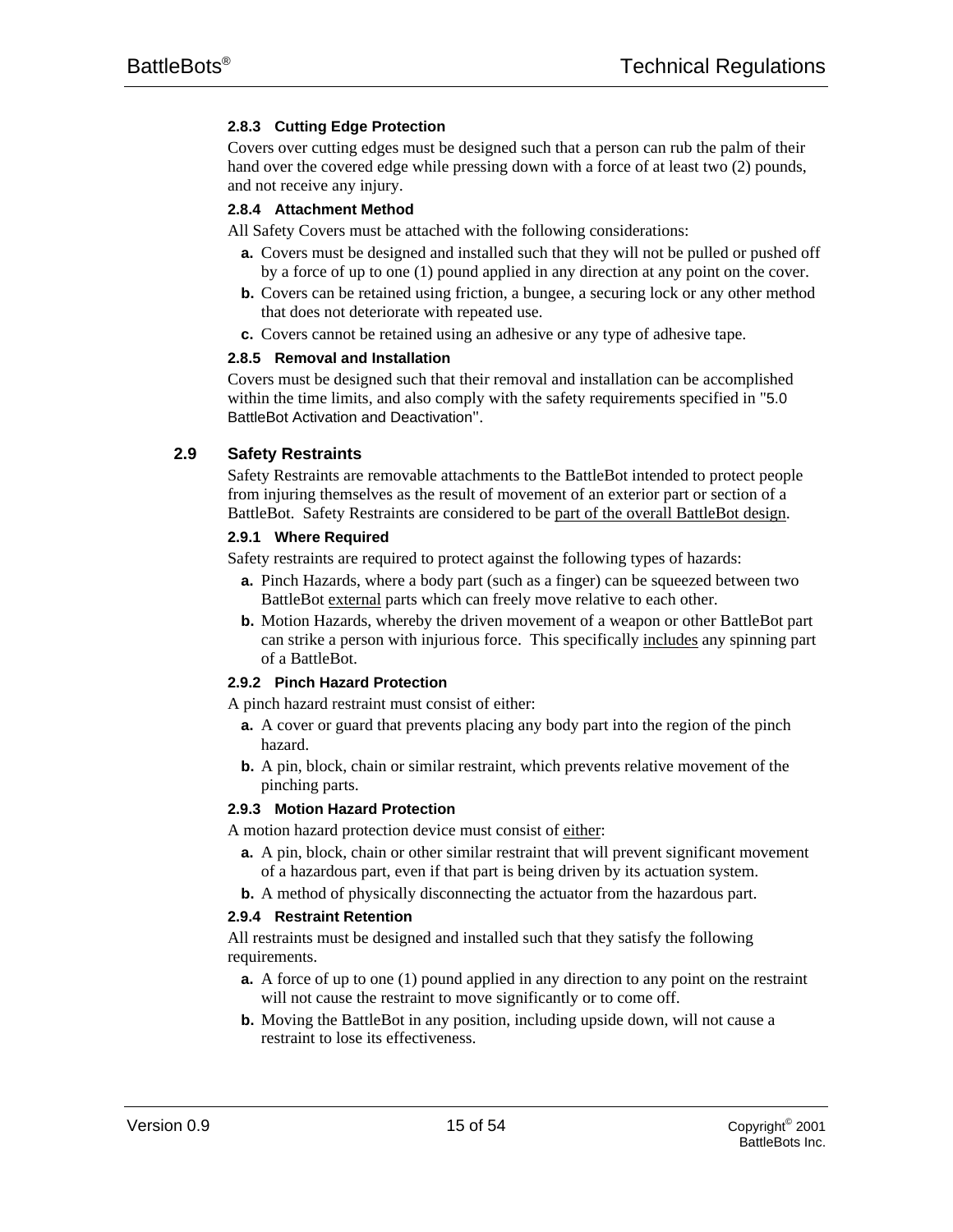- **c.** Restraints must be retained using a method that does not deteriorate with repeated use.
- **d.** Restraints cannot be retained using an adhesive or any type of adhesive tape.

#### **2.9.5 Removal and Installation**

Restraints must be designed such that their removal and installation can be accomplished within the time limits, and also comply with the safety requirements specified in "5.0 BattleBot Activation and Deactivation".

# **2.10 External Control Accessories**

With certain restrictions, a BattleBot team may employ external accessories located outside the BattleBox as part of its combat control, location or targeting system.

#### **2.10.1 Restrictions**

External control accessories must, at a minimum, meet all the following requirements:

- **a.** The equipment can be set-up easily within two (2) minutes prior to a match.
- **b.** The equipment can be removed easily within two (2) minutes after a match.
- **c.** The equipment does not interfere with another contestant, the CrewBots, the TV Crew or the visibility of the Referees or Judges.
- **d.** The equipment does not significantly interfere with the live audience's visibility.
- **e.** The equipment complies with all the requirements of "4.0 Radio Control" and "2.12 Lights and Sound".

#### **2.10.2 BattleBots Acceptance**

Use of external accessories as specified in this section **2.10** also requires the submission of an Advance Acceptance Form to BattleBots Inc. as defined in "1.4.7 Waivers and Advance Acceptance".

#### **2.11 Autonomous BattleBots and Components**

Autonomous BattleBots or autonomous components on a BattleBot are allowed, provided that:

- **a.** The BattleBot's radio control system can be used to override or stop any and all autonomous action.
- **b.** In the case of radio-control transmitter failure, all autonomous motion will cease within one (1) second of the failure.

# **2.12 Lights and Sound**

The uses of lasers, lights and/or sound sources on a BattleBot are restricted for safety and practicality.

#### **2.12.1 Deactivation**

If the BattleBot contains any type of artificial light or sound source, there must be a method of easily and safely deactivating the light(s) and/or sound(s).

#### **2.12.2 Class I Lasers**

Class I lasers can be used on a BattleBot without restriction.

#### **2.12.3 Non-Class I Lasers**

Lasers brighter than Class I can cause eye damage. Thus:

**a.** Lasers mounted on a BattleBot are limited to Class II, with an output of less than 1 mW, regardless of the frequency value of the light.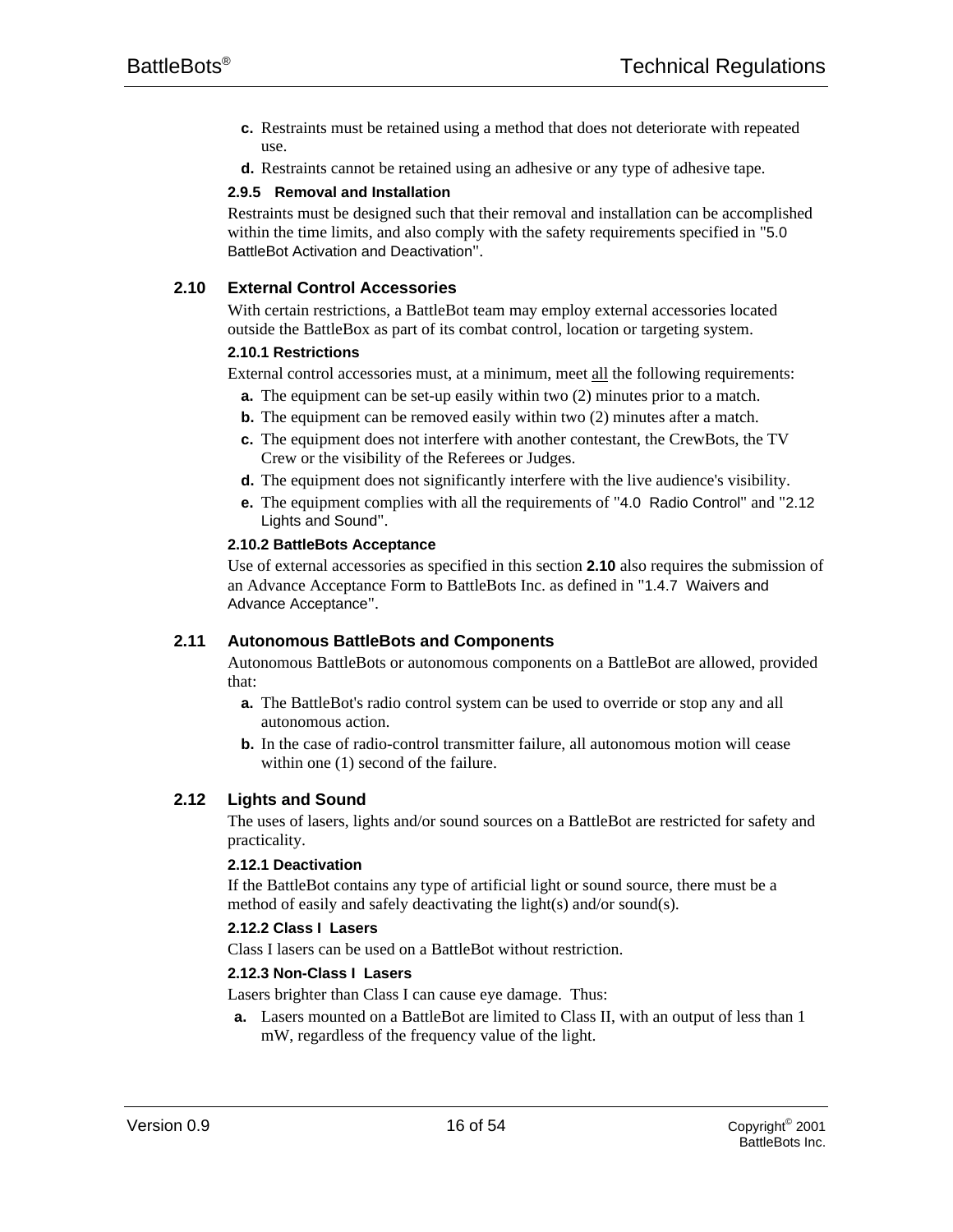**b.** Class II lasers must be securely mounted and pointed such that their beams strike the ground no more than four feet (4') away from an edge of the BattleBot, when the BattleBot is resting on the ground in battle-ready configuration.

**Important Note**: Some handheld laser pointers are Class IIIa, and therefore cannot be mounted on BattleBots.

#### **2.12.4 Lights**

No bright lights may be installed on a BattleBot. Low-brightness lighting may be used, provided that it is not distracting to other contestants, the Referees or the Judges.

#### **2.12.5 Ultra-Violet Lighting**

Ultra-violet lights ("Black Lights") primarily emitting at wavelengths shorter than 400 nm cannot be installed on a BattleBot or used as any part of a BattleBot's combat system.

# **2.12.6 Strobes**

Low-brightness strobe lights may be used, provided that they are not distracting to other contestants, the Referees or the Judges.

#### **2.12.7 Sound**

A BattleBot cannot employ any extremely loud and/or low frequency sound source. The sound level emitted from an operating BattleBot cannot exceed one-hundred ten decibels (110 dB) as measured at ten feet (10') from the BattleBot in any direction.

#### **2.12.8 Questions**

If there are any questions regarding the use of lights or sound on a BattleBot, contact BattleBots Inc. as specified in "1.5 Contacting BattleBots".

# **3.0 Special BattleBots Configurations**

# **3.1 MultiBots**

# **3.1.1 MultiBot Definition**

A MultiBot is defined as BattleBot composed of two or more individual detached segments that compete together as a single BattleBot.

#### **3.1.2 Number of Segments**

A MultiBot, by definition, must have at least two (2) segments. There is no specific limit on the maximum number of segments as long as all segments comply with the requirements of "4.0 Radio Control" and "5.3 Activation/Deactivation Requirements".

#### **3.1.3 Weight Class**

The weight class designation of a MultiBot is determined by weighing all of the individual segments together.

#### **3.1.4 Segment Weights**

There are no specific restrictions on the relative weights of the MultiBot segments. However, the judging of a match involving a MultiBot may depend upon the relative weights of the individual segments. Refer to the latest version of the BattleBots Tournament Rules and Procedures document for the MultiBot judging criteria.

#### **3.1.5 Size Requirements**

The combined segments of a MultiBot must be able start a match within either the red or the blue BattleBox starting square (8' x 8').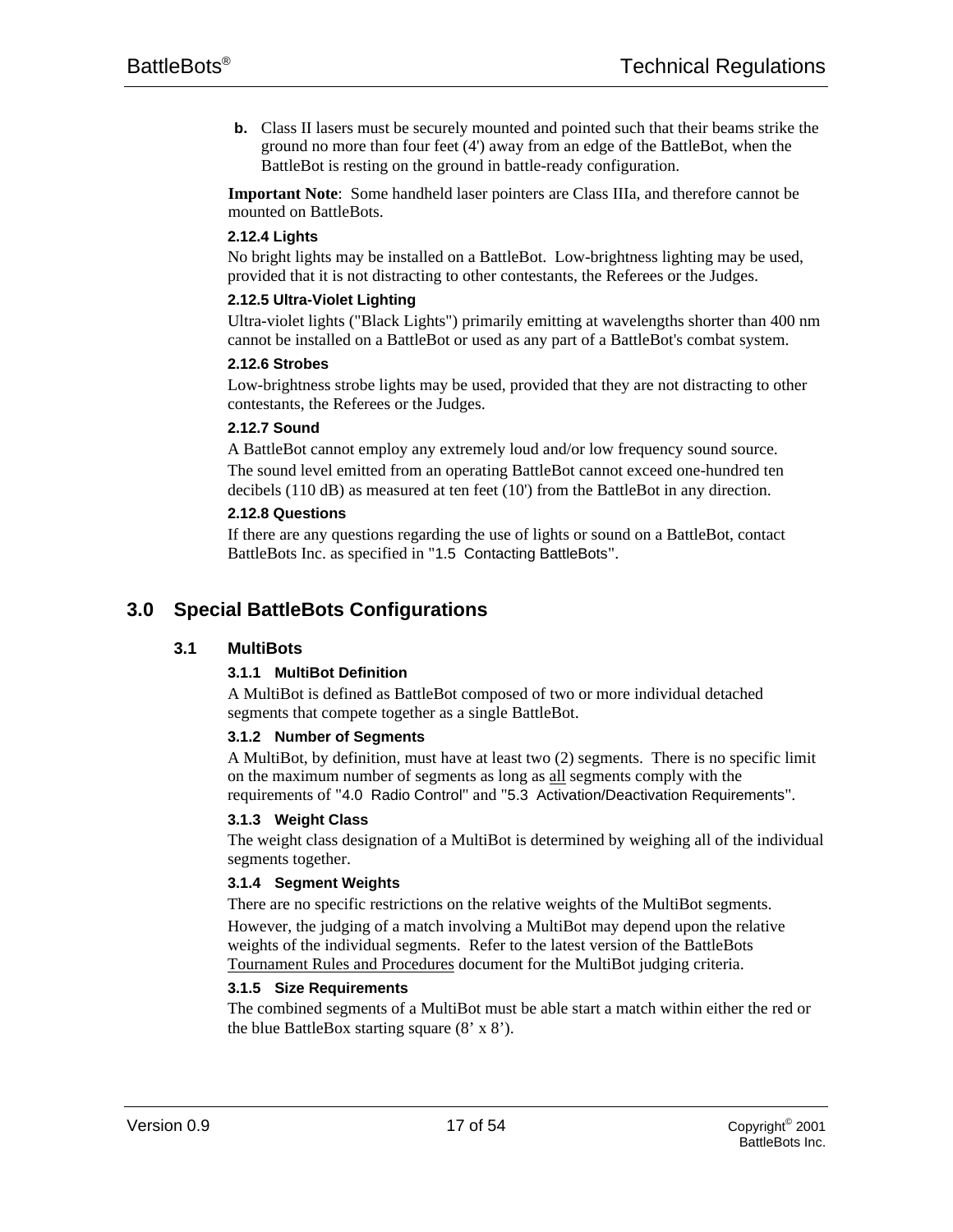# **3.1.6 Autonomous MultiBot Segments**

If a MultiBot segment is autonomous, it must conform to the requirements of "2.11 Autonomous BattleBots and Components".

Note that it is not required that each MultiBot segment be independently controlled.

#### **3.1.7 Rules Applicability**

All applicable rules and restrictions for BattleBots design and construction apply to each individual MultiBot segment separately and to all the MultiBot segments collectively.

# **3.2 Walking BattleBots (StompBots)**

A BattleBot which uses a non-rotary-motion method of locomotion may qualify as a "StompBot" and be allowed an additional weight advantage.

#### **3.2.1 StompBot Definition**

A BattleBot may be considered a StompBot if it satisfies all the following criteria:

- **a.** The drive mechanism for the BattleBot locomotion is powered solely by linear hydraulic or pneumatic actuators or by linear jackscrews driven by electric motors.
- **b.** All BattleBot parts that touch the ground for locomotion or support must move forward and backward in a reciprocating motion relative to the center-of-gravity of the BattleBot.
- **c.** The up-down movement of any StompBot locomotion system is kinematically independent of the forward-backward movement.

**Note:** Linear electric motors cannot be used as part of the locomotion method of a StompBot.

#### **3.2.2 Specific Exclusions**

If the locomotion drive system of a BattleBot contains any rotary actuators (other than electric motors driving linear jackscrews), crankshafts or rotary camshafts, it will not qualify as a StompBot.

#### **3.2.3 StompBot Weights**

StompBot weight classes are exactly 20% heavier than wheeled BattleBot weights, as follows:

| <b>StompBot</b>     | <b>Measured Weight</b> |                  |  |
|---------------------|------------------------|------------------|--|
| <b>Weight Class</b> | <b>At Least</b>        | <b>Less Than</b> |  |
| Lightweight         | 30.0 lbs.              | 72.0 lbs.        |  |
| Middleweight        | 72.0 lbs.              | 144.0 lbs.       |  |
| Heavyweight         | 144.0 lbs.             | 264.0 lbs.       |  |
| Super Heavyweight   | 264.0 lbs.             | 408.0 lbs.       |  |

StompBot weight limits are subject to all the constraints of "2.2 Weight Class Limits" and "2.3 Weight Limit Regulations".

#### **3.2.4 BattleBots Acceptance**

BattleBots, Inc. reserves the right to determine whether a BattleBot qualifies as a StompBot. Acceptance of a BattleBot as a StompBot as requires the submission of an Advance Acceptance Form to BattleBots Inc. as defined in "1.4.7 Waivers and Advance Acceptance".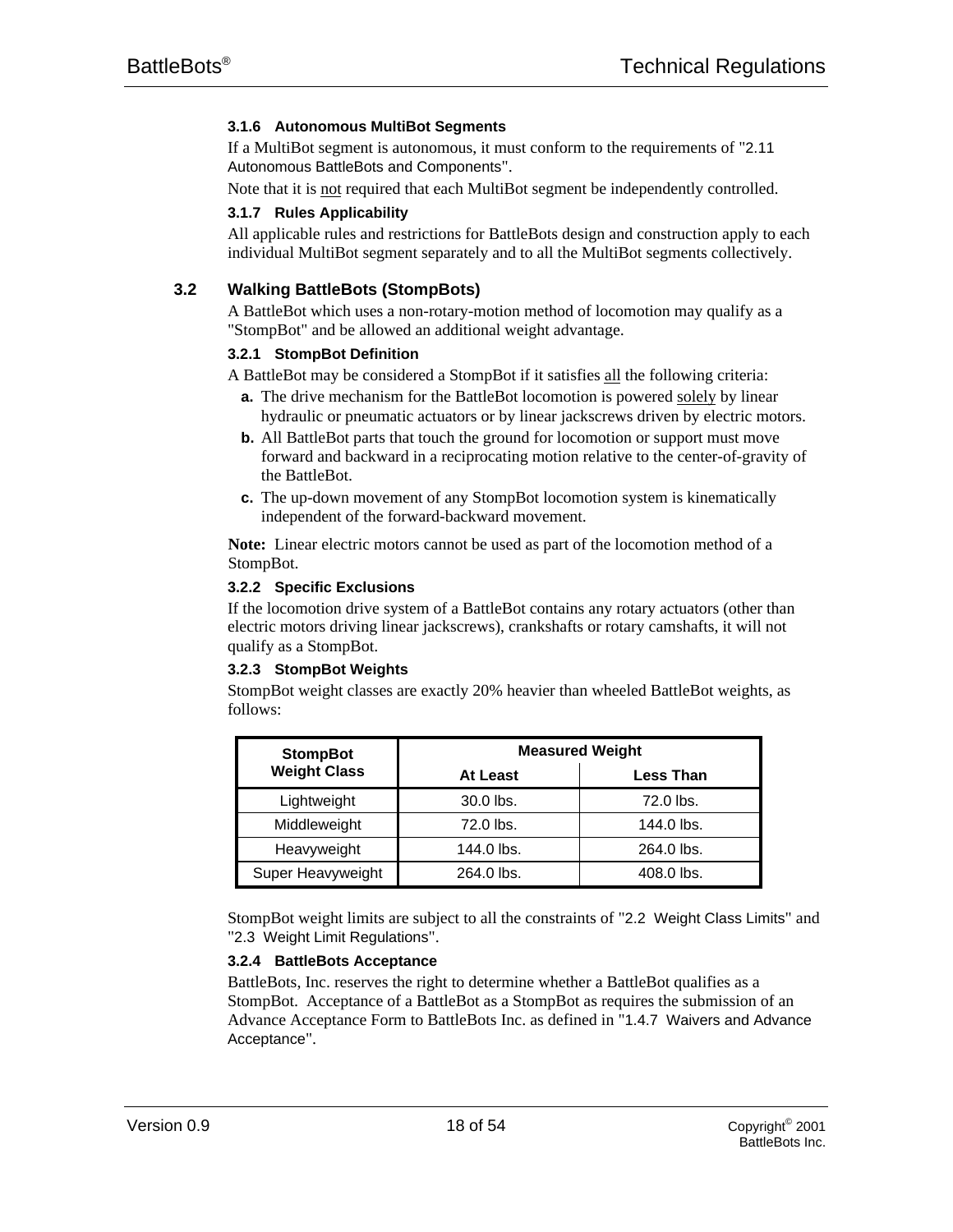# **3.3 Hopping/Jumping BattleBot**

A hopping or jumping BattleBot is allowed with the following restrictions:

# **3.3.1 Maximum Jump Height**

The maximum height that a BattleBot can reach on a jump can not exceed six (6) feet, as measured from the ground to the lowest point of the BattleBot at the peak of the jump.

# **3.3.2 Maximum Jump Length**

The maximum length that a BattleBot can jump is ten (10) feet, measured from the leading edge portion of the BattleBot both before and after the jump.

#### **3.3.3 BattleBox Damage**

The landing of a hopping/jumping BattleBot must not materially damage the BattleBox floor or walls, such that repairs would be required for the next scheduled match to proceed.

# **3.4 Ground-Effect Machines**

Ground-effect machines are supported by a cushion of air entrapped beneath a plenum.

# **3.4.1 Requirements**

Ground-effect machines can be entered in BattleBots, provided that:

- **a.** Any lift from the ground is provided by an air cushion, and not directly by an external moving aerodynamic device (e.g., a rotor). Partial support by wheels or other rolling devices is allowed.
- **b.** The maximum height from the ground to the primary bottom of the BattleBot, with the lift fan(s) operating at maximum speed, does not exceed ten percent  $(10\%)$  of either the length or width of the air cushion plenum.

# **3.5 Powered Flight**

A BattleBot may not be moved using powered flight. Moveable or fixed aerodynamic devices may be used for cooling and control, but are not allowed to provide lift in the absence of ground effects.

# **3.6 Special Configurations**

BattleBot configurations other than those listed in this section **3.0** may be acceptable, but requires the submission of an Advance Acceptance Form to BattleBots Inc. as defined in "1.4.7 Waivers and Advance Acceptance".

# **4.0 Radio Control**

# **4.1 BattleBot Control**

All BattleBot movement and weapons operation must be controlled and predictable.

# **4.1.1 Radio Control**

All primary control and fail-safe communications to a BattleBot must be via a radio link. Using light wave (e.g., infrared), sound or tethered control is not allowed.

**Note:** Tethered controlled is allowed in some cases for BattleBot testing outside of the BattleBox. Refer to the latest version of the BattleBots Tournament Rules and Procedures document for information regarding tethered BattleBot testing.

# **4.1.2 Speed Control**

Binary (on/off) speed control is not recommended, but is allowed. It is strongly recommended that all BattleBot movement along the ground utilize

proportional speed control.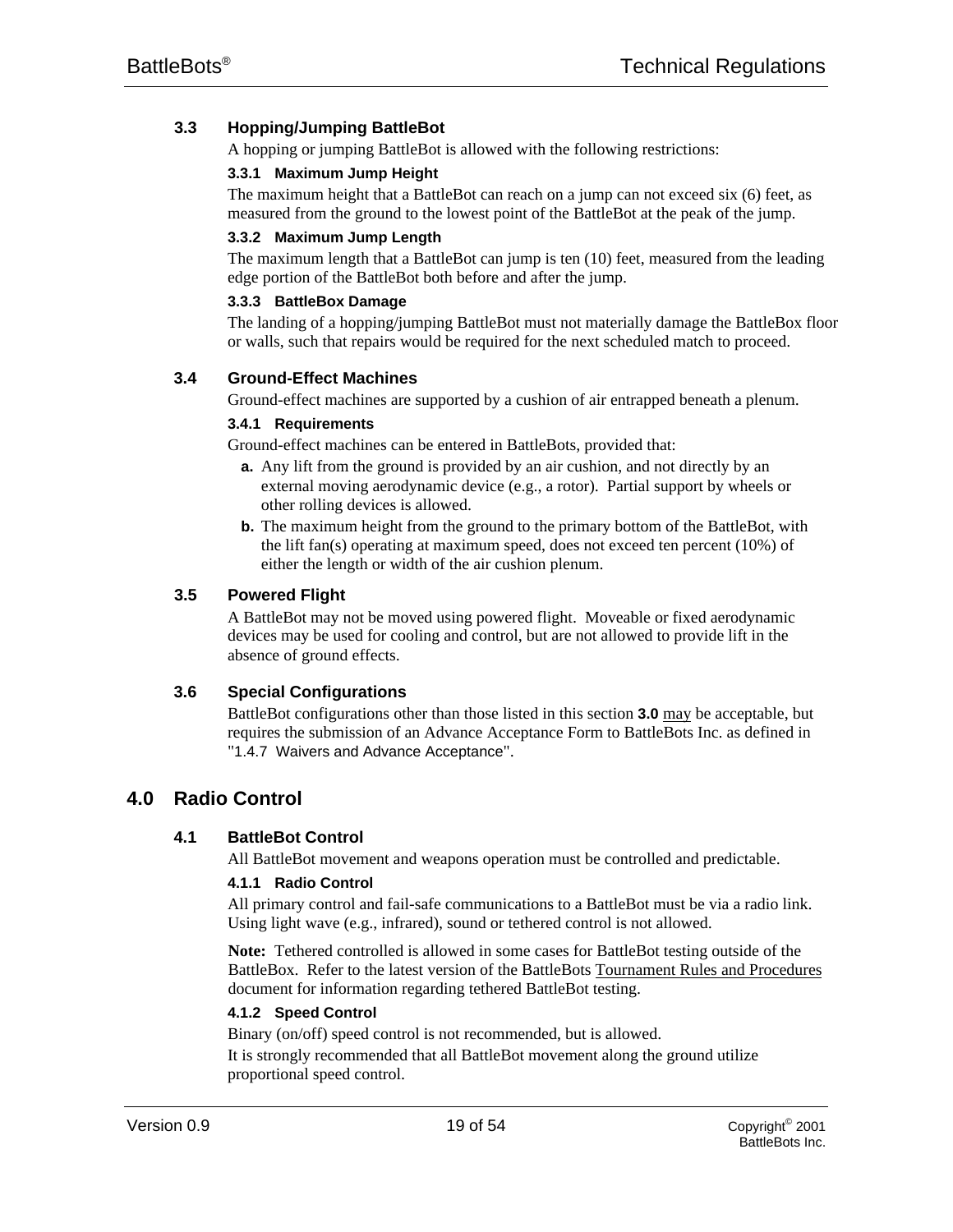# **4.1.3 Weapons Control**

BattleBot weapons control type may be proportional, discrete, or binary.

# **4.2 Commercial R/C Equipment**

For BattleBot control, commercially-available Radio Control (R/C) equipment can be used with the following restrictions:

# **4.2.1 Allowed Frequencies**

The following R/C frequencies (channels) may be used:

- **a.** 27 MHz band (channels 1 thru 6).
- **b.** 75 MHz band (channels 61 thru 90).
- **c.** 50 MHz (channels RC00 thru RC09). FCC Amateur license is required.
- **d.** 53 MHz. Not recommended. FCC Amateur license is required.
- **e.** 900 MHz. Utilizing Wireless technology and protocols.

# **4.2.2 Prohibited Frequencies**

**Effective for ALL BattleBots after December 31, 2001**, R/C equipment in the 72 MHz band (channels 11 thru 60) cannot be used in any way on a BattleBot.

A BattleBot that competed in any previous BattleBots' competition using 72 MHz R/C equipment may continue to use the same equipment up through December 31, 2001.

# **4.2.3 Synthesized Frequencies**

Synthesized-frequency R/C equipment is allowed provided that it complies with the requirements of **4.2.1** and **4.2.2** above.

# **4.2.4 900 MHz Robot Controllers**

BattleBots may use 900 MHz robot radio controllers by Innovation First Inc. (IFI), or equivalent robot controllers from other manufacturers. Their use is strongly recommended by BattleBots Inc.

#### **4.2.5 Multiple-Frequency**

To minimize the problem of frequency conflicts, non-ISM band (902 to 928 MHz) and non-synthesized R/C equipment must be designed to allow the changing of frequency crystals.

Such BattleBots entries must have  $\underline{two}$  (2) or more sets of frequency crystals to allow operation on at least two different frequencies.

# **4.2.6 PCM / FM Restrictions**

PCM R/C equipment is required for all BattleBots in the Middleweight, Heavyweight and Super Heavyweight classes.

Frequency Modulated (FM) R/C equipment may be used for Lightweights. However, this is not recommended.

#### **4.2.7 AM Prohibited**

Amplitude Modulated (AM) R/C equipment cannot be used on a BattleBot in any weight class.

# **4.2.8 Fail Safe**

Any BattleBot remote-control system must have a robust fail-safe feature that causes all locomotion and weapons to stop in a safe manner and configuration in the event that the transmitter signal fails.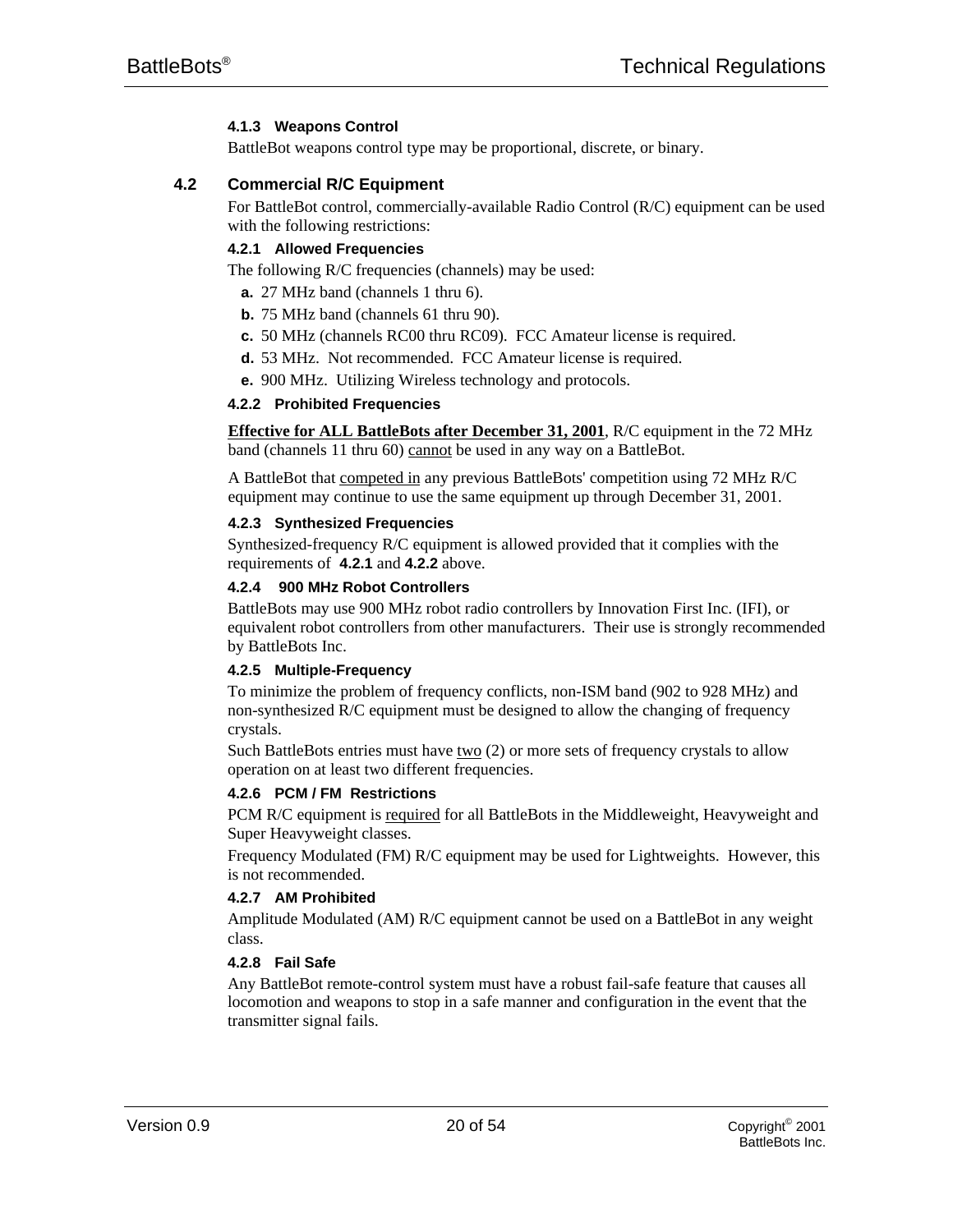# **4.3 Custom Radio Equipment**

Custom radio control transmission equipment is allowed but is not recommended. If custom equipment is used, it will have to demonstrate that, at a minimum, it meets the following requirements:

- **a.** If it uses the 27, 50, 52 or 75 MHz frequency band, it requires no more frequency channels than specified in "4.4.3 Number of Frequencies".
- **b.** It does not use any frequency band disallowed by FCC rules.
- **c.** It does not cause interference with any event communications and broadcast equipment.
- **d.** It is not susceptible to interference from any event communications and broadcast equipment.
- **e.** It does not interfere with the IFI or other commercial 900 MHz robot controllers.
- **f.** It has a robust fail-safe feature that causes all locomotion and weapons to stop in a safe manner and configuration in the event that the transmitter signal fails.

# **4.4 Controlling a BattleBot**

# **4.4.1 Number of Operators**

A BattleBot may be controlled by multiple operators. The number of operators is limited to the number of members allowed on the Pit Crew for that BattleBot.

Refer to the latest version of the BattleBots' Tournament Rules and Procedures document for information regarding Pit Crew members.

# **4.4.2 Controlling Devices**

There is no specific limit on the number of manual controlling devices as long as all radio transmission uses no more than the number of frequencies defined in **4.4.3**, as is applicable.

#### **4.4.3 Number of Frequencies**

- **a.** A conventional BattleBot using R/C equipment may be controlled using a maximum of two (2) different R/C channels.
- **b.** A MultiBot cluster using R/C equipment may be controlled using a maximum of three (3) different R/C channels.

**Note:** Using any transmitter in "trainer mode" (i.e., with an attached control box) is allowed.

# **4.4.4 Other Control Methods**

BattleBot radio control methods other than those specified in this section **4.4** may be accepted. This will require the submission of an Advance Acceptance Form to BattleBots Inc. as defined in "1.4.7 Waivers and Advance Acceptance".

# **5.0 BattleBot Activation and Deactivation**

# **5.1 BattleBot Safety**

The design of a BattleBot must be such that at any time when the BattleBot is not in combat or being tested, it must be completely safe and non-hazardous to all personnel and objects in the vicinity of the BattleBot.

Moreover, the process of activating or deactivating a BattleBot must be accomplished in a reasonably short time with minimal risk to the person(s) performing the activation or deactivation, or to anyone else in the vicinity of the BattleBot.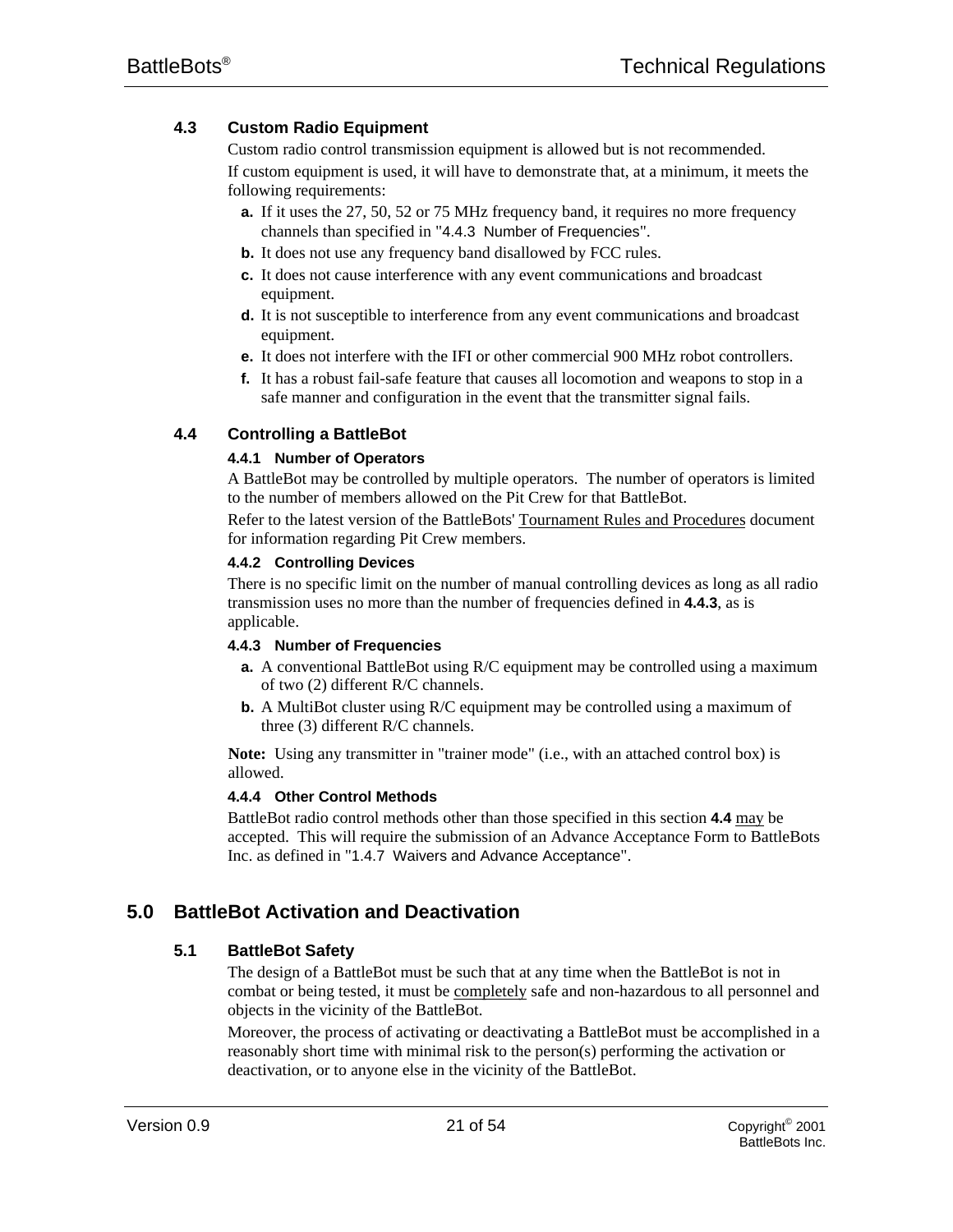# **5.2 BattleBot States**

Except when it is being converted from one state to another, a BattleBot must always be in one of two states: Deactivated or Activated.

# **5.2.1 Deactivated State**

A BattleBot in its Deactivated State must, at a minimum, meet the following requirements:

- **a.** All Radio Control transmitters and receivers are off.
- **b.** All sharp points and edges are covered with the required Safety Covers.
- **c.** All pinch or weapons-motion hazards are constrained with Safety Restraints.
- **d.** All primary-power electrical Master Switches are switched off.
- **e.** All pneumatic system Shut-Off Valves are closed and all Purge Valves are open.
- **f.** All hydraulic system Bypass/Bleed Valves are open.
- **g.** All Fuel-Powered Engines are not running.
- **h.** All spring-loaded devices are released, as defined in "10.3.2 Deactivated Spring".

# **5.2.2 Activated State**

A BattleBot in its Activated State is defined as being in battle-ready condition, as it would be just prior to the start of a match.

# **5.3 Activation/Deactivation Requirements**

Notwithstanding any other restrictions and regulations in this or other BattleBots documents, a BattleBot will be required to demonstrate the following:

# **5.3.1 Activation**

With the BattleBot resting on the ground in a completely Deactivated State, the following Activation steps must be performed in less than sixty (60) seconds.

- **a.** All radio control transmitters and receivers are turned on.
- **b.** All primary-power electrical Master Switches are switched on.
- **c.** All pneumatic system Purge Valves are closed and Shut-Off Valves opened.
- **d.** All hydraulic system Bypass/Bleed Valves are closed.
- **e.** All Fuel-Powered Engines are started and running at Idle Speed, as defined in "7.2.2 ICE Idle Speed".
- **f.** Safety Covers are removed.
- **g.** Safety Restraints are removed.

# **5.3.2 Critical Deactivation**

Starting with the battle-ready, activated BattleBot resting on the ground in any stable position, the following Critical Deactivation steps must be performed in less than thirty (30) seconds:

- **a.** All primary-power electrical Master Switches are turned off.
- **b.** All pneumatic system Shut-Off Valves are closed and Purge Valves are opened.
- **c.** All hydraulic system Bypass/Bleed Valves are opened.
- **d.** All Fuel-Powered Engines are stopped.
- **e.** All radio control transmitters are turned off.

# **5.3.3 Final Deactivation and Safing**

With all of the Critical Deactivation steps completed, the following safing steps must be performed in less than thirty (30) seconds

- **a.** Safety Restraints are re-installed.
- **b.** Safety Covers are re-installed.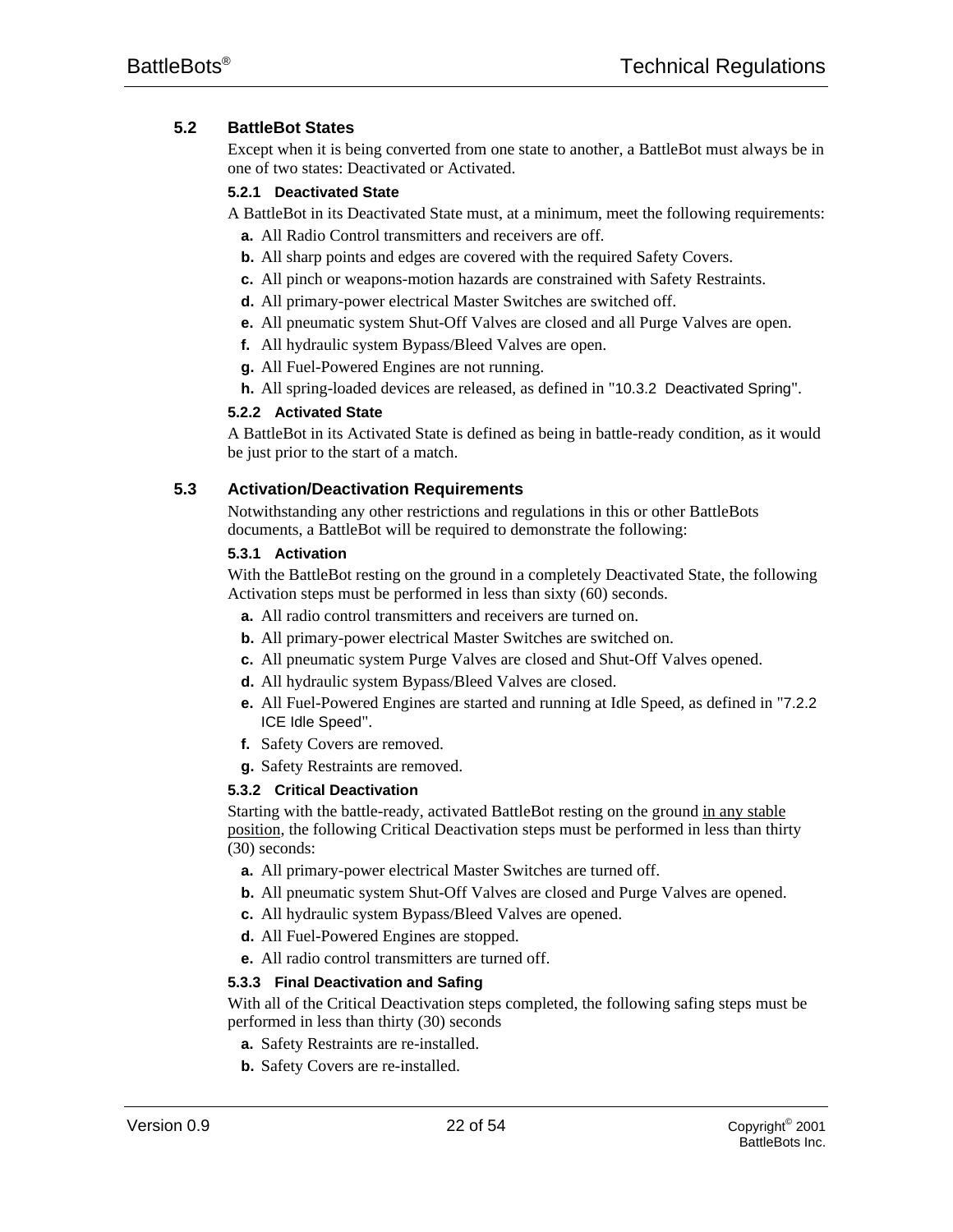# **5.3.4 Activation/Deactivation Sequence**

The steps in each of the "5.3.1 Activation" and "5.3.2 Critical Deactivation" processes must be sequence-independent. That is, the safety of the processes must be the same, regardless of the order in which each of the steps is performed.

#### **5.3.5 Activation/Deactivation Conditions**

The following are conditions for Activation and Deactivation

- **a.** During the Activation and Deactivation processes there must be absolutely no movement of the BattleBot or any of its weapons systems.
- **b.** The BattleBot Activation and Deactivation can be performed with either one (1) or two (2) people.
- **c.** One or two special tools or devices can be used for the Activation or Deactivation of the BattleBot. There must be at least one spare set of any Activation/Deactivation tool(s).
- **d.** The complete Activation and Deactivation sequences must be performed without any person placing a body part in the path of any weapon system or other powered moveable part of the BattleBot.

#### **5.3.6 MultiBots**

For the purposes of Activation and Deactivation, all MultiBots are considered to be a single BattleBot and must collectively meet the Activation and Deactivation time limits and conditions defined in **5.3.1**, **5.3.2** and **5.3.3**.

# **5.4 Spinning Parts**

#### **5.4.1 Spinning Part Failsafe**

If the BattleBot has any spinning parts, it must be demonstrated that with any part running at maximum speed, shutting off the remote-control transmitter will cause that spinning part to lose all drive power.

#### **5.4.2 Spin-Down Time**

When drive power is removed from a spinning part on a BattleBot, the design and construction of the BattleBot must be such that the part will spin down to a full stop within one (1) minute after drive power is removed.

**Note:** The spin down time limit will be strictly enforced both in Safety/Tech Inspection and in competition.

# **6.0 Electrical Power**

#### **6.1 BattleBot Electrical Systems**

A typical BattleBot has two general types of electrical systems: primary-power and secondary-power.

#### **6.1.1 Primary-Power Systems**

Primary-power electrical systems are used to move the robot and directly or indirectly actuate any weapons systems. The characteristics of the primary-power systems are that they require large batteries and have high power-consumption rates.

#### **6.1.2 Secondary-Power Systems**

All BattleBots have some kind of low-voltage secondary-power system to operate their radio control receivers. Although the power requirements are low, the consequences of secondary-power failure are lost communications and attendant BattleBot failure.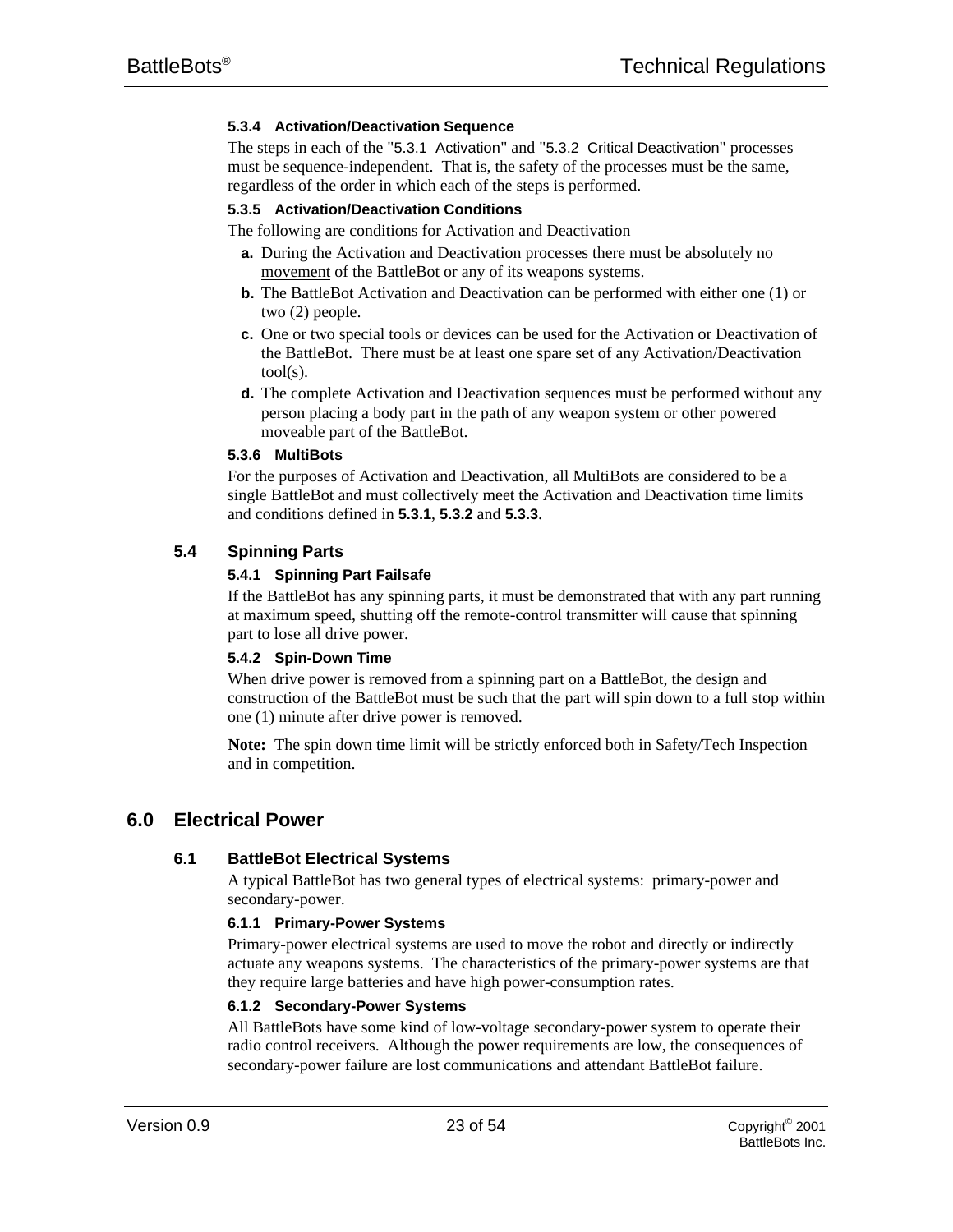# **6.2 Standard Voltage Limitations**

There are standard voltage limitations for electrical systems in BattleBots, depending upon whether the voltage is provided by a Direct Current (DC) or Alternating Current (AC) power source.

#### **6.2.1 DC Voltage**

The nominal DC voltage in a BattleBot is limited to 48 Volts. The maximum allowed measured DC voltage, with all electrical systems activated, measured from any point of highest potential to the point of lowest potential, is **56.0 volts**.

# **6.2.2 AC Voltages**

The minimum/maximum AC voltages in a BattleBot with all electrical systems activated are -80/+80 volts. That is, an AC voltage-meter must read no more than **56.5 volts rms**.

#### **6.2.3 Transients**

During BattleBot operation, switching transients may cause the voltage values to temporarily exceed the specified limits. This is allowed provided that the transients are the result of normal system operation and are not specifically generated to increase the average voltage level.

#### **6.2.4 Charging Unit**

The maximum output voltage of any external battery charging unit on a BattleBot cannot exceed **60.0** volts, when the charger is on and being used to charge batteries.

# **6.2.5 Voltage Step-Up Devices**

A BattleBot cannot use any voltage-conversion devices to generate higher voltages than those specified in this section **6.2**.

# **6.3 High DC Voltages**

Any DC Voltage above the limits specified in "6.2.1 DC Voltage" is considered to be a "High DC Voltage". High DC Voltages may be accepted in a BattleBot provided that the BattleBot fully complies with certain specific additional requirements.

# **6.3.1 Not Allowed in Lightweight**

BattleBots in the Lightweight class are not allowed to use DC voltages higher than that specified in "6.2 Standard Voltage Limitations".

# **6.3.2 High DC Voltage**

The nominal High DC Voltage in a BattleBot is limited to 96 Volts. The maximum allowed measured High DC Voltage, with all electrical systems activated, measured from any point of highest potential to the point of lowest potential, is **112.0 volts**.

# **6.3.3 Transient High Voltages**

It is understood that control of brushless DC motors requires the generation of switched DC voltages. However, the peak generated voltage values, with the exception of highfrequency switching transients, must not exceed **112.0 volts**.

# **6.3.4 Battery Packs**

All batteries used in a High DC Voltage system must be arranged into electrically separate insulated packs, with the following characteristics:

- **a.** The voltage for any pack cannot exceed a nominal 48 volts (**56.0 volts** maximum).
- **b.** Each pack must be designed so that it is possible to inspect the batteries to confirm that they conform to the requirements of "6.4 Allowed Battery Types"
- **c.** All electrical connections from the pack must employ high-current "push-and-lock" or circular-plug plastic connectors.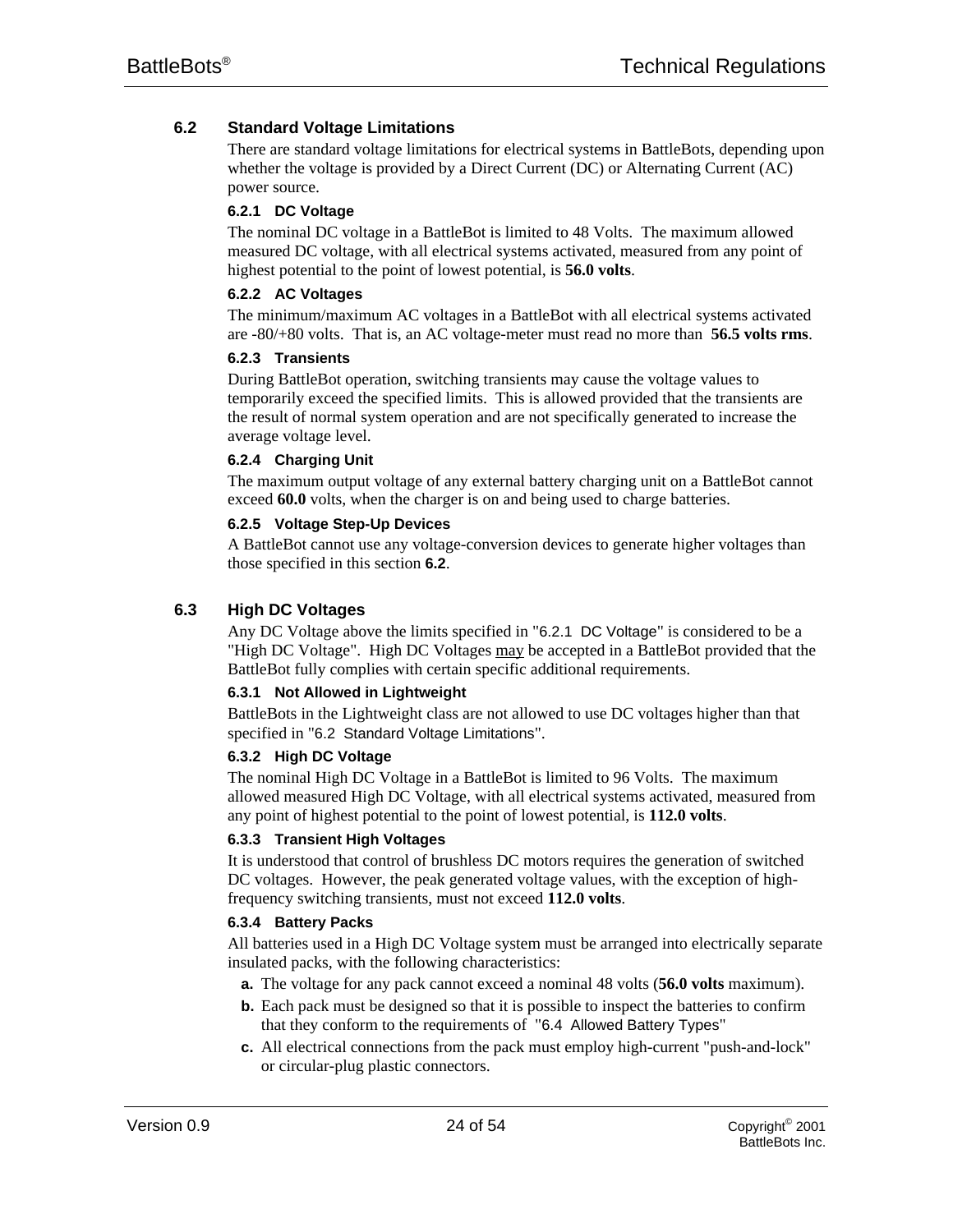# **6.3.5 Recharging**

- **a.** The maximum output voltage of any High DC Voltage external battery charging unit for a BattleBot cannot exceed **60.0** volts, when the charger is on and being used to charge batteries.
- **b.** Each High DC Voltage battery pack must be recharged individually; connecting battery packs in series for recharging is not allowed.

# **6.3.6 Wiring**

All High DC Voltage wiring must conform to the following:

- **a.** The wiring must be completely contained within the BattleBot behind protective panels. In no case can the wiring be on, or outside, any exterior portion of the BattleBot.
- **b.** The wiring must be protected against chafing and cutting even in the presence of high vibration and impact levels.
- **c.** The wiring must also conform to the requirements specified in "6.7 Electrical Circuits".

# **6.3.7 DC-Isolated Chassis**

No part of any High DC Voltage system can have a DC electrical connection to the BattleBots chassis.

#### **6.3.8 No Liquids**

Any BattleBot using High DC Voltages cannot also have any liquid substances on board (e.g., water, fuel, hydraulic fluid), other than electrolyte used in batteries.

# **6.3.9 BattleBots Acceptance**

Proposed use of the High DC Voltage limits as specified in this section **6.3** requires the advance submission of the specific High DC Voltage Waiver Form to BattleBots Inc. as defined in "1.4.7 Waivers and Advance Acceptance".

# **6.4 Allowed Battery Types**

Only certain type of batteries can be used in BattleBots, as follows:

# **6.4.1 Sealed Lead Acid**

Lead-Acid batteries can be used on BattleBots, provided they are of a sealed type, and have the following characteristics:

- **a.** They can be used in any position, including upside-down.
- **b.** They are described in their data sheet as using an "Absorbed" or "Stabilized" electrolyte.
- **c.** They may be described as "Leak Proof".
- **d.** There is no provision for checking or adding battery fluid.

# **6.4.2 Nickel-Cadmium**

Commercially available Ni-Cad batteries can be used on BattleBots.

#### **6.4.3 Nickel-Metal Hydride**

Commercially available Ni-MH batteries can be used on BattleBots.

# **6.4.4 Lithium-Ion**

Commercially available Li-Ion batteries are allowed to be used on BattleBots. Lithium metal batteries are specifically not allowed.

#### **6.4.5 Questions on Battery Models**

To confirm if a specific battery model is allowed to be used in a BattleBot, contact BattleBots Inc. as specified in "1.5 Contacting BattleBots".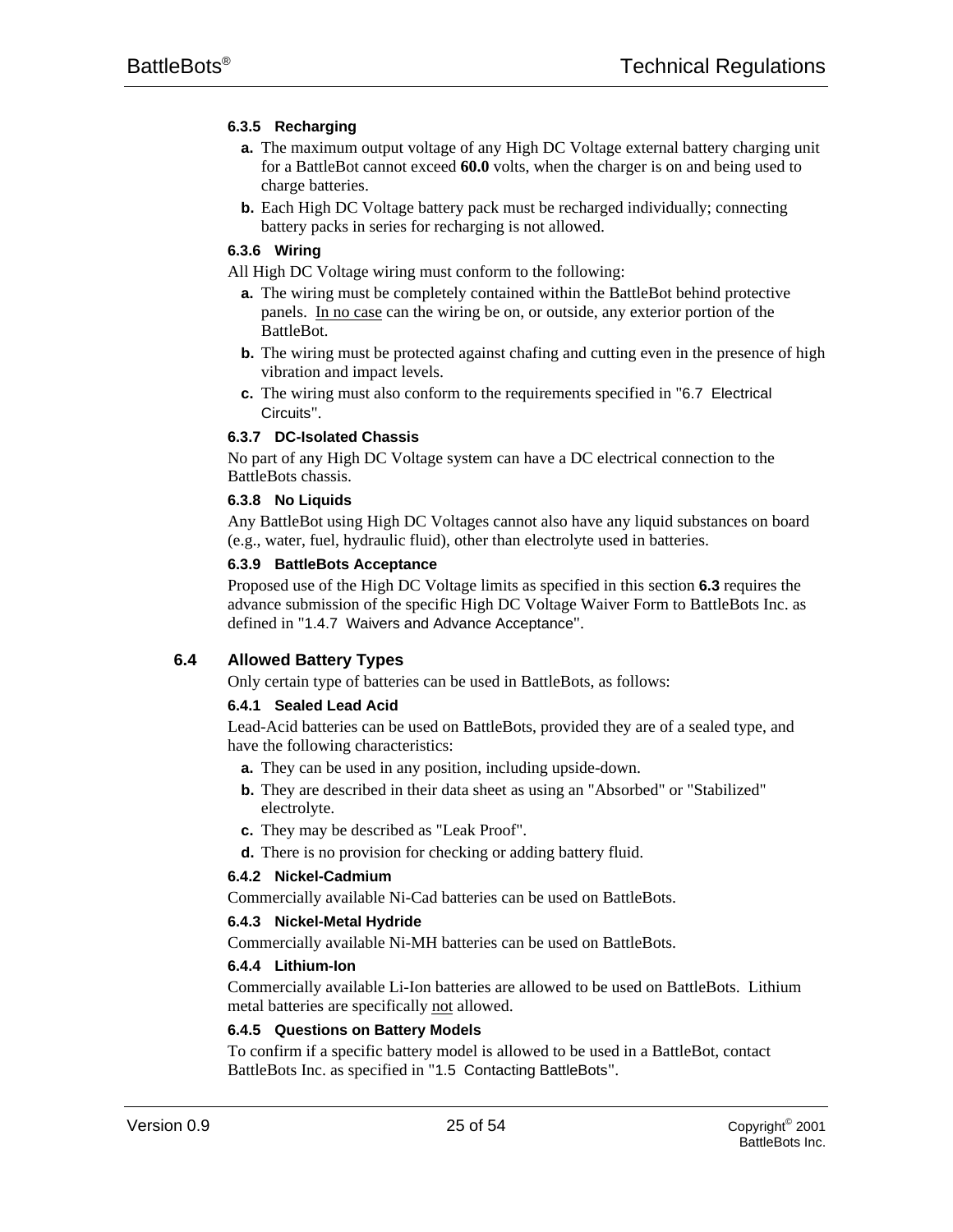# **6.5 Battery Mounting**

For both safety and reliability, all batteries in a BattleBot must be properly mounted and protected.

#### **6.5.1 Battery Hold-Down**

Any batteries must be constrained in such a way that they can withstand a force equal to five (5) times the weight of the battery in any direction, including upward (in case the BattleBot is flipped upside-down) without breaking free.

# **6.5.2 Hold-Down Materials**

Any hold-downs for primary-power Ni-Cad, Ni-MH or Li-Ion batteries must use electrically insulated metal straps or clamps, or other materials capable of withstanding moderately high heat. Plastic tie-wraps cannot be used to retain these types of batteries. Small secondary-power battery packs used for the radio-control receiver may be constrained with tie-wraps.

#### **6.5.3 Battery Heating**

Because of battery heating during operation, all primary-power Ni-Cad, Ni-MH and Li-Ion batteries must be insulated from any pneumatic system component as defined in "8.10.3 Pneumatic Component Insulation".

#### **6.5.4 Battery Protection**

To prevent inadvertent battery short-circuiting, batteries must be installed as follows:

- **a.** Battery packs composed of individual battery cells must be properly assembled and insulated such that no single cell can be accidentally shorted out.
- **b.** All exposed battery terminals must be individually covered with electrical insulation. This insulation must be applied such that it cannot be easily penetrated or knocked off.
- **c.** Batteries must be located such that they are reasonably protected within the body of the BattleBot.

# **6.6 Power-Storage Capacitors**

The use of power-storage capacitors to store power in the primary-power electrical system is allowed. However all electrolytic-type capacitors must be located such that they are reasonably protected and securely mounted within the body of the BattleBot.

# **6.7 Electrical Circuits**

Primary and secondary electrical circuits in a BattleBot are expected to conform to accepted electrical engineering practices. Some specific requirements are:

#### **6.7.1 Wiring Type**

All wiring must be multi-stranded and insulated using primarily the factory-applied insulation and/or heat-shrink tubing.

Small sections of wire may be insulated with quality electrical tape. Using any other type of tape (e.g., duct tape, masking tape) for insulation is not allowed.

# **6.7.2 Insulation**

All exposed terminals and bare wire-ends in primary-power electrical circuits must be covered with electrical insulation. This insulation must be applied such that it cannot be easily penetrated or knocked off.

Secondary-power electrical circuits should be similarly insulated.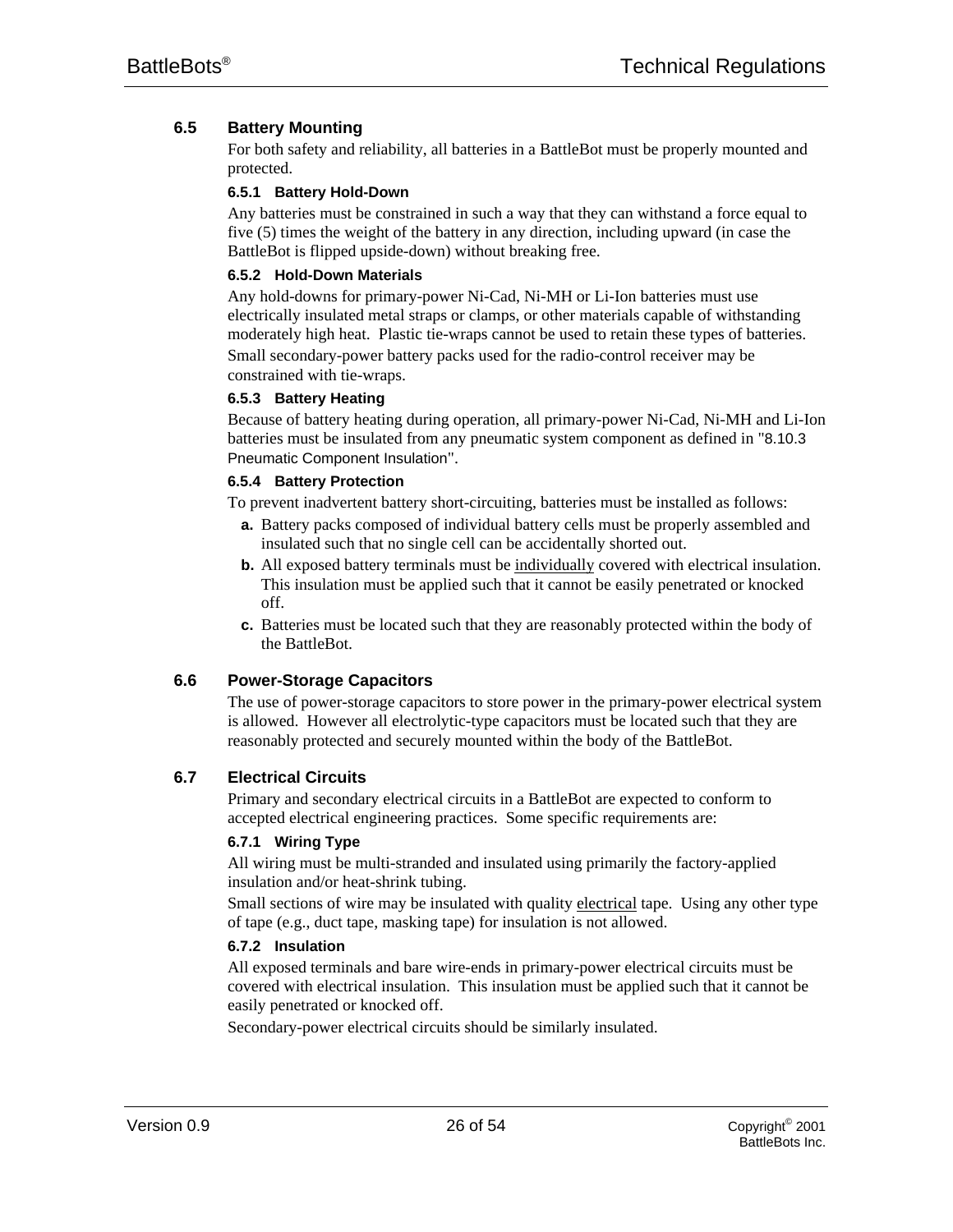# **6.7.3 Wire Securing**

All electrical wiring must be attached to or supported by the BattleBot structure using tiewraps and/or cable clamps.

# **6.8 Electrical Power Deactivation**

All BattleBots with primary-power electrical systems must have a method of completely deactivating such systems.

# **6.8.1 Master Switch**

Any primary-power electrical system must have a master-switch cut-off that meets all of the following requirements:

- **a.** The switch must be completely mechanical and operate directly to make or break the circuit, without any electronic components.
- **b.** The switch must be of an enclosed type, so that any electrical arcing will occur on the interior of the switch.
- **c.** The switch must directly shut off power from the primary-power batteries. It cannot indirectly shut off power using a relay or contactor.
- **d.** The switch must be located as near to the batteries as possible, consistent with the access requirements described in "5.3 Activation/Deactivation Requirements".
- **e.** If a primary-power battery is connected to a conductive BattleBot chassis, the switch must be located such that power is cut between the battery and the chassis.

A removable link may be used in lieu of an actual Master Switch, if it complies with all of the requirements of a Master Switch.

# **6.8.2 Number of Switches**

Multiple master switches can be used, consistent with all other requirements in this document.

# **6.8.3 Activation/Deactivation Time**

The time to turn on and turn off all Master Switches must be such that the BattleBot meets all of the requirements as defined in "5.3 Activation/Deactivation Requirements".

#### **6.8.4 Access Requirements**

All master switches must be located in such a position that they can be switched on or off without placing any body part in the path of any weapon system or other powered moveable part of the BattleBot.

Using a special tool to access a Master Switch is acceptable, provided that a single tool can be used to both turn on and turn off all Master Switches.

#### **6.8.5 Radio-Controlled Fail-Safe**

All BattleBots must have a radio failsafe that electronically shuts off all motion-system and weapons power within one (1) second after the transmitter is switched off.

Note that this Fail-Safe is required in addition to the other Master Switch requirements specified in this document.

# **6.8.6 Secondary Power Deactivation**

If the secondary-power system has an on-off switch, it must be located in such a position that it can be switched without placing any body part in the path of any weapon system or other powered moveable part of the BattleBot.

#### **6.8.7 Bypass Switches**

A BattleBot must not contain an alternate switch or other method that bypasses or otherwise compromises the effect of any Master Switch.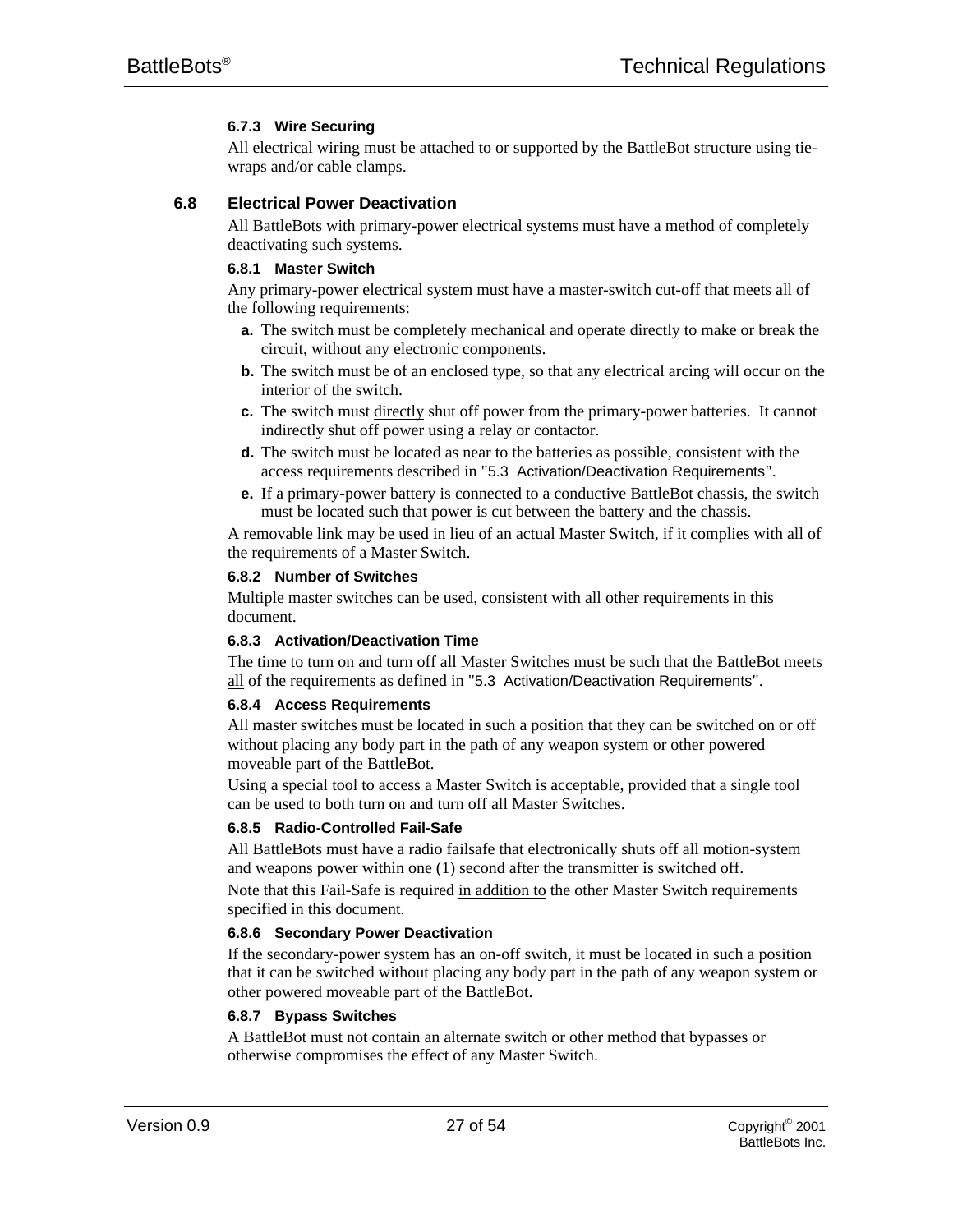# **6.9 Electric Motors**

Electric motors are the primary method for powering the wheels, legs and/or weapons of most BattleBots. Compared to Pneumatic Systems and Internal Combustion Engines, they are relatively safer, and thus there are fewer restrictions on their use.

# **6.9.1 Electric Motor Types**

Electric motors used on BattleBots can be of any type, including DC or AC, brushed or brushless, permanent magnet, series or parallel wound.

For brush-type motors, using noise suppression capacitors is strongly recommended. Refer to the BattleBots Builder's Guide for more information.

#### **6.9.2 Size/Power**

There are no specific restrictions on the physical size or the output power of any electric motors that can be used on a BattleBot.

# **6.9.3 Motor Cooling**

During BattleBots competition, electric motors can become very hot. The restrictions on cooling electric motors are as follows:

- **a.** Internal and/or external air cooling is allowed (and recommended).
- **b.** Cooling using an attached heat-sink is allowed. However, the heat sink must not be, or have a direct connection to, any pneumatic or hydraulic component.
- **c.** Liquid cooling of electric motors is allowed, using either a radiator or a liquid-filled jacket. Reference the coolant volume limits specified in "2.6.3 Cooling Liquids".
- **d.** Vapor cooling of a motor using stored  $CO<sub>2</sub>$  is allowed provided that the  $CO<sub>2</sub>$  system complies with all the requirements of "8.0 Pneumatic Systems".

# **6.9.4 Mounting Position**

Any motor and its associated heat sink(s) must be insulated from any pneumatic system component as defined in "8.10.3 Pneumatic Component Insulation".

# **6.10 Generators and Alternators**

Generators and Alternators can be used on a BattleBot, provided that their voltage output complies with the limitations defined in "6.2 Standard Voltage Limitations".

# **6.11 Electromagnets**

Externally-mounted electromagnets can be used on a BattleBot, provided that:

- **a.** Any electromagnet is activated only by a DC voltage, which may be switched on and off, or reversed in polarity.
- **b.** If any electromagnet is repeatedly switched on and off, the maximum switching frequency must be less than **10.0 Hz** (10 times per second).
- **c.** The control electronics for any electromagnet must not interfere with any BattleBot radio control signals or with any event communications equipment.

# **7.0 Fuel-Powered Engines**

# **7.1 Internal Combustion Engine**

The only type of fuel-powered engine that can be installed on a BattleBot is an Internal Combustion Engine (ICE). Any engine that burns fuel outside of an enclosed combustion chamber cannot be used in BattleBots.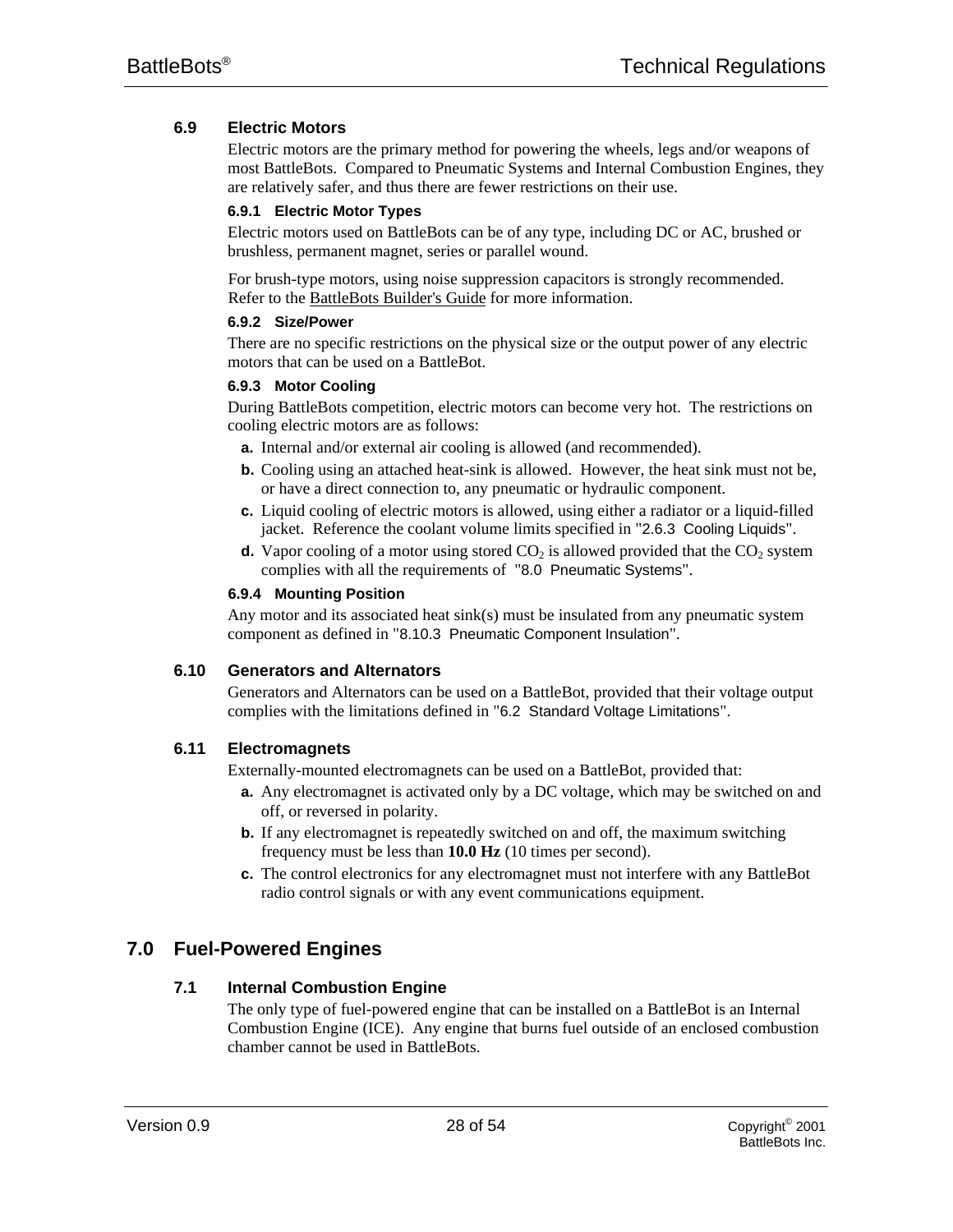# **7.1.1 ICE Definition**

An Internal Combustion Engine is defined as an engine that continuously burns small quantities of fuel in one or more combustion chambers in order to produce continuous rotary motion on an output shaft.

# **7.1.2 Number of ICE's**

BattleBots may use one or more ICE's, provided that each engine complies with "7.2 ICE Engine Requirements".

# **7.2 ICE Engine Requirements**

# **7.2.1 Engine cooling**

ICE's may use air or water/antifreeze for cooling. For liquid cooling, reference the coolant volume limits specified in "2.6.3 Cooling Liquids".

#### **7.2.2 ICE Idle Speed**

The Idle Speed of any ICE must be less than one-fourth (1/4) the maximum operating speed.

# **7.2.3 Supercharging and Turbocharging**

- **a.** Belt or gear-driven superchargers can be used on a BattleBot ICE.
- **b.** Turbochargers can be used on a BattleBot provided that the hot section of the turbocharger housing is insulated as specified in "7.2.4 Engine Exhaust Restrictions" and is not exposed on the exterior of the BattleBot.

# **7.2.4 Engine Exhaust Restrictions**

Exhaust from the engine is subject to several restrictions:

- **a.** Engine exhaust must not be directed toward any fuel or oil supply tank, or toward any pneumatic or hydraulic component on the BattleBot.
- **b.** Any engine exhaust system component must be insulated from any pneumatic system component as defined in "8.10.3 Pneumatic Component Insulation".
- **c.** The engine exhaust must not be directed toward any hydraulic or pneumatic component.
- **d.** Any engine exhaust system component must be located at least two inches (2") away from any fuel tank on the BattleBot, or be at least one inch (1") away with a metal heat shield securely mounted midway between the fuel tank and the exhaust system.
- **e.** If an ICE does not have a muffler, then the exhaust of the engine must not be vented to the interior of the BattleBot.

**Note:** Mufflers are strongly recommended, but not specifically required.

# **7.2.5 Turbo-Shaft Engines**

Turbo-shaft engines cannot be used in BattleBots as their exhaust heat can damage the **BattleBox** 

#### **7.2.6 Turbo-Jets and Pulse-Jets**

Turbo-Jets and Pulse-Jets cannot be used in BattleBots.

#### **7.2.7 Combustion-Enhancing Gasses**

Using any combustion-enhancing gasses is specifically prohibited in BattleBots. The only types of gasses that may be stored on a BattleBot are those specified in "8.2.1 Allowed Gasses".

# **7.2.8 Other ICE Types**

ICE types and configurations other than those specified in this section **7.2** may be allowed, but will require the submission of an Advance Acceptance Form to BattleBots Inc. as defined in "1.4.7 Waivers and Advance Acceptance".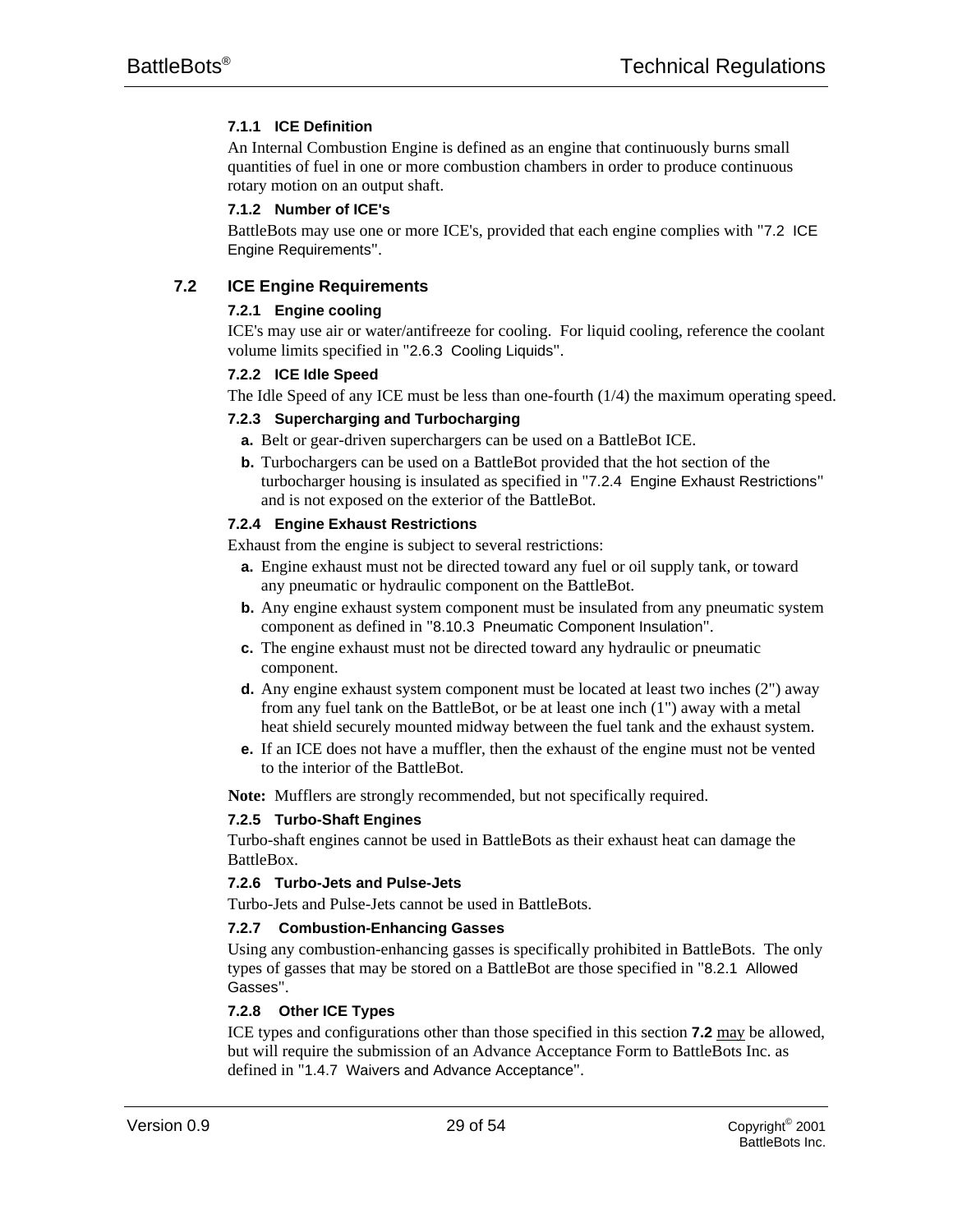# **7.3 Liquid Fuel Restrictions**

# **7.3.1 Purpose of Liquid Fuels**

Liquid fuels may be carried aboard a BattleBot solely for the purpose of powering ICE's. There are additional restrictions on the types and quantity of fuel, as defined below in **7.3.2** and **7.3.3**.

# **7.3.2 Allowed Fuels**

The only fuels that can be used on a BattleBot are:

- **a.** Unleaded Gasoline, as generally available from commercial distributors.
- **b.** Diesel fuel, as generally available from commercial distributors.
- **c.** A blend of Unleaded Gasoline, Methanol (optional) and lubricating oil. To minimize the hazard of invisible burning, the blend cannot contain more than 40% Methanol by volume.
- **d.** Glow-plug 2-stroke fuel blends, as generally available at hobby supply outlets. Such blends must not contain more than 10% Nitromethane or 40% Methanol by volume.

# **7.3.3 Fuel Quantity Limits**

The quantity of fuel that may be carried on a BattleBot is based on the Weight Class designation only. The fuel limits specified are the total for each BattleBot, not for each engine.

| <b>Weight Class</b><br><b>Designation</b> | <b>Fuel Limit</b> |
|-------------------------------------------|-------------------|
| Lightweight                               | 6.0 fl. oz.       |
| Middleweight                              | 8.0 fl. oz.       |
| Heavyweight                               | $12.0$ fl. oz.    |
| Super Heavyweight                         | 16.0 fl. oz.      |

The above limits include any lubricating oil blended into the fuel.

# **7.4 Fuel System**

Due to fire hazards, the storage of liquid fuels on a BattleBot is subject to many safety constraints.

#### **7.4.1 Number of Fuel Tanks**

There must be no more than one fuel tank for each engine on a BattleBot. One fuel tank feeding two or more engines is permissible, provided the tank and its installation meet all of the requirements specified in this section **7.4**.

# **7.4.2 Fuel Tank Size**

The fuel tanks on a BattleBot must be designed or modified such that, when all tanks are filled to their maximum capacity, they do not contain any more fuel than is allowed for the designated weight-class of the BattleBot.

# **7.4.3 Fuel Tank Safety**

Fuel tanks must be meet all of the following standards:

- **a.** Fuel tanks must be made of metal, fiber composite, or molded impact-resistant plastic.
- **b.** Fuel tanks must be located such that they are reasonably protected within the body of the BattleBot.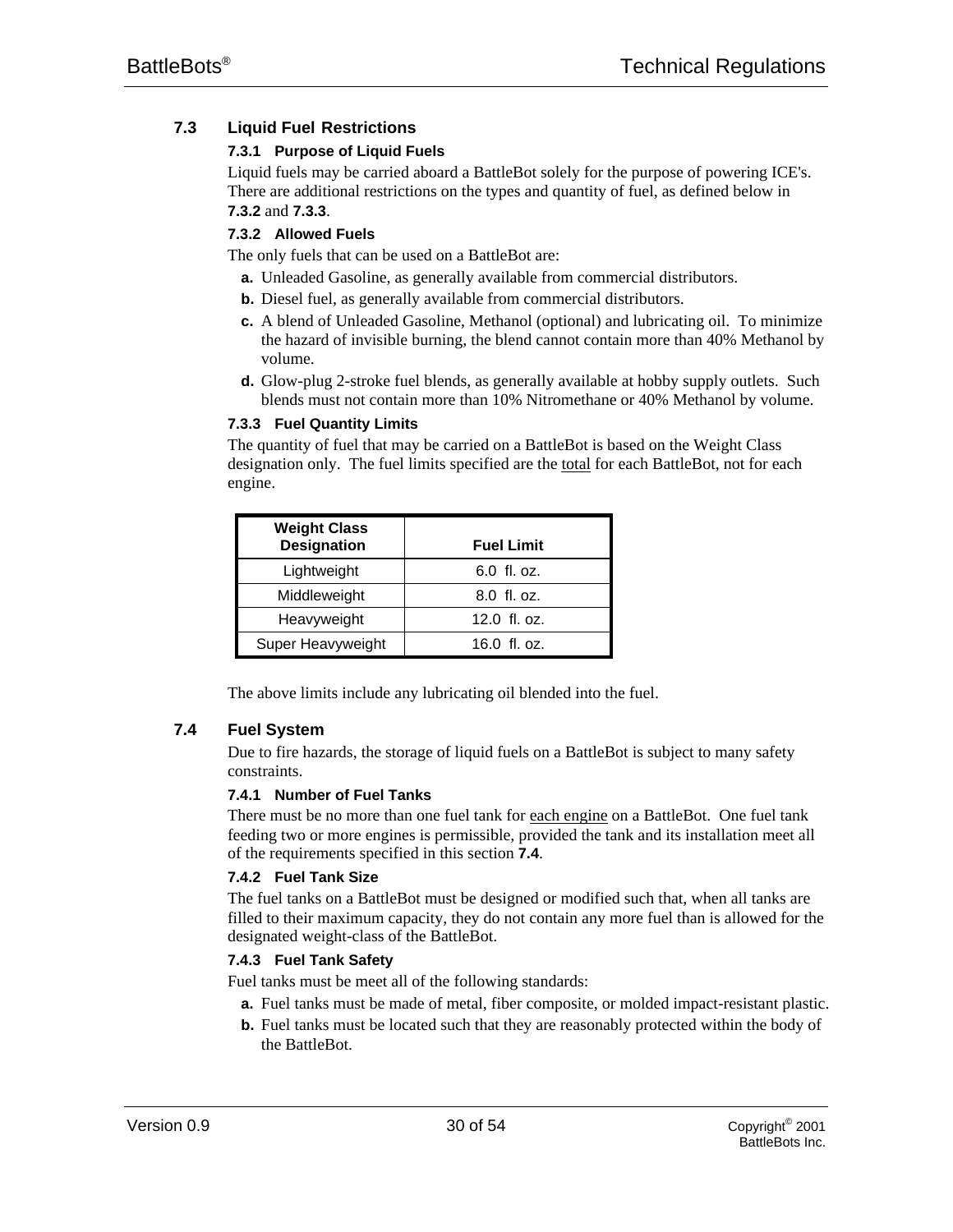- **c.** Fuel tanks must be mounted such that they can withstand a force in any direction equal to ten (10) times the weight of the fuel stored, without damage to the tank or its mounting.
- **d.** Fuel tanks must be mounted away from any heat-producing components of the BattleBot. Tanks must specifically comply with the specifications of "7.2.4 Engine Exhaust Restrictions".

**Note:** Shock mounting of fuel tanks is recommended.

#### **7.4.4 Fuel Lines**

Fuel lines from the tank to the engine(s) must meet all of the following standards:

- **a.** The fuel line material must be compatible with the type of fuel being used.
- **b.** The fuel line must contain and/or be completely covered with a cut-resistant metallic sheath.
- **c.** The ends of all fuel lines, including at valves and manifolds, must be secured with a screw-on pressure fitting, a screw-type hose clamp, at least two wraps of stainlesssteel safety wire, or a properly-sized spring-type hose clamp.
- **d.** Any valves or manifolds on the fuel line between the fuel tank and the engine must be attached to or supported by the BattleBot structure.
- **e.** All fuel lines must be constrained to prevent vibration or impact loading from breaking the fuel line or from tearing the fuel line loose from its fittings.
- **f.** All fuel lines must be routed away from any heat-producing components of the BattleBot.

# **7.4.5 Pressurized Fuel Tanks**

Pressurized fuel tanks are not allowed. All fuel tanks must be vented to atmospheric pressure.

#### **7.4.6 Fuel Vent Systems**

All fuel vent systems must be designed such that they will not continuously leak fuel if the BattleBot is inverted.

#### **7.4.7 Fuel Filling Access**

Gaining access to, and adding fuel to any fuel tank must not require placing any body part in the path of any weapon system or other powered moveable part of the BattleBot.

#### **7.4.8 Excess Fuel Drainage**

The location of the fuel tank and the design of the BattleBot must be such that any fuel spillage during the refueling process will result in the excess fuel draining immediately to the ground below the BattleBot. There must be no puddling of any quantity of excess fuel inside the BattleBot.

#### **7.5 Lubrication Oil**

Engine lubricating oil can create a fouling hazard if it spills on the BattleBox floor. The following requirements are intended primarily to minimize accidental spillage of oil.

#### **7.5.1 Oil Sumps**

If an ICE contains an integral oil sump, the venting system must be designed such that oil will not continuously spill out if BattleBot is inverted.

#### **7.5.2 External Oil Tanks**

External oil tanks are allowed solely for the purpose of providing lubricating oil to 2-stroke engines that utilize integral oil injection systems.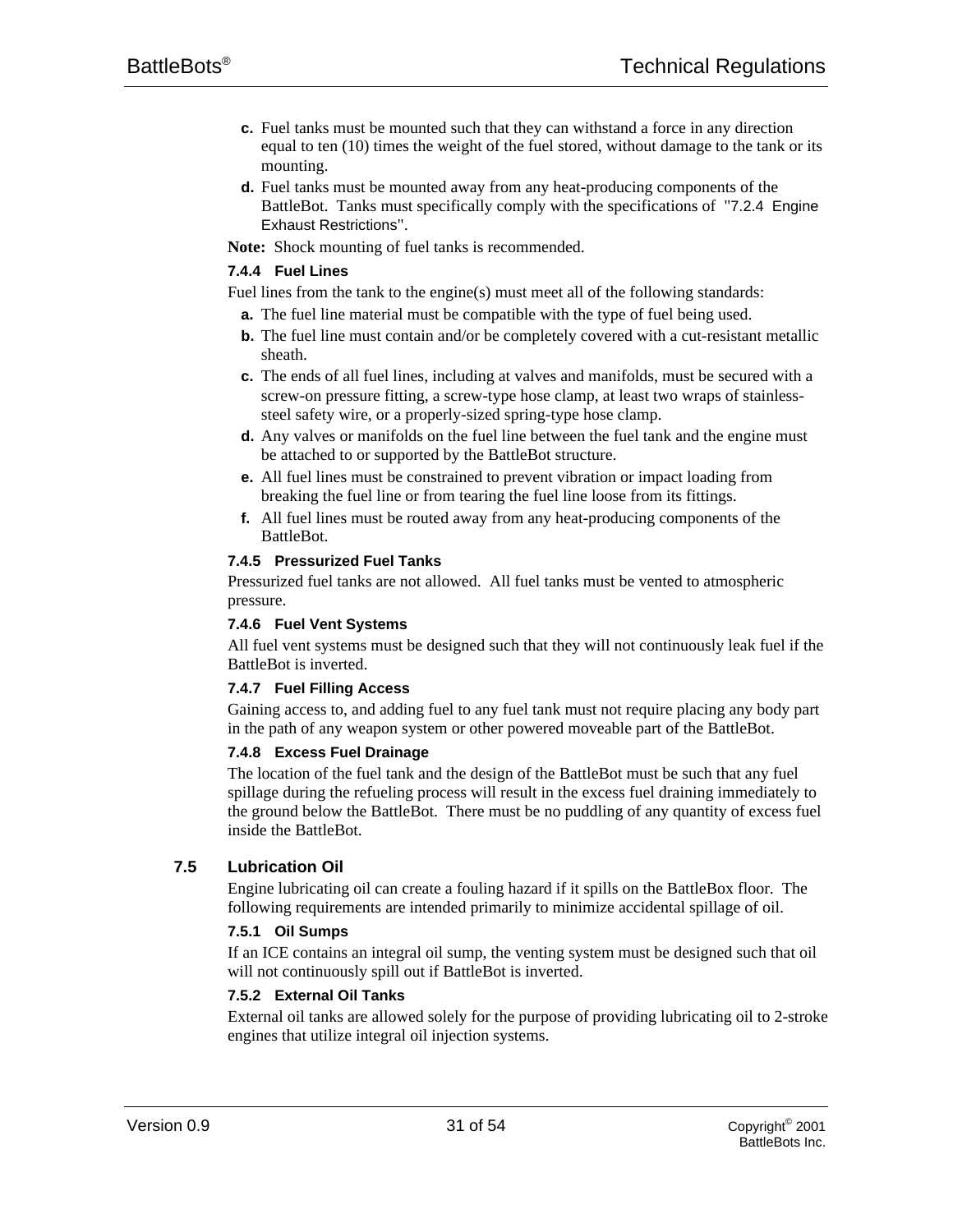Any external oil tanks must meet the following requirements.

- **a.** Oil tanks must not be pressurized.
- **b.** Oil tanks must be made of metal, fiber composite, or impact-resistant plastic.
- **c.** Oil tanks must be reasonably protected within the body of the BattleBot.
- **d.** Oil tanks must be securely mounted to the structure of the BattleBot. Shock mounting is recommended.
- **e.** Oil tanks must be designed so that oil will not continuously spill out if the BattleBot is inverted.

# **7.5.3 External Tank Oil Lines**

Oil lines from any external tank to any ICE must meet all of the following standards:

- **a.** The oil line must contain and/or be completely covered with a cut-resistant metallic sheath.
- **b.** The ends of all oil lines, including at valves and fittings, must be secured with a screw-on pressure fitting, a screw-type hose clamp or at least two wraps of stainlesssteel safety wire.
- **c.** Any valves or fittings on the oil line between the tank and the engine must be attached to or supported by the BattleBot structure.
- **d.** All oil lines must be constrained to prevent vibration or impact loading from breaking the oil line or from tearing the oil line loose from its fittings.

# **7.6 Automatic Shutdown**

Due to the nature of ICE operation, there are specific safety requirements regarding their installation, as follows:

#### **7.6.1 Fail-Safe Cutoff**

Any ICE installed in a BattleBot must be configured such that if the signal from the radiocontrol transmitter is lost, the engine will shut off (cease producing power) or return to idle speed within one (1) second of signal loss.

#### **7.6.2 ICE Mechanical Disconnect**

Any ICE installed in a BattleBot must utilize a centrifugal clutch or other mechanical mechanism such that, while the engine is running at idle speed, there is no movement of any BattleBot component driven by that engine.

# **7.7 ICE Starting**

There are specific requirements for starting an Internal Combustion Engine.

#### **7.7.1 Start-Up Time**

Any ICE must be able to demonstrate that, with the engine cylinder head temperature at or below 100º Fahrenheit, it can be reliably started in thirty (30) seconds or less.

#### **7.7.2 Built-In Electric Starters**

Built-in electric starters may be used on ICE's.

#### **7.7.3 Portable Starters**

External electric starters can be used for starting ICE's, providing that the starting apparatus is sufficiently portable that a single individual can easily transport it.

#### **7.7.4 Access to Starting**

Gaining access to, and starting any ICE must not require placing any body part in the path of any weapon system or other powered moveable part of the BattleBot.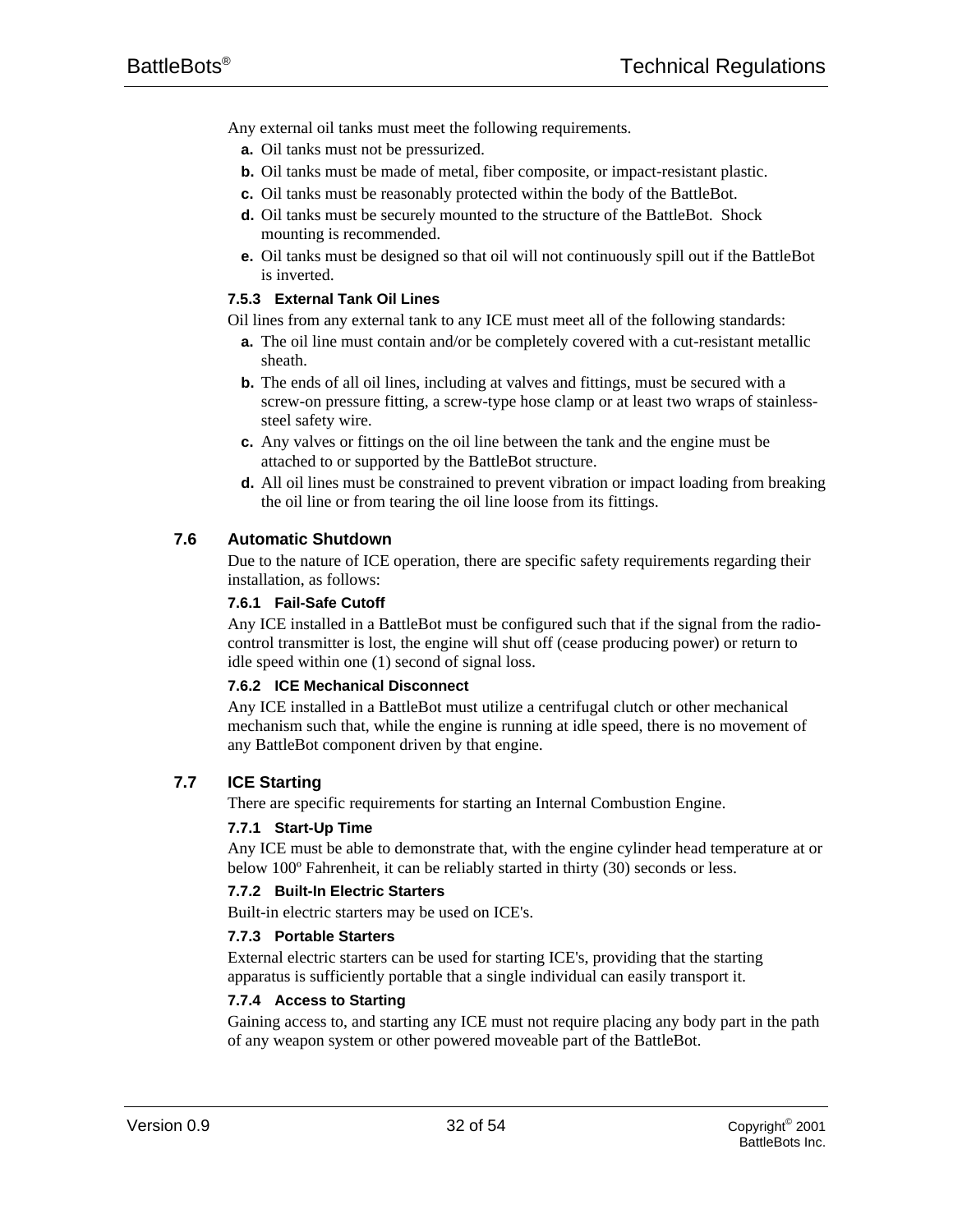# **8.0 Pneumatic Systems**

# **8.1 Pneumatics Overview**

Pneumatic systems involve the storage, use and control of high-pressure gasses to power actuators.

#### **8.1.1 Cautions**

Pneumatic systems can be very dangerous if not designed and constructed properly. Moreover, damage caused by BattleBots competitions can render any pneumatic system unsafe.

#### **8.1.2 Designer/Builder Responsibility**

This section contains many requirements intended to assist in the design of a safe and durable pneumatic system. However, it is ultimately the responsibility of all BattleBot designers and builders to ensure the safety of their pneumatic system design. If the designer and/or builder is not knowledgeable about all aspects of pneumatic systems, he or she should not attempt to use them in a BattleBot.

For additional suggestions, refer to the BattleBots Builder's Guide.

# **8.2 Compressed Gas Restrictions**

There are restrictions on the type and use of gasses in BattleBots pneumatic systems.

# **8.2.1 Allowed Gasses**

The following gasses are the only ones that can be stored or used in a BattleBot:

- **a.** Nitrogen  $(N_2)$ , in compressed gaseous form only.
- **b.** Air ( $21\%$  O<sub>2</sub>,  $78\%$  N<sub>2</sub>) in compressed gaseous form only. Oxygen-enriched air is prohibited.
- **c.** Carbon Dioxide ( $CO<sub>2</sub>$ ) may be stored in liquid or gaseous form, provided that the pneumatic system is designed to safely use liquid  $CO<sub>2</sub>$ .

#### **8.2.2 Maximum Pressure**

**2,500 psi** is the maximum pneumatic pressure that may be stored or used anywhere aboard a BattleBot at any time.

#### **8.2.3 Volume/Weight Limits**

Depending upon the type of gas used, the following are restrictions on the total amount of gasses that may be stored on a single BattleBot or on a MultiBot cluster. The maximum amount is different for each weight class, as shown.

In the following table:

- "Maximum Air/ $N_2$  Volume" refers to the total volume of Air or Nitrogen that may be stored, in standard cubic feet.
- "CO2 Weight Limit" refers to the total weight of Carbon Dioxide that may be stored.

| <b>Weight Class</b><br><b>Designation</b> | Maximum Air/N <sub>2</sub><br><b>Volume</b> | CO <sub>2</sub><br><b>Weight Limit</b> |
|-------------------------------------------|---------------------------------------------|----------------------------------------|
| Lightweight                               | 11 cu. ft.                                  | $20 \text{ oz}$ .                      |
| Middleweight                              | 22 cu. ft.                                  | $3$ lb.                                |
| Heavyweight                               | 44 cu. ft.                                  | 6 lb.                                  |
| Super Heavyweight                         | 72 cu. ft.                                  | 8 lb.                                  |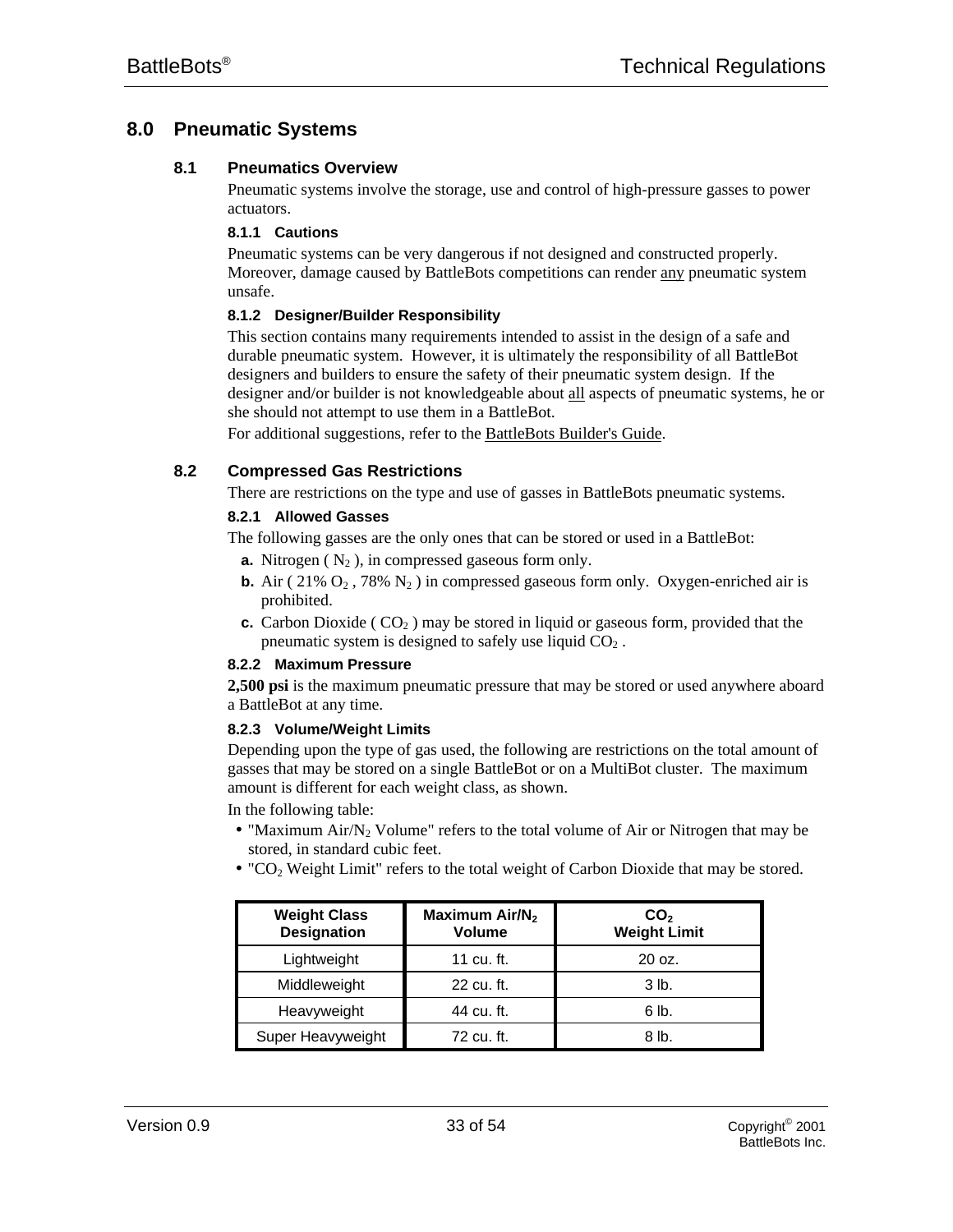# **8.2.4 Maximum Storage per Tank**

No single storage tank in a BattleBot may store more than one-half  $(1/2)$  the maximum allowed volume/weight as specified in the table of "8.2.3 Volume/Weight Limits".

# **8.2.5 Using Both Air/N2 and CO<sup>2</sup>**

If a BattleBot uses both  $Air/N_2$  and  $CO_2$ , the quantities of each will be limited to half the amount allowed for the specified weight class designation.

#### **8.2.6 Powered Pneumatic Pump**

A powered pneumatic pump (compressor) may be used to provide or augment on-board pneumatic pressure. This is allowed provided that:

- **a.** There is a pressure-relief valve for each compressor, rated for a flow rate of at least 120% of the compressor output.
- **b.** Each compressor is rated for a pressure output equal to or greater than the compressor's pressure-relief valve.

# **8.3 Pressure Tank Requirements**

All pneumatic pressure tanks, whether used as primary storage, or as an expansion tank, must meet the following requirements:

# **8.3.1 Air/N2 Tanks**

Storage tanks containing Air or  $N_2$  must be rated for at least the maximum pressure allowed for the gas type, as defined in **8.2.2**. The maximum rating must be stamped on each tank such that it is clearly readable.

#### **8.3.2 CO2 Tanks**

Tanks containing CO<sub>2</sub> must be either aluminum or chrome-moly steel and rated for at least the maximum pressure allowed for the gas type, as defined in **8.2.2**. The maximum rating must be stamped on each tank such that it is clearly readable.

Fiber-wound  $CO<sub>2</sub>$  tanks are not allowed.

#### **8.3.3 Hydro-Test Date**

Each tank rated at higher than 1000 psi must have a current hydro-test date (per DOT standards) indicated on the tank. For new tanks, or for tanks with finite lifetimes, the date of manufacture must be clearly indicated on the tank.

If no date is stamped on the tank, official written documentation will have to be provided of the date of manufacture and/or hydro-testing.

# **8.3.4 Pressure Relief**

Each pressure tank must be equipped with a burst disc or ASME certified pressure relief device appropriate for the maximum pressure rating of the tank.

The pressure relief exit must be positioned in such a way that it will relieve pressure away from the direction of any persons refilling the tank.

# **8.3.5 Custom Pressure Tanks**

All pneumatic pressure tanks must be commercially manufactured, distributed and sold. Custom-made or modified pressure tanks are prohibited.

# **8.4 Pressure Regulators**

Pneumatic pressure regulators are not specifically required except in the Lightweight class. However, BattleBots Inc. strongly recommends that all BattleBots use regulators. Any BattleBot using a regulator must conform to the applicable requirements specified below in this section **8.4**.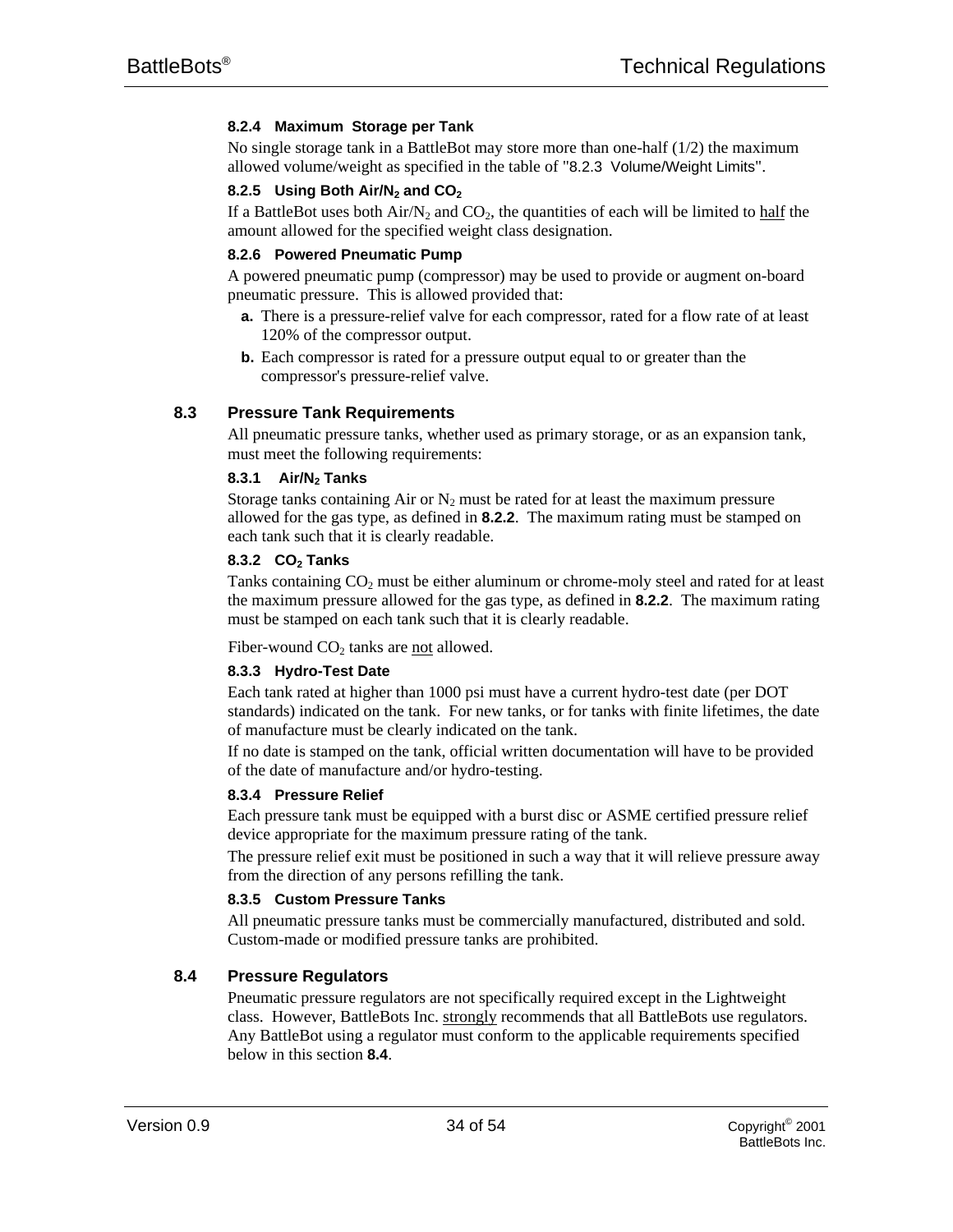# **8.4.1 Lightweight Pressure Limit**

Lightweight class BattleBots with pneumatic systems are required to have pressure regulators with a maximum output pressure setting of **200 psi**.

#### **8.4.2 Regulator Lock-Down**

If any adjustable regulator does not normally operate at its maximum setting, then the regulator must have a locking method that prevents the regulated pressure from increasing due to vibration or shock.

# **8.4.3 Regulator Location**

All expansion tanks, actuators and active components of the pneumatic system must be downstream of the regulator.

# **8.4.4 Regulator Mounting**

A pressure regulator may be directly attached to a primary pressure storage tank, or it may be attached to the BattleBot chassis. In either case, the regulator must be positively secured to the BattleBot structure such that it can withstand a pulling force of ten (10) pounds in any direction without significant movement.

# **8.4.5 Connection to Regulator**

If a regulator is not mounted directly on a pressure storage tank, any connecting hoses and associated manifolds must be rated for the maximum pressure allowed for the type of gas used. These connecting components must conform to the requirements defined in "8.9 Pneumatic Components".

# **8.5 High-Pressure Pneumatics**

Any BattleBot pneumatic system that is either unregulated or has a regulator that operates above **400 psi** is considered to be using "High-Pressure Pneumatics". High-Pressure Pneumatics may be accepted in a BattleBot provided that the BattleBot fully complies with certain specific additional requirements.

#### **8.5.1 Not Allowed in Lightweight**

BattleBots in the Lightweight class cannot qualify for High-Pressure Pneumatics and must use regulators set no higher than specified in "8.4.1 Lightweight Pressure Limit".

#### **8.5.2 Maximum System Pressure**

The maximum pressure allowed in any part of a High-Pressure Pneumatic system cannot at any time exceed the pressure allowed for the storage tanks, as specified in "8.2.2 Maximum Pressure".

#### **8.5.3 Accumulator Tanks**

All High-Pressure Pneumatic accumulator or expansion tanks must be protected using the same standards as defined in "8.10.4 Pressure Tank Protection".

#### **8.5.4 Actuator Protection**

All High-Pressure Pneumatic actuators must be protected using the same standards as defined in "8.10.4 Pressure Tank Protection".

#### **8.5.5 BattleBots Acceptance**

Use of the High-Pressure Pneumatic limits as specified in this section **8.5** requires the advance submission of the specific High-Pressure Pneumatic Waiver Form to BattleBots Inc. as defined in "1.4.7 Waivers and Advance Acceptance".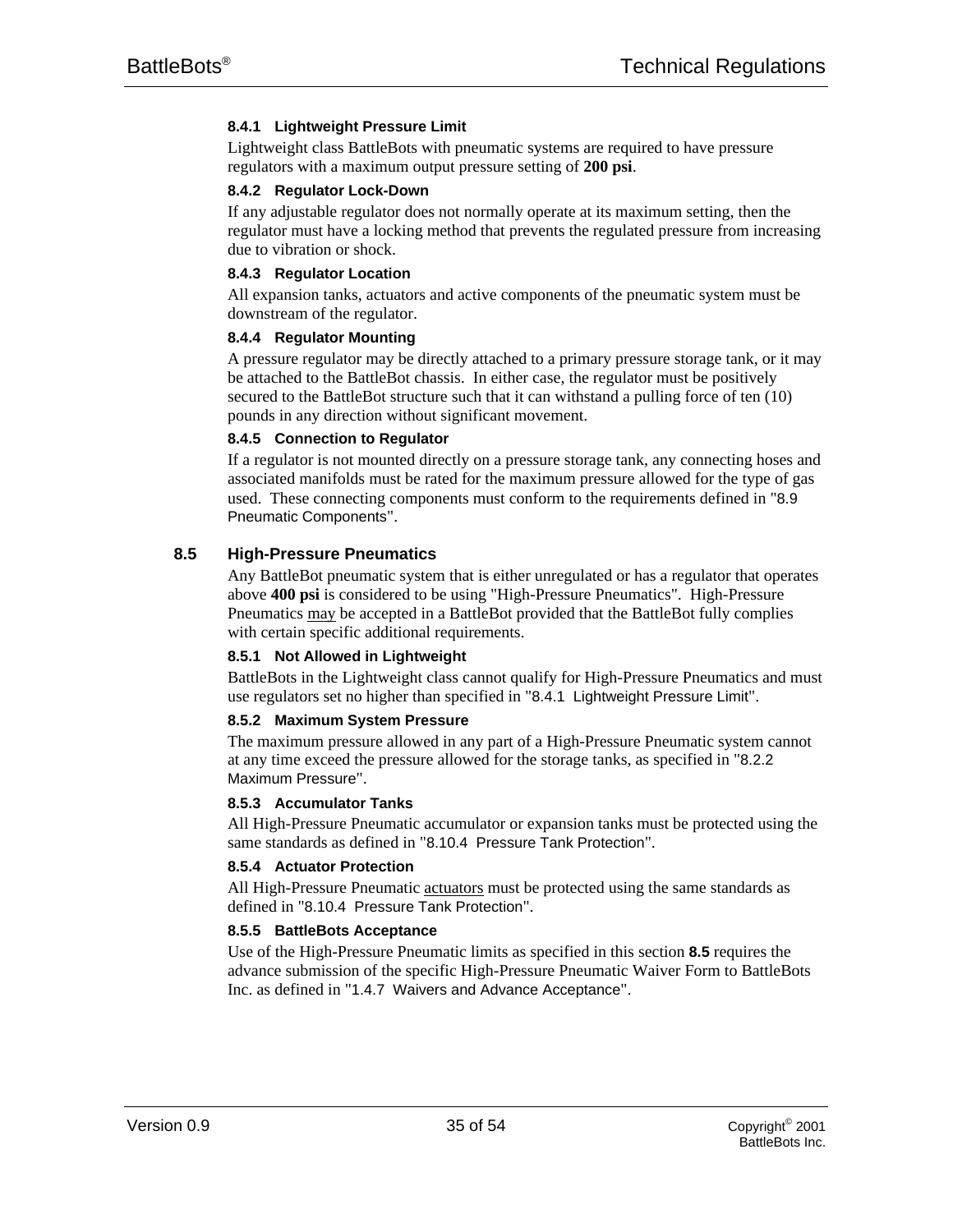# **8.6 Shut-Off Valves**

Any pneumatic system on a BattleBot must have a method to isolate the high-pressure gasses stored in each of the pressure storage tanks. The requirements are as follows:

# **8.6.1 Regulator Shut-Off Valve**

If a regulator is directly attached to the pressure storage tank and contains an integral but specific shut-off valve, that is an acceptable shut-off valve implementation.

However, adjusting the regulator to shut off pressure is not allowed.

# **8.6.2 Dedicated Shut-Off Valve**

If a regulator shut-off valve is not used, a separate dedicated shut-off valve must be used. The shut-off valve must comply with the following:

- **a.** The shut-off valve must be manually operated. Electrically activated shut-off valves are not allowed.
- **b.** A separate dedicated shut-off valve is required for each pressure storage tank, mounted on the tank, or between the tank and the regulator.
- **c.** Each valve must be rated for the maximum pressure used in its associated pressure storage tank.
- **d.** Each separate shut-off valve should be mounted as close as possible to its respective pressure storage tank.
- **e.** Each shut-off valve must be connected only by a single continuous pipe or hose from the pressure storage tank; no other components are allowed between the pressure tank and the shut-off valve.

# **8.6.3 Shut-Off Valve Access**

Access to all shut-off valves must be such that the BattleBot must comply with the access, total time and safety conditions for pre-match activation, and post-match deactivation, as described in "5.0 BattleBot Activation and Deactivation".

# **8.7 Purge Valves**

Any BattleBot pneumatic system must have a method to relieve all gas pressure in the system downstream of the Shut-Off valve(s). The minimum requirements are as follows:

# **8.7.1 Regulator Combination Valve**

If a regulator is directly attached to the pressure storage tank and contains an integral combination shut-off/purge valve, that is acceptable, provided the shut-off action is fully complete before the purge action is activated.

# **8.7.2 Dedicated Purge Valve**

Any dedicated purge valve must be manually operated. This valve must be rated for the maximum outlet pressure of the regulator.

Electrically activated purge valves are not allowed.

# **8.7.3 Purge Valve Location**

Purge valves may be located anywhere in the pneumatic system, provided that their combined activation relieves all pressure in the pneumatic system downstream of the shutoff valve even if any electrically-controlled actuator valve is stuck in any position.

# **8.7.4 Purge Valve Access**

Access to all purge valves must be such that the BattleBot can comply with the access, total time and safety conditions for pre-match BattleBot activation, and post-match BattleBot deactivation, as described in "5.0 BattleBot Activation and Deactivation".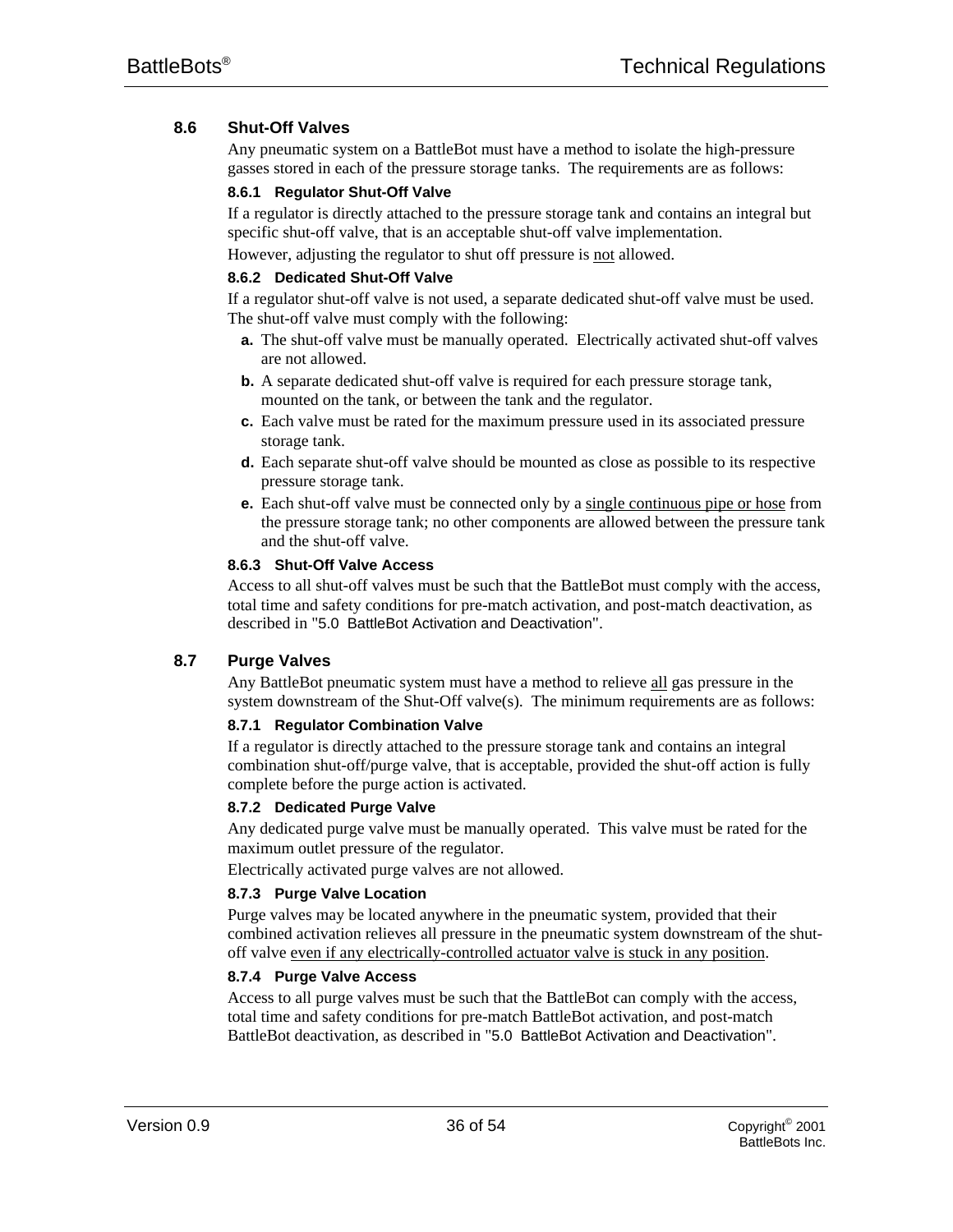# **8.8 Pressure Relief Valves**

Any pneumatic system must have ASME pressure reliefs installed downstream of the pressure regulator or Shut-Off Valve, as required, to limit pressure on the downstream side.

#### **8.8.1 Relief Valve Setting**

Relief valves must be set to start relieving pressure at no more than one-hundred-twenty percent (120%) of the pressure rating of the lowest rated component in that part of the pneumatic system.

# **8.9 Pneumatic Components**

#### **8.9.1 Standard Components**

Using standard rated pneumatic components is strongly recommended. Some custom components are allowed with restrictions.

#### **8.9.2 Component Ratings**

All primary pneumatic components on the BattleBot, including tanks, regulators, valves, and actuators must be clearly marked as rated for the pressures being used in the pneumatic system.

If any pneumatic component is not marked and visible for inspection, the BattleBot entrant must supply the necessary data sheets to prove that it is properly rated for the pressures being used.

#### **8.9.3 Custom Components**

Due to the high risk, custom made or modified pneumatic components are not encouraged. If any custom-made or custom-modified component is used in the BattleBot's pneumatic system, the entrant will be required to:

- **a.** Supply data sheets and/or computations to prove that the component is properly designed.
- **b.** Demonstrate at any Safety/Tech inspection that the component performs reliably and safely.

As specified in "8.3.5 Custom Pressure Tanks", custom-made or modified pressure tanks are prohibited.

#### **8.9.4 Custom Component Acceptance**

Request for custom pneumatic component acceptance requires the submission of an Advance Acceptance Form to BattleBots Inc. as defined in "1.4.7 Waivers and Advance Acceptance".

# **8.10 Component Installation and Mounting**

There are minimum requirements for the installation and mounting of pneumatic components. These are intended to mitigate the effects of the high inertial forces and weapons damage that can occur during BattleBot combat.

#### **8.10.1 Pressure Bottle Securing**

Each primary pressure storage tank must be, at a minimum, constrained as follows:

- **a.** A load of forty (40) pounds applied at any point on the pressure tank will not cause significant movement of the tank securing method.
- **b.** The tank is constrained at multiple points, such that a load on any part of the tank will be taken primarily by the hold-down, not the tank structure.
- **c.** The tank is not constrained primarily at the outlet "neck".
- **d.** Vibration or impact inertial shock will not cause release of the securing method.
- **e.** Tie-wraps or other non-reusable pressure tank hold-downs are not allowed.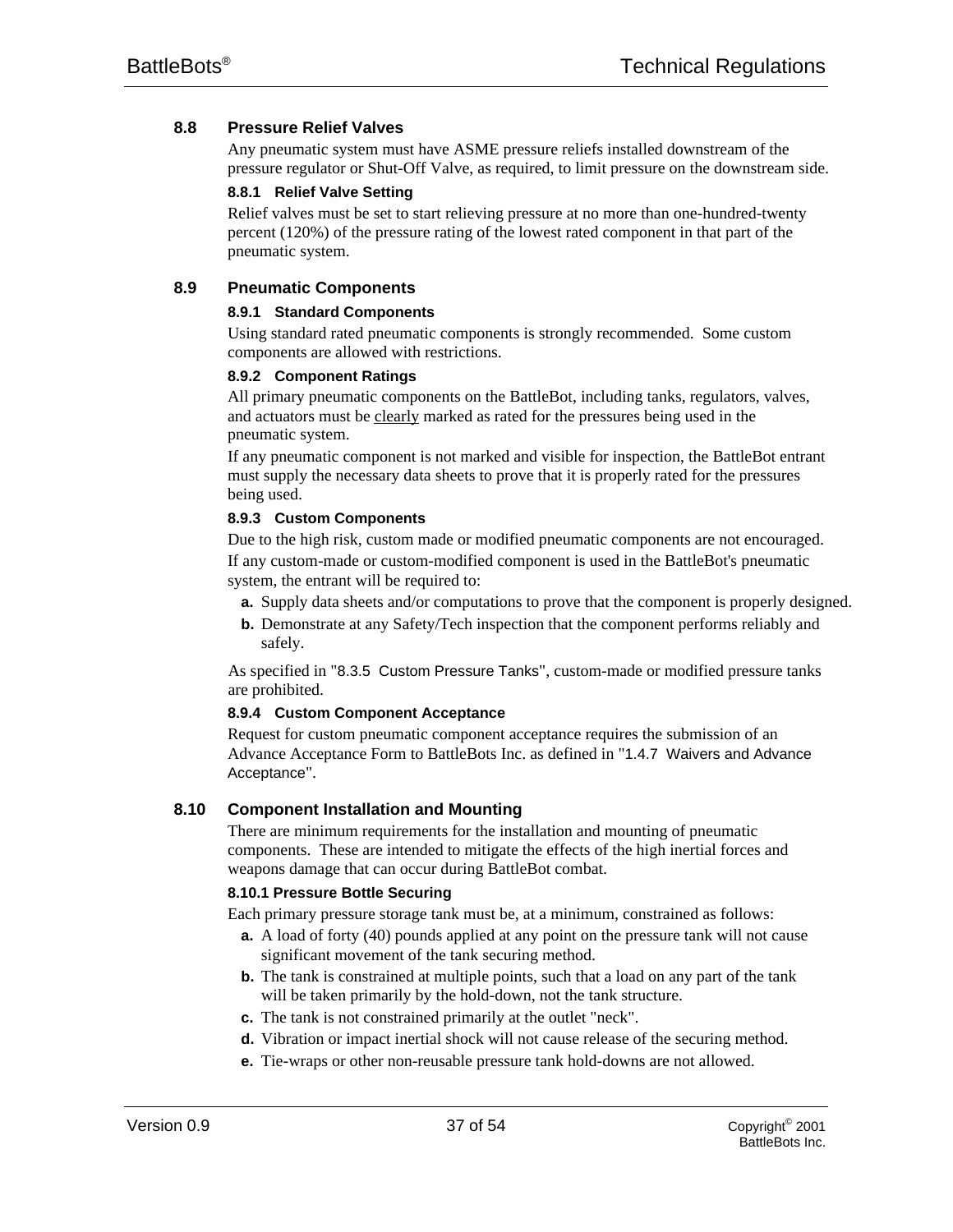# **8.10.2 Pneumatic Component Mounting**

In addition to the mounting of the pressure tanks, other pneumatic components must be mounted in such a way as to minimize the hazard created when part of the pneumatic system is damaged. Some specific requirements are:

- **a.** Other than hoses and piping, any pneumatic system component, such as a valve, gauge or manifold, must be positively secured to the BattleBot structure such that it can withstand a force of ten (10) pounds in any direction without significant movement.
- **b.** Any flexible connecting hose longer than six (6) inches must be constrained to prevent vibration or impact loading from applying a bending force to any fittings.
- **c.** Where necessary, a hose or pipe must be curved or looped to prevent strain on the hose or pipe and its fittings due to expansion and contraction during operation.

#### **8.10.3 Pneumatic Component Insulation**

All pneumatic components must be insulated against sources of heat. These sources include electric motors, fuel-powered engines and certain types of batteries.

- **a.** For electric motors and non-Lead-Acid batteries, a free-air space of at least oneeighth inch (1/8") between any part of the component and any part of the pneumatic system.
- **b.** For any fuel-powered engine exhaust pipe or muffler, at least one-half inch (1/2") of free air space, with a metal heat shield securely mounted midway between the exhaust pipe and the pneumatic component.

#### **8.10.4 Pressure Tank Protection**

Any pneumatic pressure storage tank must not be directly exposed at any point on the outside of the BattleBot.

The tank must be protected on all sides with removable armor consisting of one or more of the following:

- **a.** At least 1/4-inch thick polycarbonate plastic.
- **b.** At least 3/16-inch thick glass, carbon or aramid fiber composite.
- **c.** At least 1/8-inch thick Aluminum or steel.
- **d.** At least 1/16-inch thick Titanium.

The armor must not be wrapped tightly around the tank, but must be generally spaced a minimum of one-quarter inch (1/4") from the tank on all sides.

#### **8.10.5 Pneumatic Component Protection**

All pneumatic components should be mounted well inside the interior of the BattleBot, and protected such that impacts and weapon blows will not damage the components.

#### **8.11 Pressure Test Points**

A BattleBot pneumatic system must have a method of quickly and easily checking all system pressures at any point in the pneumatic system.

#### **8.11.1 Tank Pressure**

Each individual pressure storage tank must have a pressure gauge or test point prior to the shut-off valve, which allows reading the gas pressure in that tank.

#### **8.11.2 System Pressure**

Any pneumatic system must have at least one pressure gauge or test point downstream of any regulator, which allows reading the regulated system pressure.

If there is no regulator, there must be at least one pressure gauge or test point downstream of the Shut-Off Valve.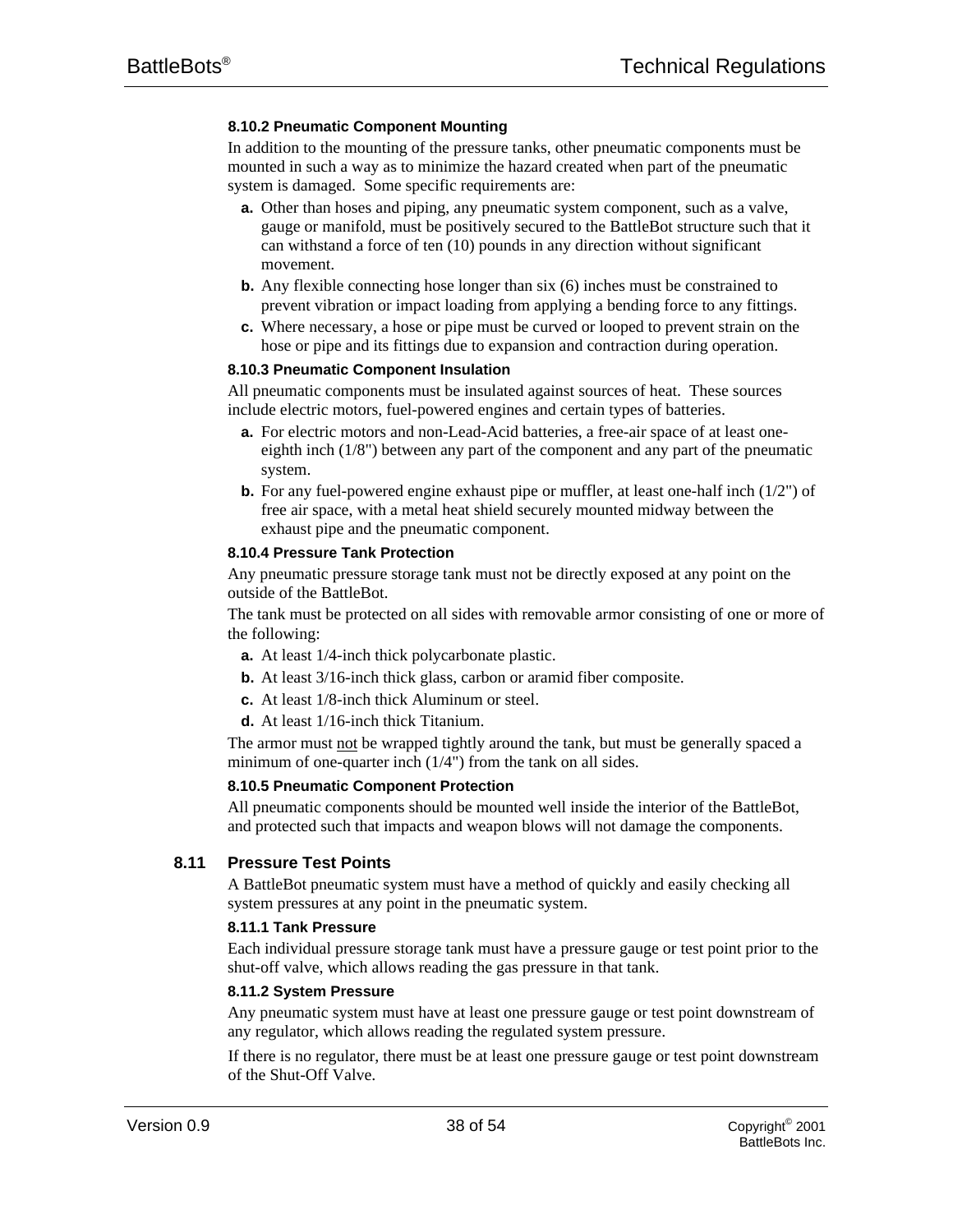# **8.11.3 Pressure Gauge Specifications**

Each pressure gauge must indicate a minimum of one hundred twenty-five percent (125%) and a maximum of two hundred percent (200%) of the maximum rated pressure that the gauge is measuring.

#### **8.11.4 Pressure Test Points**

If a gauge is not mounted to the BattleBot for reading pressures, a Stauff or other approved fitting is allowed in lieu of a gauge. It is the responsibility of the individual BattleBot team to provide the appropriate gauges compatible with the test fittings of their BattleBot. The gauges must comply with the requirements specified in **8.11.3** for the gauge range values.

#### **8.11.5 Pressure Test Accessibility**

Design and placement of the gauges and/or test points must allow quick and safe reading of the pressure values. Specifically:

- **a.** Accessibility of the gauges and/or test points must be such that it requires no more than one (1) minute to read all test point pressures on a battle-ready BattleBot.
- **b.** Gaining access to and reading of the test-point pressures must not require placing any body part in the path of any weapon system or other powered moveable part of the BattleBot.

# **8.12 Not Allowed**

Some items are specifically prohibited on BattleBot pneumatic systems:

#### **8.12.1 Heaters**

No active heating system can be used for pressure tanks, expansion tanks or anywhere else in a pneumatic system on board a BattleBot. The exception to this is that an externallypowered heater may be used during the filling of a primary pressure storage tank.

Fans are allowed to blow ambient air across pneumatic components.

#### **8.12.2 Pressure Boosters**

A pressure booster (intensifier) is a component designed to raise the operating pressure of the system. Using pressure boosters anywhere in a pneumatic system is not allowed.

#### **8.13 Air/N2 Filling Apparatus**

To allow safe and convenient filling of high-pressure Air or  $N_2$ , the following requirements must be met:

#### **8.13.1 Filling Pressure**

The Air $/N_2$  filling apparatus must be designed and constructed such that during filling, the maximum allowed air pressure in any on-board storage tank does not exceed the limit defined in "8.2.2 Maximum Pressure".

#### **8.13.2 Approved Components.**

Only standard, commercially produced pneumatic components can be used on the filling apparatus. All components must be rated for the pressures used.

#### **8.13.3 Filling Access**

Access to the BattleBot for filling  $Air/N_2$  must not require the BattleBot to be held or supported in any unstable position.

#### **8.13.4 Connect/Disconnect**

The filling apparatus must be able to be connected and disconnected in a safe and controlled manner to a filling port on the BattleBot, or to an individual pressure tank.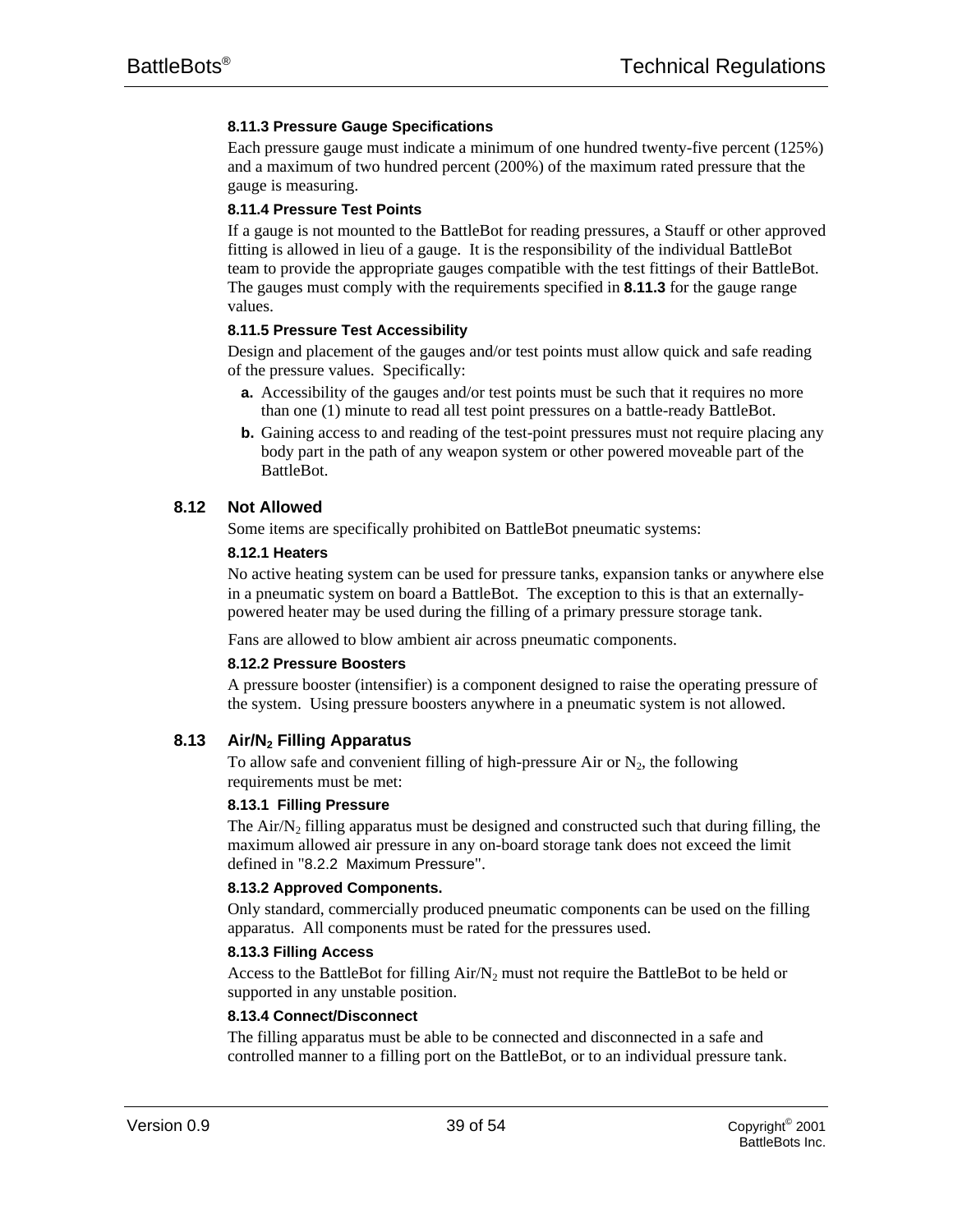# **9.0 Hydraulic Systems**

# **9.1 Hydraulics Overview**

Hydraulic systems involve the pressurization and control of a liquid to power linear and rotary actuators.

#### **9.1.1 Cautions**

Hydraulic systems involve very-high-pressure liquid and can be dangerous if not designed and constructed properly. Moreover, damage caused by BattleBots competitions can render any hydraulic system unsafe.

# **9.1.2 Designer/Builder Responsibility**

This section contains many requirements intended to assist in the design of a safe and durable hydraulic system. However, it is ultimately the responsibility of all BattleBot designers and builders to ensure the safety of their hydraulic system design. If the designer and/or builder is not knowledgeable about all aspects of hydraulic systems, he or she should not attempt to use them in a BattleBot.

For suggestions and recommendations, refer to the BattleBots Builder's Guide.

# **9.2 Hydraulic System Requirements**

Hydraulic systems used in BattleBots are subject to the following requirements:

# **9.2.1 Maximum Hydraulic Pressure**

**5000 psi** is the maximum hydraulic pressure that may be used in a BattleBot.

If an accumulator or other hydraulic pressure storage tank is used anywhere in the system, the maximum pressure in that tank cannot exceed **2500 psi**.

# **9.2.2 Hydraulic Fluid Type**

Any hydraulic fluid used in a BattleBot must be non-flammable, non-corrosive, have moderate-to-low toxicity, and be rated for the maximum pressure used in the hydraulic system. The maximum temperature rating of the fluid must be at least 200º Fahrenheit.

# **9.2.3 Hydraulic Pressure Source**

All hydraulic pressure in a BattleBot must be generated on-board by one or more hydraulic pumps driven by an Electric Motor or a Fuel-Powered Engine.

#### **9.2.4 Pressure Regulation**

All hydraulic pumps must have a pressure-relief valve that limits the output pressure of the pump to the appropriate limit specified in **9.2.1**, and which bypasses any excess hydraulic fluid at low pressure to a storage reservoir. The relief valve must be able to pass a flow rate of at least 120% of the hydraulic pump's output capacity.

#### **9.2.5 Hydraulic Fluid Storage**

Hydraulic fluid must be stored in a hydraulic reservoir that is not pressurized to more than **35 psi**.

There is no specific limit on the amount of hydraulic fluid that may be stored in a storage reservoir on a BattleBot. To minimize arena fouling, the fluid quantity should be kept to the minimum value necessary for proper functioning of the hydraulic system.

# **9.2.6 Storage Reservoir Venting**

Any vent system for the hydraulic storage reservoir must be designed such that the tank will not continuously leak hydraulic fluid if the BattleBot is inverted.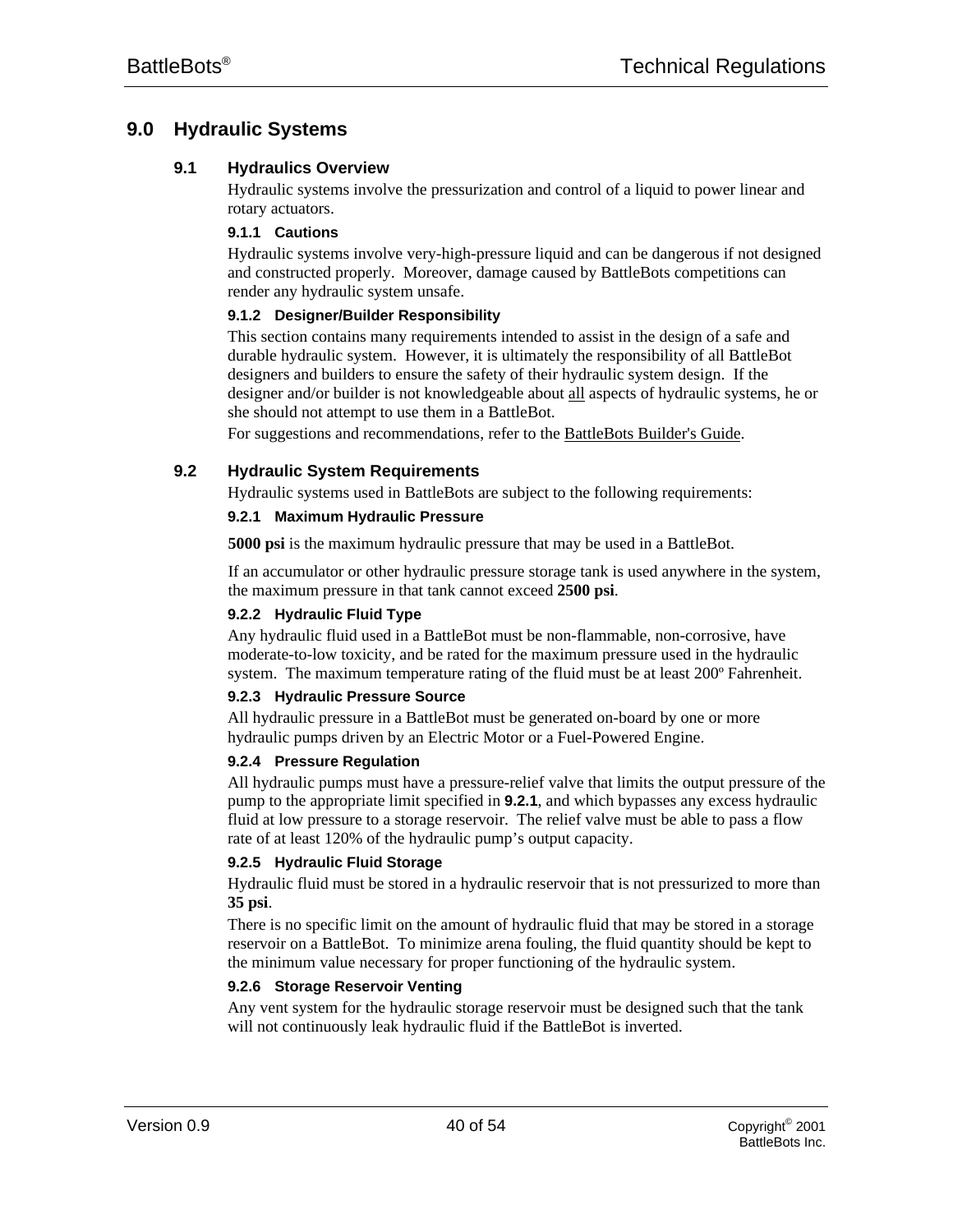# **9.3 Hydraulic System Components**

Each component in a BattleBot hydraulic system is subject to the following restrictions:

# **9.3.1 Standard Components**

Using standard rated hydraulic components is strongly encouraged. Certain custom components are allowed with restrictions.

# **9.3.2 Component Ratings**

All hydraulic components used on the BattleBot, including pumps, accumulators, valves, manifolds, hoses, couplings and actuators must be clearly marked as rated for the pressures being used in the hydraulic system.

If any hydraulic component is not clearly marked and visible for inspection, the BattleBot entrant will need to supply the necessary data sheets to prove that it is properly rated for the pressures being used.

# **9.3.3 Accumulators and Pressure Boosters**

Any hydraulic accumulators and pressure boosters must be commercially manufactured and distributed. Custom-made or modified accumulators or pressure boosters are specifically prohibited.

# **9.3.4 Other Custom Components**

Due to the risk involved, custom hydraulic components are not generally recommended. If any custom-made or custom-modified component is used in the BattleBot's hydraulic system, the entrant will be required to:

- **a.** Supply data sheets and/or computations to prove that the component is properly designed.
- **b.** Demonstrate at any Safety/Tech inspection that the component performs reliably and safely.

# **9.3.5 Component Acceptance**

Request for custom hydraulic component acceptance requires the submission of an Advance Acceptance Form to BattleBots Inc. as defined in "1.4.7 Waivers and Advance Acceptance".

# **9.4 Component Installation and Mounting**

There are minimum requirements for the installation and mounting of hydraulic components. These requirements are intended to mitigate the effects of the high inertial forces and weapons damage that can occur during BattleBot combat.

#### **9.4.1 Component Mounting**

All hydraulic components must be mounted in such a way as to minimize the hazard created when part of the hydraulic system is damaged. Some specific requirements are:

- **a.** Any hydraulic pump must be positively secured to the BattleBot structure or to the drive motor such that it can withstand a force of twenty (20) pounds in any direction without damage to the motor or the pump mount.
- **b.** Other than pumps and hoses and piping, any hydraulic component, such as a valve, gauge or manifold, must be positively secured to the BattleBot structure such that it can withstand a force of ten (10) pounds in any direction without significant movement.
- **c.** Any flexible hydraulic hose longer than twenty (20) times its diameter must be attached to or supported by the BattleBot structure to prevent vibration or impact loading from applying a bending force to the hose fittings.
- **d.** Where necessary, a hydraulic hose and piping must be curved or looped to prevent strain on the hose, piping or fittings due to expansion and contraction during operation.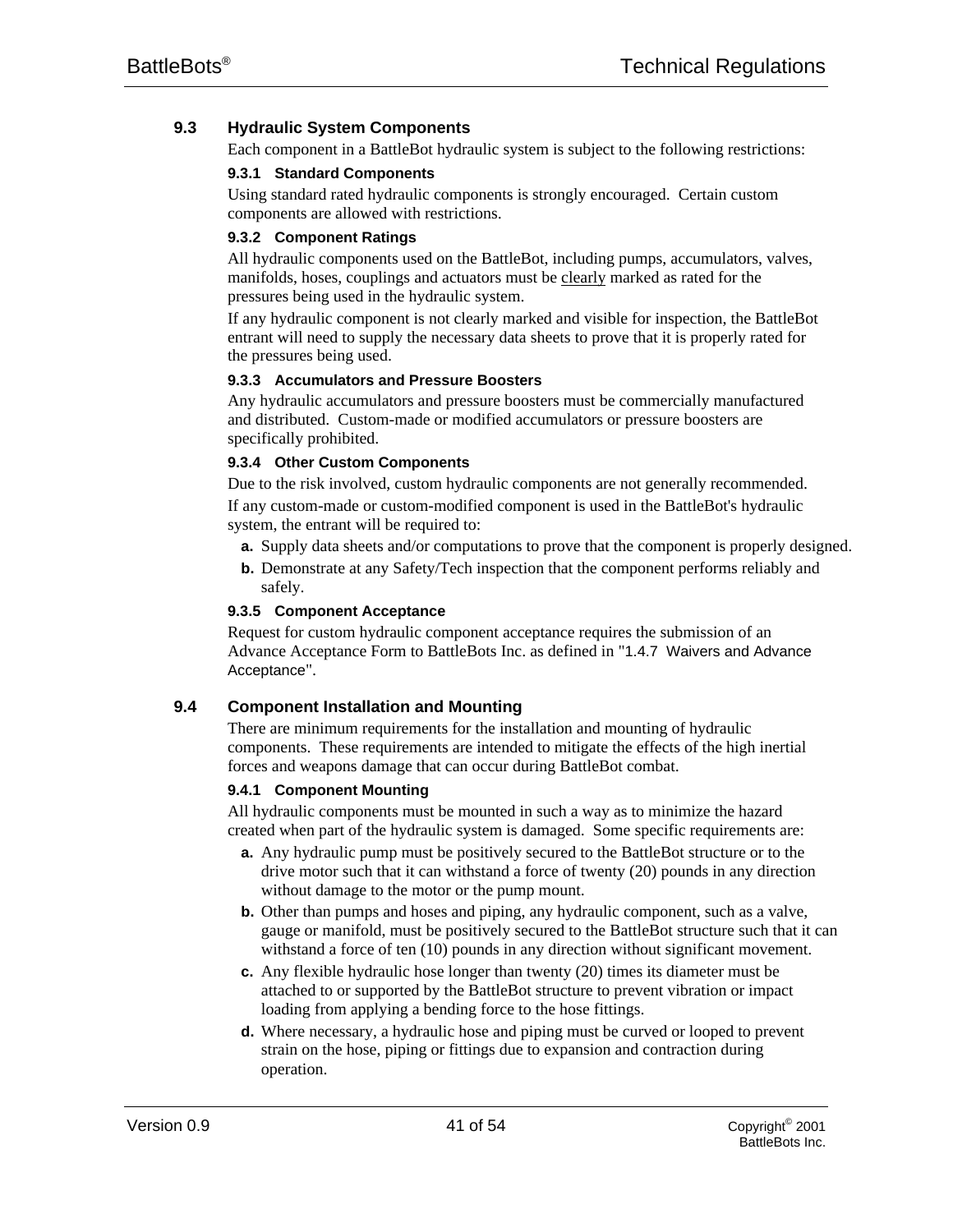# **9.4.2 Hydraulic Component Protection**

All hydraulic components should be mounted well inside the interior of the BattleBot, and protected such that impacts and weapon blows will not damage the components.

# **9.5 Hydraulic Accumulator Requirements**

Any hydraulic accumulators used on a BattleBot must meet the following requirements:

# **9.5.1 Disallowed in Lightweight**

Hydraulic accumulators cannot be used in BattleBots that fall within the Lightweight class designation.

# **9.5.2 Pressure Rating**

Any accumulator must be rated for at least the maximum pressure allowed for hydraulic systems with accumulators, as defined in "9.2.1 Maximum Hydraulic Pressure". The maximum rating must be stamped on the accumulator such that it is clearly readable.

#### **9.5.3 Accumulator Volume Limits**

If an accumulator or other volume-building device is used in a BattleBot hydraulic system, the maximum pressure-storage capacity is limited for each weight class, as shown in the table below. In the table, "Maximum Accumulator Volume" refers to the total actual volume of all hydraulic pressure-accumulation systems on the BattleBot.

| <b>BattleBots</b><br><b>Class Designation</b> | <b>Maximum</b><br><b>Accumulator</b><br><b>Volume</b> |
|-----------------------------------------------|-------------------------------------------------------|
| Lightweight                                   | N/A                                                   |
| Middleweight                                  | 80 cu. in.                                            |
| Heavyweight                                   | 140 cu. in.                                           |
| Super Heavyweight                             | 220 cu. in.                                           |

# **9.5.4 Pressure Relief**

Any accumulator must be equipped with a dedicated pressure relief device set to the accumulator limit specified in "9.2.1 Maximum Hydraulic Pressure", or the maximum pressure rating of the accumulator, whichever is less.

#### **9.5.5 Accumulator Securing**

Any mounting systems for hydraulic accumulators must use sound engineering practices and meet the following minimum criteria:

- **a.** A load of twenty (20) pounds applied at any point on the accumulator will not cause significant movement of the accumulator mounting system.
- **b.** The accumulator is constrained at multiple points, such that a load on any part of the accumulator will be taken primarily by the mounting, not the accumulator.
- **c.** The accumulator is not mounted primarily at the connection "neck".
- **d.** Tie-wraps cannot be used for accumulator mounting.

#### **9.5.6 BattleBots Acceptance**

Use of any hydraulic accumulator requires the advance submission of the specific Hydraulic System Waiver Form to BattleBots Inc. as defined in "1.4.7 Waivers and Advance Acceptance".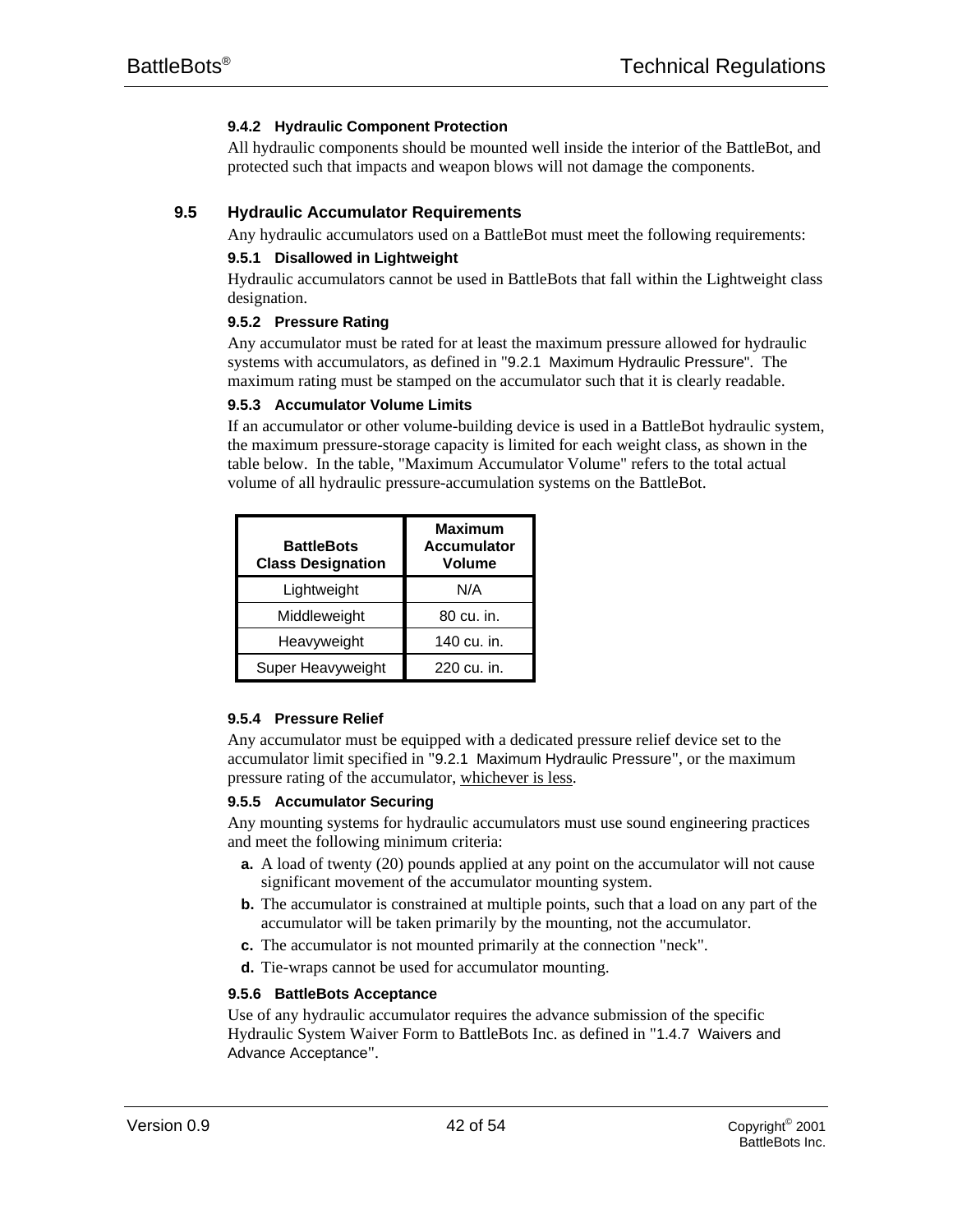# **9.6 Hydraulic Pressure Boosters**

A hydraulic pressure booster (intensifier) is a component designed to raise the operating pressure of the system.

#### **9.6.1 Disallowed in Lightweight**

Pressure boosters cannot be used in BattleBots that fall within the Lightweight class designation.

#### **9.6.2 Limitations on Use**

Using a pressure booster anywhere in a hydraulic system may be allowed provided that it does not raise the system pressures above the limits specified in "9.2.1 Maximum Hydraulic Pressure".

# **9.6.3 Pressure Relief**

Any pressure-booster must be equipped with a dedicated pressure relief device set to either the maximum limit specified in "9.2.1 Maximum Hydraulic Pressure", or the maximum pressure rating of the pressure booster, whichever is less.

# **9.6.4 BattleBots Acceptance**

Use of any hydraulic pressure booster requires the advance submission of the specific Hydraulic System Waiver Form to BattleBots Inc. as defined in "1.4.7 Waivers and Advance Acceptance".

# **9.7 Bypass/Purge Valves**

Any BattleBot hydraulic system must use one or more bypass/purge valves to relieve all pressure in the hydraulic system. The minimum requirements are as follows:

# **9.7.1 Bypass/Purge Valve Type**

Any bypass/purge valve must be manually operated. The valves must be rated for the maximum allowed pressure of the hydraulic system.

Electrically-activated bypass/purge valves are not allowed.

#### **9.7.2 Bypass/Purge Valve Locations**

Bypass/purge valves may be located anywhere in the hydraulic system, provided that their combined activation relieves all pressure in the hydraulic system even if any electricallycontrolled actuator valve is stuck closed.

#### **9.7.3 Accumulator Bypass/Purge Valve**

If the hydraulic system uses any accumulators, then each accumulator must have a dedicated bypass/purge valve.

#### **9.7.4 Valve Access**

Access to all bypass/purge valves must be such that the BattleBot can comply with the access, total time and safety conditions for pre-match activation, and post-match deactivation, as described in "5.0 BattleBot Activation and Deactivation".

#### **9.7.5 Fluid Storage**

All hydraulic fluid released by any bypass valve must be directed to the low-pressure storage reservoir on-board the BattleBot. There must be a fixed, no-leak connection from any bypass valve to the reservoir.

# **9.8 Pressure Test Points**

BattleBot hydraulic systems must have a method of quickly and easily checking all hydraulic system pressures.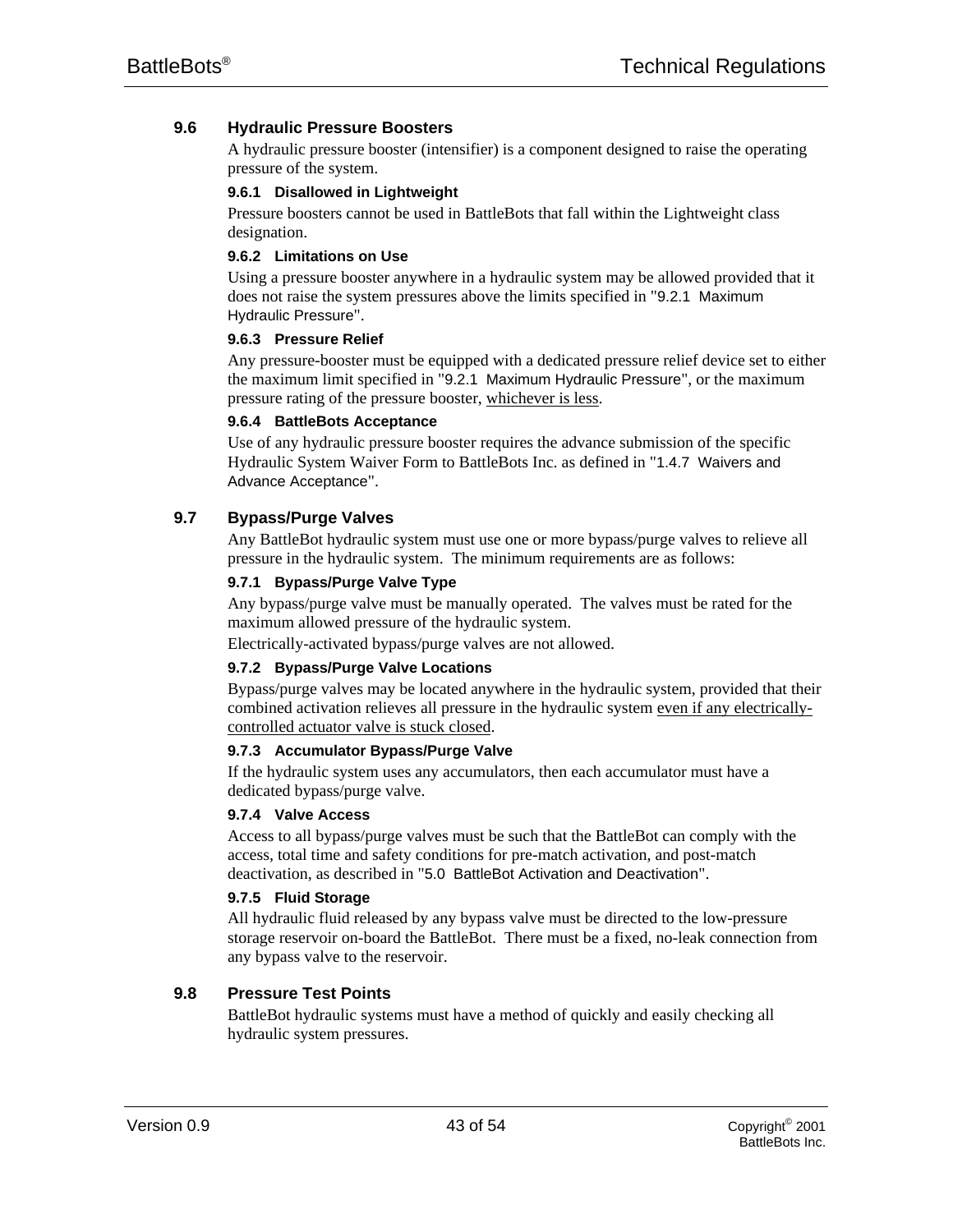# **9.8.1 System Pressure**

Any hydraulic system must have at least one pressure gauge or test point that allows reading the operating hydraulic system pressure.

#### **9.8.2 Accumulator Test Point**

If the hydraulic system uses any accumulators, then each accumulator must have a separate dedicated test point.

#### **9.8.3 Pressure Booster Test Point**

If the hydraulic system uses any pressure boosters, then each pressure booster must have a separate dedicated test point.

#### **9.8.4 Pressure Gauge Specifications**

Each pressure gauge must indicate a minimum of one hundred twenty-five percent (125%) and a maximum of two hundred percent (200%) of the maximum rated pressure that the gauge is measuring.

#### **9.8.5 Pressure Test Points**

If a gauge is not mounted to the BattleBot for reading pressures, a Stauff or other approved fitting is allowed in lieu of a gauge. It is the responsibility of the individual BattleBot team to provide the appropriate gauges compatible with the test fittings of their BattleBot. The gauges must comply with the requirements specified in **9.8.4** for the gauge range values.

#### **9.8.6 Pressure Test Accessibility**

Design and placement of the gauges and/or test points must allow quick and safe reading of the pressure values. Specifically:

- **a.** Accessibility of the gauges and/or test points must be such that it requires no more than one (1) minute to read any test point pressures on a battle-ready BattleBot.
- **b.** Gaining access to and reading of the test-point pressures must not require placing any body part in the path of any weapon system or other powered moveable part of the BattleBot.

# **10.0 Mechanical Energy Storage Systems**

#### **10.1 Mechanical Storage Methods**

There are two fundamental methods of storing energy mechanically: Potential energy and kinetic energy.

#### **10.1.1 Potential Energy**

Potential energy is stored using the deformation of an elastic medium. Pneumatics stores energy in a compressible gas. A spring stores energy by distorting a solid material.

#### **10.1.2 Kinetic Energy**

Kinetic energy is stored in the movement of a mass. The usual method of kinetic energy storage is a flywheel.

#### **10.2 Pneumatics**

Regulations for pneumatic systems are described in "8.0 Pneumatic Systems".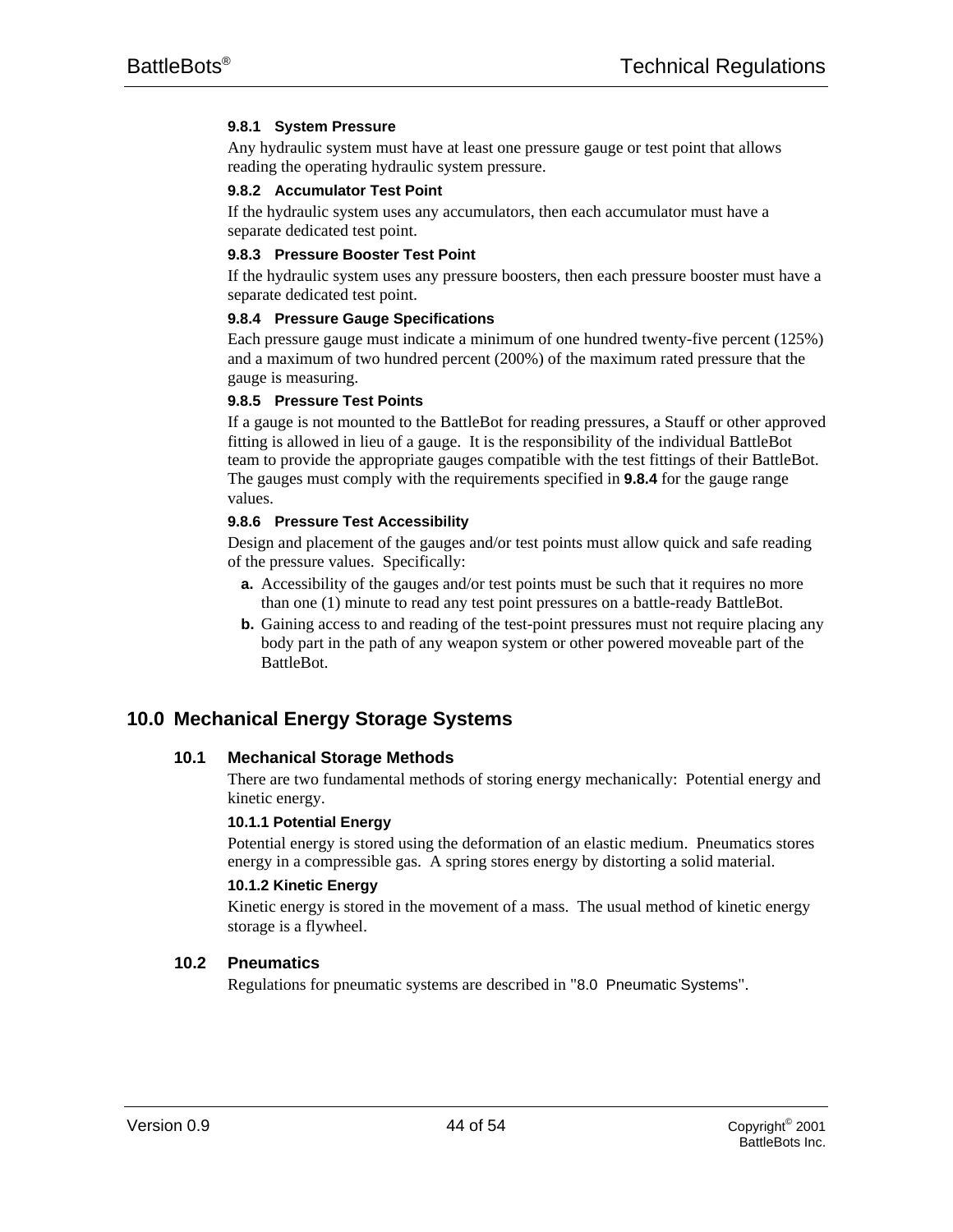# **10.3 Large Springs**

Large Springs are capable of storing a great deal of energy, which can be released very quickly. As a result, there are specific requirements regarding the use of Large Springs in BattleBots.

# **10.3.1 Large Spring Definition**

A Large Spring is defined as any spring, or grouped combination of springs, that requires, at any point of its extension or compression, more than twenty (20) pounds of force to extend or compress the spring.

A Large Spring can use any type of spring mechanism, including coiled, torsion bar, beam, hairpin or coned-disk.

# **10.3.2 Deactivated Spring**

Any Large Spring used on a BattleBot must be installed such that, in its Deactivated (unarmed) position, it is not exerting a force of more than ten (10) pounds on any component of the BattleBot.

# **10.3.3 Mounting**

The mounting of any Large Spring must be such that at maximum strain, there is no observable deformation of the connections retaining the ends of the spring.

# **10.3.4 Arming Mechanism**

Any BattleBot part powered by Large Spring must not be manually armed. All arming must be done via a remote-control method using a power source on-board the BattleBot.

# **10.3.5 Release Mechanism**

Any Large Spring remote-controlled release mechanism must require a specific command from the remote transmitter to release an armed BattleBot part powered by a Large Spring.

#### **10.3.6 Release Fail-Safe**

Any Large Spring remote-controlled release mechanism must be designed such that, upon loss of transmitter signal, any armed BattleBot part powered by a Large Spring will not be released.

# **10.3.7 Safety Release**

A safety mechanical release mechanism must be provided for releasing the spring force of any Large Spring with the following conditions:

- **a.** A single person must be able to activate a mechanism that releases the spring force.
- **b.** It must require no more than ten (10) seconds to release the spring force.
- **c.** Releasing the spring force must not require placing any body part in the path of any weapon system or other powered moveable part of the BattleBot.
- **d.** A special tool can be used to release the spring force. If a special tool is used, an additional spare tool must be made.

# **10.4 Flywheels**

The amount of energy that can be stored by a flywheel is primarily constrained by the strength of the material used in its construction. However, flywheels can also take a considerable amount of time to absorb that energy ("spin up").

# **10.4.1 Flywheel Definition**

A Flywheel refers to any heavy spinning disk used in or on a BattleBot. This includes the spinning exterior of a "Spinner" BattleBot. Small, thin saw blades and small rotary cutters are not considered to be Flywheels.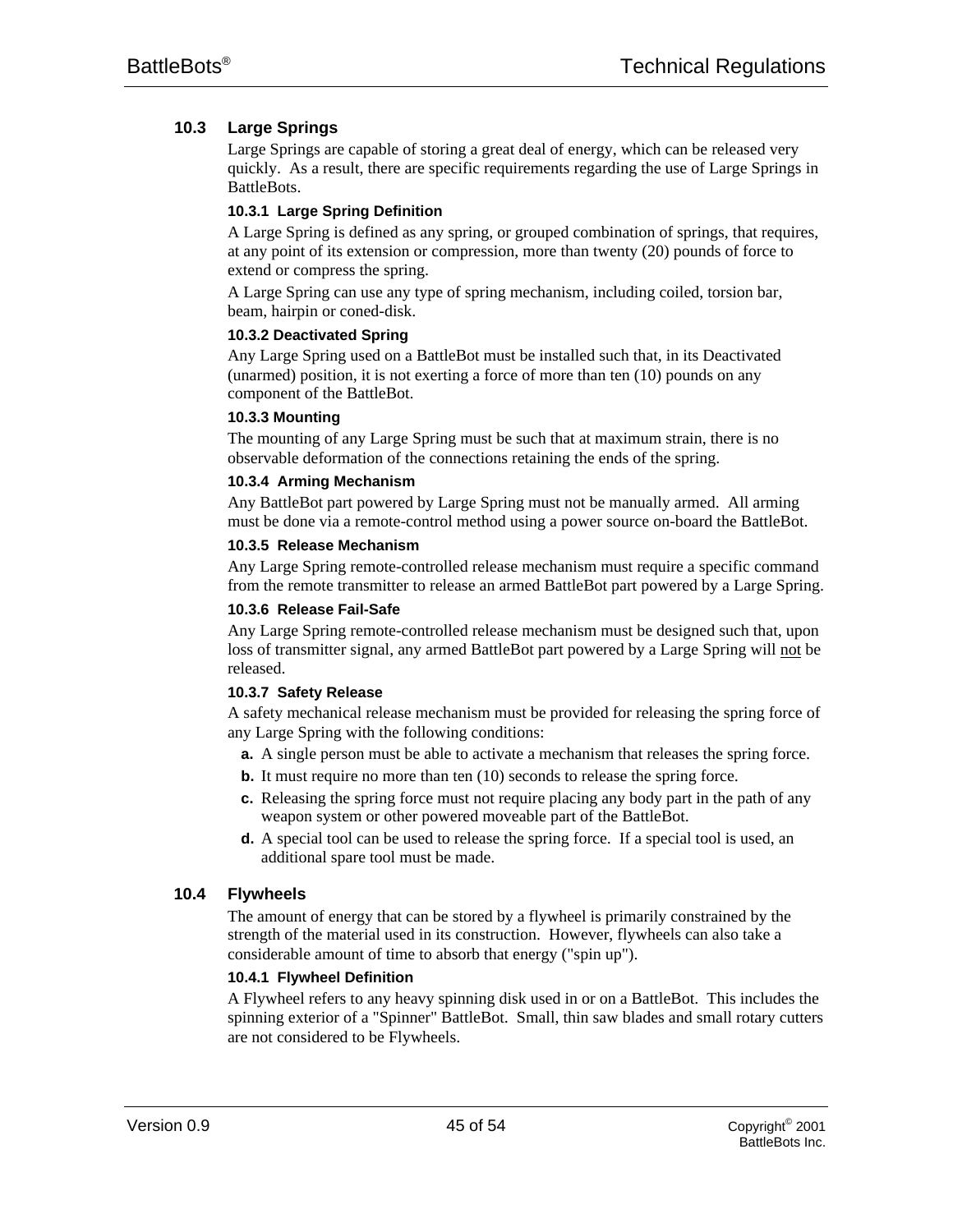# **10.4.2 Flywheel Power**

A Flywheel on a BattleBot cannot be used as a primary power source. That is, the Flywheel must be spun-up using another power source (batteries, fuel, HPA) stored on the BattleBot.

#### **10.4.3 Flywheel Use Restrictions**

Restrictions on Flywheel use are:

- **a.** A Flywheel may be used directly as an impact or cutting weapon.
- **b.** A Flywheel may be used to gyroscopically stabilize or control the BattleBot.
- **c.** A Flywheel may be used as an energy-storage device to drive a generator or pump.
- **d.** A Flywheel may not, either deliberately or inadvertently, be used as a fragmentation weapon, whereby the explosion of a Flywheel is used to damage an opponent.

#### **10.4.4 Spin-Up**

Notwithstanding any additional requirements in the BattleBots Tournament Rules and Procedures document, BattleBots Inc. will not allow a flywheel to be spun up except in the BattleBox or in a designated test area.

#### **10.4.5 Flywheel Safety**

Any Flywheel design must comply with all the safety and spin-down requirements defined in "5.4 Spinning Parts".

# **10.4.6 Flywheel Design Requirements**

To minimize the risk of using a Flywheel in a BattleBot, there are some specific design requirements:

- **a.** The Flywheel design and construction must follow good engineering practices.
- **b.** The Flywheel must be mounted securely to the BattleBot.
- **c.** The Flywheel must be balanced such that at full speed there is minimal BattleBot vibration.

#### **10.4.7 Flywheel Deactivation**

All Flywheels must have safety restraints, as defined in "2.9 Safety Restraints".

# **11.0 BattleBot Weapons**

# **11.1 Weapon Design**

#### **11.1.1 Weapon Safety**

Except when the BattleBot is in combat or is being tested, a BattleBot weapon system must be completely safe and non-hazardous to all personnel and objects in the vicinity of the BattleBot.

#### **11.1.2 Weapon Activation and Deactivation**

All weapons activation and deactivation must comply with all of the requirements of "5.3 Activation/Deactivation Requirements".

#### **11.1.3 Damage to BattleBox**

All BattleBots weapon systems must be designed such that, during normal operation, they will not materially damage the BattleBox floor, such that repairs would be required for the next scheduled match to proceed.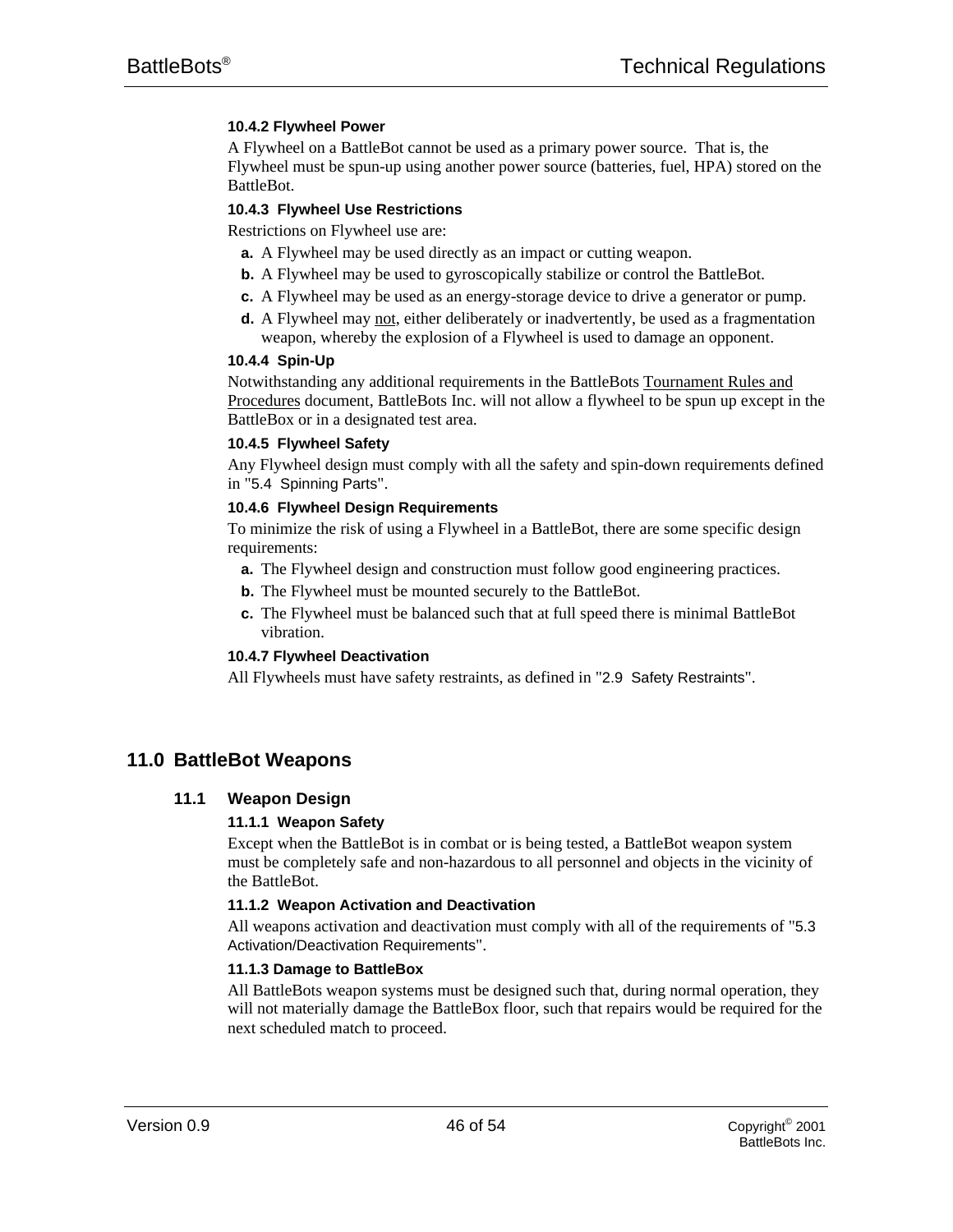# **11.2 Entanglement Devices**

A BattleBot cannot use any device specifically designed to entangle a competitor BattleBot.

# **11.2.1 Entanglement Device Definition**

An Entanglement Device is a substance or material that, by itself, is not sufficient to cause any damage directly, but it serves only to foul one or more mechanisms of another BattleBot.

# **11.2.2 Entanglement Device Types**

Entanglement devices include, but are not limited to the following:

- **a.** Any type of net.
- **b.** Fishing Line, string, rope, etc.
- **c.** Non-metal chain or cable.
- **d.** Ball Bearings or marbles.
- **e.** Adhesive-coated tape.
- **f.** "Liquid String" toy products.
- **g.** Metal filings or "wool"

# **11.2.3 Metal Chains and Cables**

The classification of metal cables and chains as an Entanglement Device depends on the length and how they are used.

- **a.** A metal chain or cable will not be considered an Entanglement Device if it is less than one foot (1') in length.
- **b.** A chain or cable exceeding the length defined in **11.2.3a** may be considered an Entanglement Device, depending upon the extended length, the mounting location and the deployment method.

#### **11.2.4 Grappling Hooks**

A grappling hook weapon by itself is not considered an Entanglement Device.

A cable or chain holding a grappling hook may be considered an Entanglement Device if it is non-metal, or if it exceeds the length specified for metal chains and cables.

# **11.3 Projectiles**

Projectiles can be used as a weapon on a BattleBot, with some restrictions:

#### **11.3.1 Tether Required**

Any projectile must be connected by a non-elastic tether to the structure of the BattleBot.

#### **11.3.2 Tether Strength**

The tether must be of sufficient strength such that it can by itself restrain the fired projectile without sustaining any damage, even after multiple firings.

#### **11.3.3 Tether Length**

The length of the tether as measured from the attachment point on the BattleBot to the tip of the projectile must be less than 8 feet.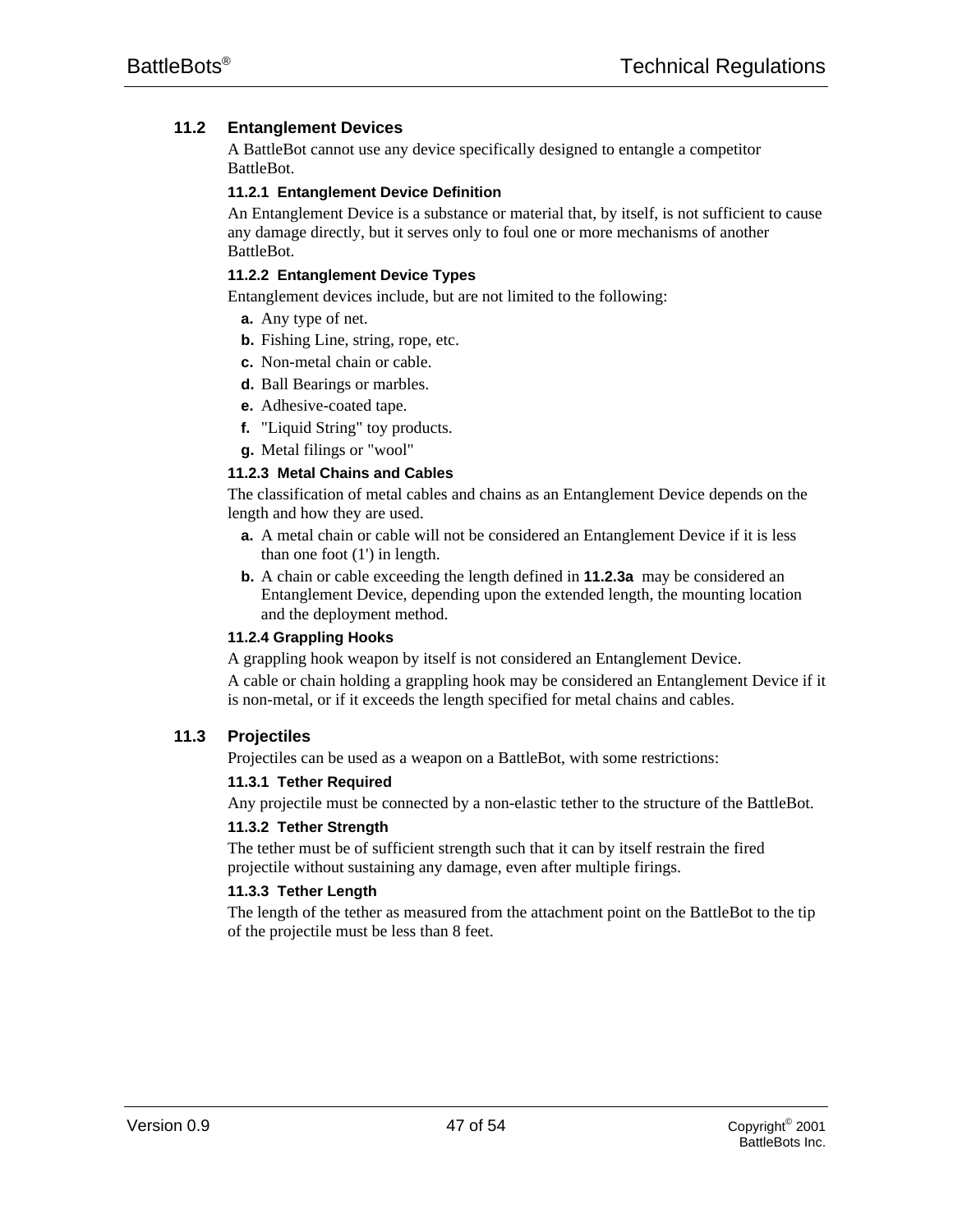# **11.4 Forbidden Weapons**

In addition to any other restrictions in this document, the following weapons may not be used:

#### **11.4.1 Electricity**

Electricity or electric fields may not be used directly as weapon. This includes, but is not limited to:

- **a.** Stun guns and cattle prods.
- **b.** Radio jamming equipment.
- **c.** Electro-Magnetic Pulse output.

# **11.4.2 Liquids**

No type of liquid may be used as, or in, a weapon. This includes, but is not limited to:

- **a.** Water or other liquids.
- **b.** Liquefied gasses.
- **c.** Chemicals or corrosives.
- **d.** Foaming liquids.
- **e.** Glues or adhesives.

# **11.4.3 Explosives**

No type of explosive or rapidly burning substance may be used as or in a weapon. This includes, but is not limited to:

- **a.** DOT Class C devices.
- **b.** Gunpowder or cartridge primers.
- **c.** Military explosives.
- **d.** Sodium Azide.

#### **11.4.4 Flammable Liquids and Gasses**

No type of flammable liquid or gas may be used as, or directly in a weapon. This includes, but is not limited to:

- **a.** Gasoline, Alcohol, Ether, etc.
- **b.** Propane, Butane, Acetylene, etc.

#### **11.4.5 Visual Obstruction**

No weapon can be used to impair the vision of an opponent BattleBot's operator. This includes, but is not limited to:

- **a.** Heavy smoke, intentionally created.
- **b.** Lights or lasers directed at the operator.

#### **11.4.6 Heat/Cold**

No weapon can use heat or cold specifically generated to damage an opponent. This includes, but is not limited to:

- **a.** Flame Throwers
- **b.** Plasma Torches
- **c.** Liquefied Gasses

#### **11.4.7 Non-Combustible Gas**

A BattleBot cannot deliberately use a non-combustible gas to disable an opponent's fuelburning engine.

#### **11.4.8 Explosive Flywheel**

Using a fragmenting flywheel as a weapon is considered to be using projectiles without restraining tethers, and is thus not allowed.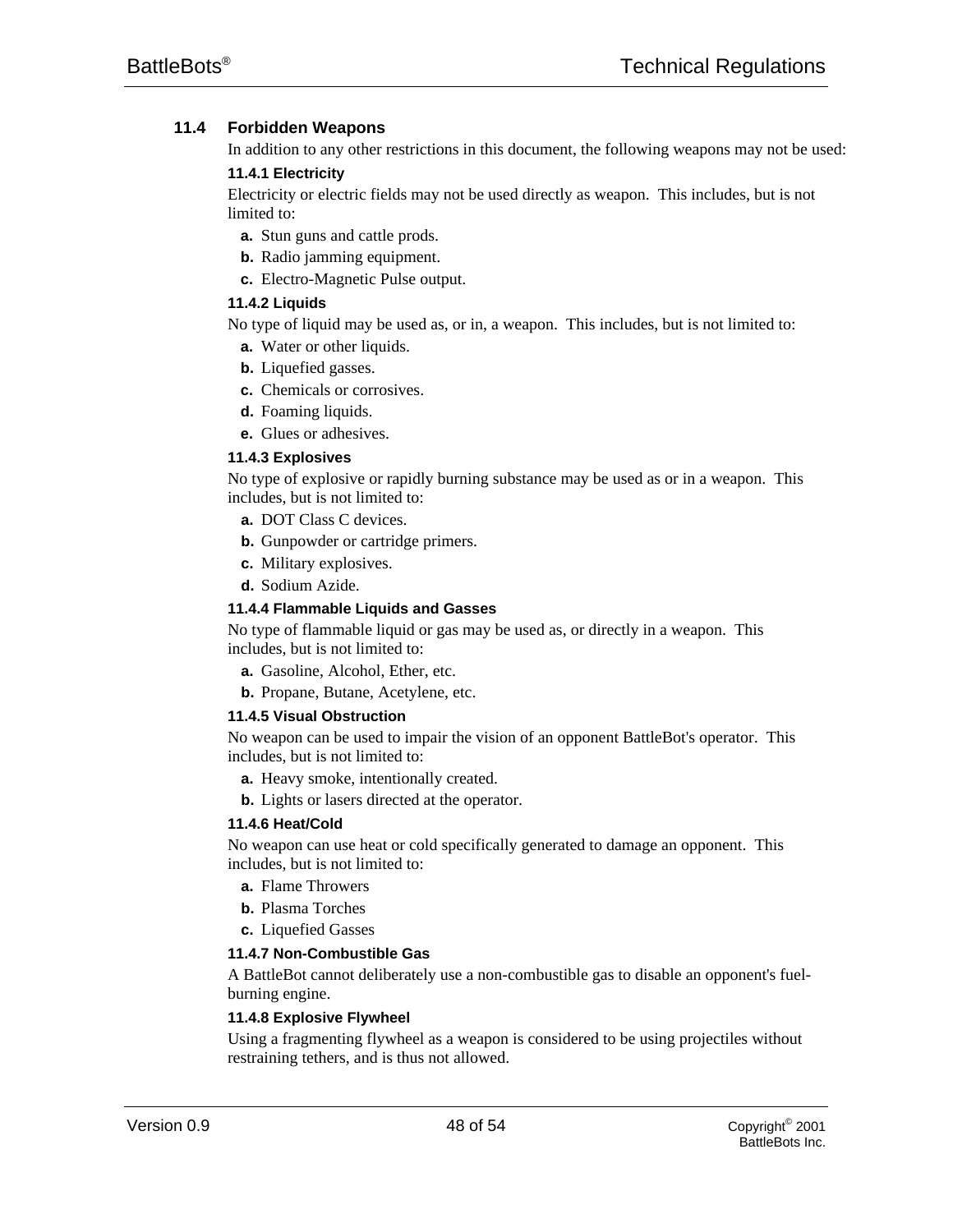# **11.4.9 Mutually-Destructive Weapon**

A Mutually-Destructive Weapon is designed with the intent that attacking an opponent will also disable the attacking BattleBot.

A BattleBot cannot deliberately use a battery, fuel tank, pneumatic tank, hydraulic accumulator or any similar component as a Mutually-Destructive Weapon.

# **11.5 Multiple Weapons**

Multiple weapons are allowed. Each weapon is subject to all the constraints defined in this and other BattleBots documents.

# **11.6 Smothering or Covering**

A BattleBot can use a weapon designed to partly or completely cover (smother) an opponent.

# **11.7 Laser or Light Homing**

A BattleBot team can use a laser or other (non-coherent) light source to "paint" a target BattleBot, provided that the light source complies with the following:

# **11.7.1 Hand-Held Lasers**

Hand-held targeting lasers are limited to Class IIIa or below, regardless of the frequency value of the light.

# **11.7.2 Non-Coherent Lights**

Non-coherent targeting light sources must not be so bright that their reflection from a polished-metal BattleBot will distract or blind the opponent, the Referees or the Judges. Ultra-violet light sources cannot be used in BattleBots as specified in "2.12.5 Ultra-Violet Lighting".

# **11.8 Airbags/Balloons**

A BattleBot may use airbags or balloons as a weapon, providing that:

- **a.** The inflation of any airbag is accomplished using a pneumatic system that complies with the standards defined in "8.0 Pneumatic Systems".
- **b.** The maximum volume of any airbag is 33.5 cu. ft. (a 4-foot sphere).
- **c.** A deflated airbag/balloon is not used as an entanglement device.

**Note:** Automotive airbag inflators are specifically prohibited since they use Sodium Azide.

# **12.0 BattleBot Appearance**

# **12.1 External Appearance**

The exterior appearance and design of a BattleBot must project the image of BattleBots as an aggressive yet "clean" sporting activity. Therefore, the appearance of a BattleBot must conform to some requirements.

#### **12.1.1 Suitable for TV**

The BattleBot exterior surfaces cannot contain any words, pictures or graphics that cannot be broadcast on national network or cable television.

#### **12.1.2 Suitable for Children**

The BattleBot exterior surfaces cannot contain any words, pictures or graphics that are not suitable for viewing by young children.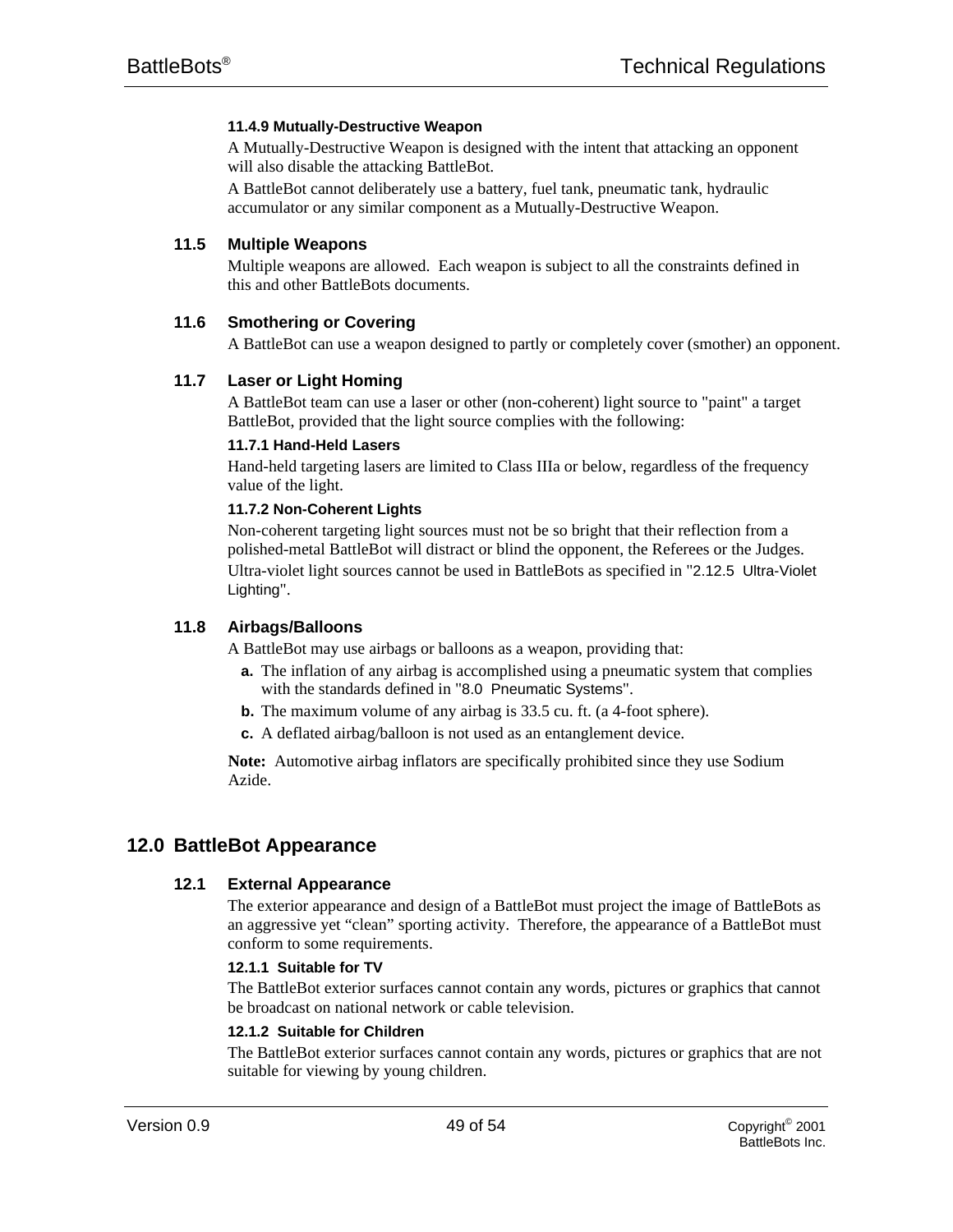# **12.1.3 Non-Offensive**

The BattleBot design and exterior surfaces must not embody any words, pictures or graphics that impugn religious organizations, racial groups or nationalities, or are publicly indecent or offensive.

# **12.2 Advertising and Graphics**

Advertising can be displayed on a BattleBot with the following restrictions:

# **12.2.1 Good Taste**

All advertising on a BattleBot must be in good taste.

# **12.2.2 Safety Devices**

Any stickers or appliqués must not interfere with the use or operation of any safety devices used on the BattleBot.

# **12.2.3 Advertising Conflicts**

Any advertising must not conflict with BattleBots Inc., its affiliates, its sponsors, or its affiliates' sponsors in any way.

# **12.3 BattleBots Rights**

BattleBots Inc., at its sole discretion, reserves the right to require removal or modification of any sponsor logos, signage or other materials or designs that it determines are offensive or in conflict with the regulations of **12.1** and **12.2**.

# **12.4 Appearance Questions**

If there are questions on the external appearance of a BattleBot, request a clarification from BattleBots Inc. as specified in "1.5 Contacting BattleBots".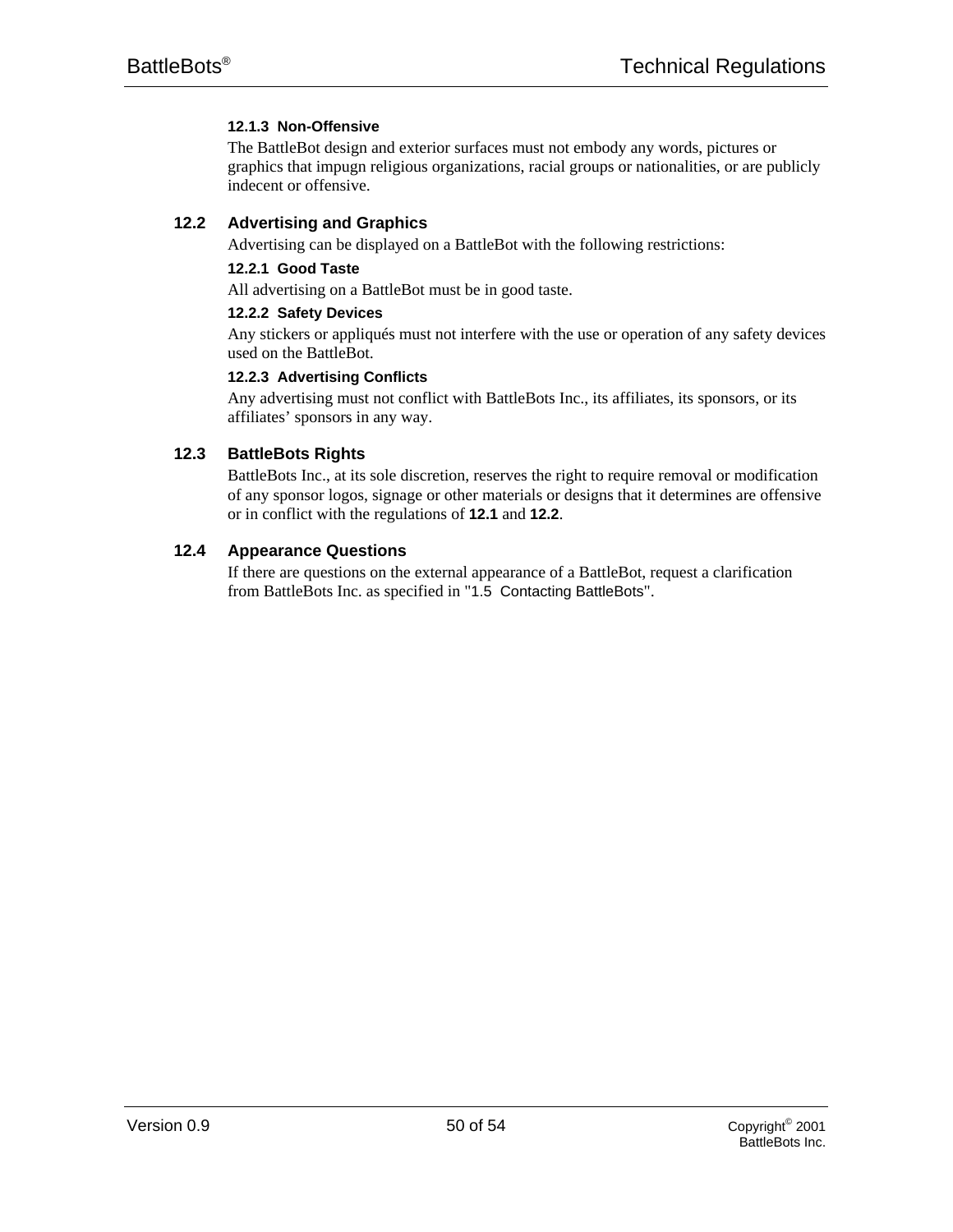# **Advance Accep tance Form**

This Advance Acceptance Form is to be used for acceptance of certain BattleBots design features as provided for in the BattleBots Technical Regulations.

| <b>Specify Type of Request:</b>                                                                                             |                                        |                                                |
|-----------------------------------------------------------------------------------------------------------------------------|----------------------------------------|------------------------------------------------|
| <b>On-Board Substance</b>                                                                                                   | <b>Special BattleBot Configuration</b> |                                                |
| <b>Special Power System</b>                                                                                                 | <b>Special ICE Type</b>                |                                                |
| <b>External Accessories</b>                                                                                                 | <b>Custom Pneumatic Components</b>     |                                                |
| <b>StompBot Verification</b>                                                                                                | <b>Custom Hydraulic Components</b>     |                                                |
| <b>Alternate Control Method</b>                                                                                             | <b>Other</b>                           |                                                |
| Describe your request:                                                                                                      |                                        |                                                |
| <b>Describe relevant features:</b>                                                                                          |                                        |                                                |
| Describe any safety-related issues:                                                                                         |                                        |                                                |
| (Attach any photographs, specification sheets or drawings to clarify)                                                       |                                        |                                                |
| I certify that the information on this Form and any of its attachments are true and correct<br>to the best of my knowledge: |                                        |                                                |
|                                                                                                                             |                                        | Date: ______________                           |
| Version 0.9                                                                                                                 | 51 of 54                               | Copyright <sup>®</sup> 2001<br>BattleBots Inc. |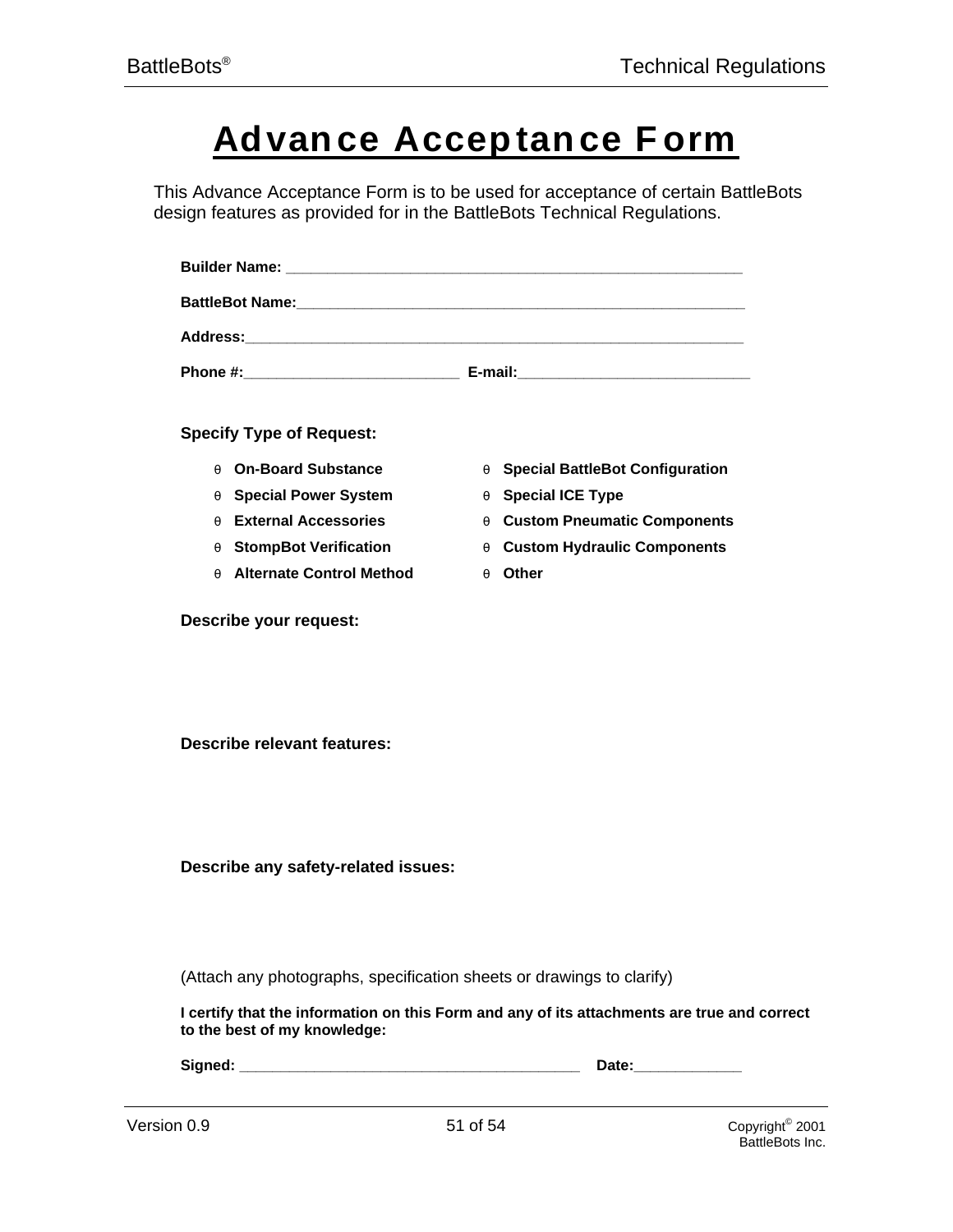# **High DC Voltage Waiver Form**

This Form is to be used for specific acceptance of the use of High DC Voltages, as provided for in the BattleBots Technical Regulations.

| <b>Builder Name:</b>   |  |
|------------------------|--|
| <b>BattleBot Name:</b> |  |
| <b>Address:</b>        |  |

**Phone #:\_\_\_\_\_\_\_\_\_\_\_\_\_\_\_\_\_\_\_\_\_\_\_\_\_\_ E-mail:\_\_\_\_\_\_\_\_\_\_\_\_\_\_\_\_\_\_\_\_\_\_\_\_\_\_\_\_**

**Is your BattleBot a Lightweight? (Y/N):**

If it is a Lightweight, it cannot qualify for a High DC Voltage Waiver.

**What is the nominal DC Voltage of your BattleBot's electrical system:**

**Describe how are the batteries are organized by voltage:**

**What is your charger's maximum charging voltage:**

**Describe your charging procedure:**

**What kind of wiring does your BattleBot use:**

**Is there any electrical wiring on the outside of your BattleBot:**

**Are you using water, fuel or hydraulic fluid on your BattleBot:**

**Describe any relevant practical experience you have had designing and/or using electrical systems:**

**Note:** You must attach a schematic of your BattleBot's primary-power electrical system showing all components and voltages in the system.

**I certify that the information on this Form and any of its attachments are true and correct to the best of my knowledge:**

**Signed: \_\_\_\_\_\_\_\_\_\_\_\_\_\_\_\_\_\_\_\_\_\_\_\_\_\_\_\_\_\_\_\_\_\_\_\_\_\_\_\_\_ Date:\_\_\_\_\_\_\_\_\_\_\_\_\_**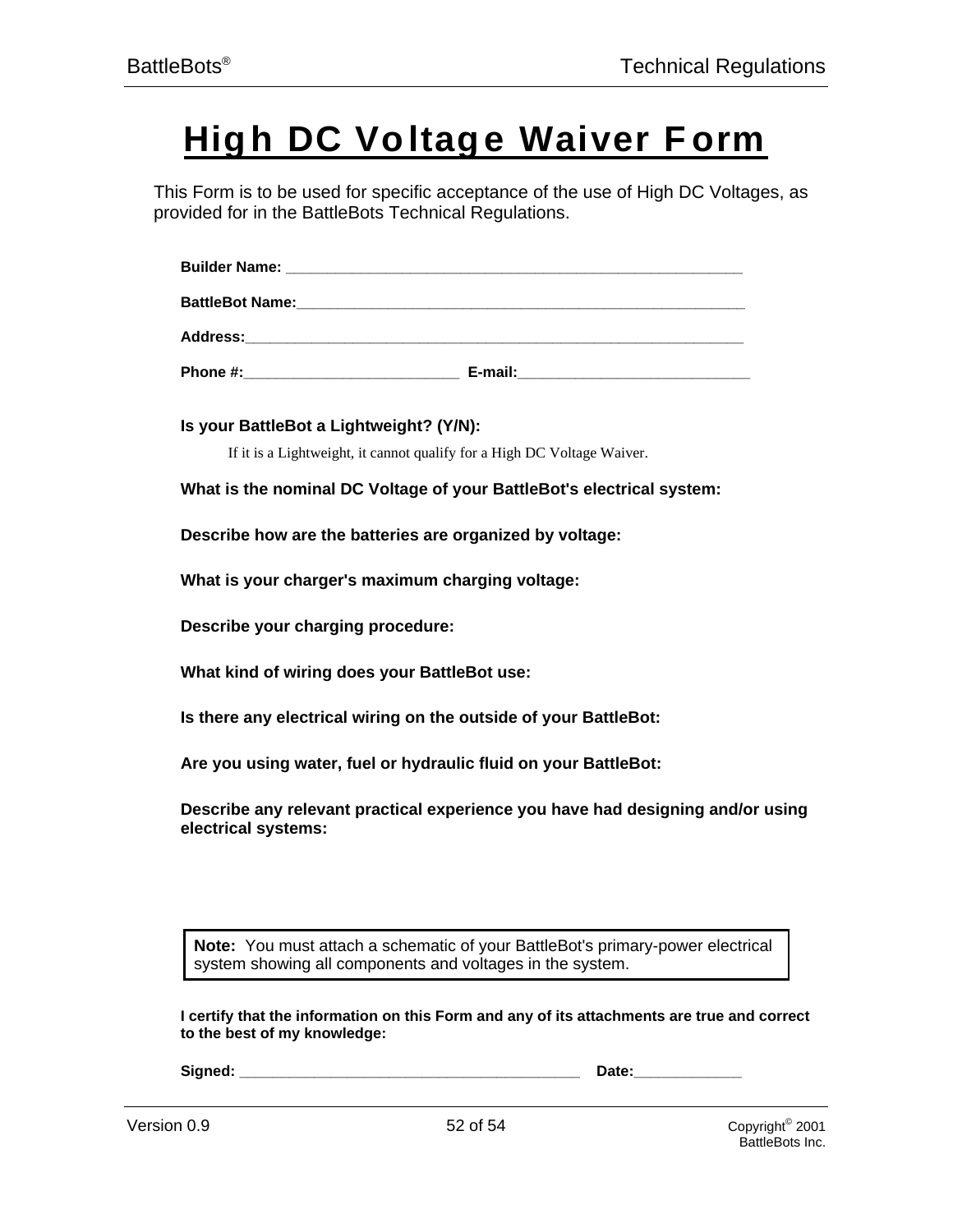# **High-Pressure Pneumatic Waiver Form**

This Form is to be used for specific acceptance of the use of High-Pressure Pneumatics, as provided for in the BattleBots Technical Regulations.

**Is your BattleBot a Lightweight? (Y/N):**

If it is a Lightweight, it cannot qualify for a High-Pressure Pneumatic Waiver.

**How many pressure storage tanks are used:**

**What is the volume of each pressure storage tank:**

**What is the maximum storage tank pressure (psi):**

**If using a regulator, what is the regulated pressure (psi):**

**Describe the tank mounting method:**

**Describe how you are armoring each pressure tank:**

**Describe how you are armoring the actuators:**

**Describe any relevant practical experience you have had designing and/or using pneumatic systems:**

**Note:** You must attach a complete schematic of your pneumatic system showing all components and pressures in the system.

**I certify that the information on this Form and any of its attachments are true and correct to the best of my knowledge:**

**Signed: \_\_\_\_\_\_\_\_\_\_\_\_\_\_\_\_\_\_\_\_\_\_\_\_\_\_\_\_\_\_\_\_\_\_\_\_\_\_\_\_\_ Date:\_\_\_\_\_\_\_\_\_\_\_\_\_**